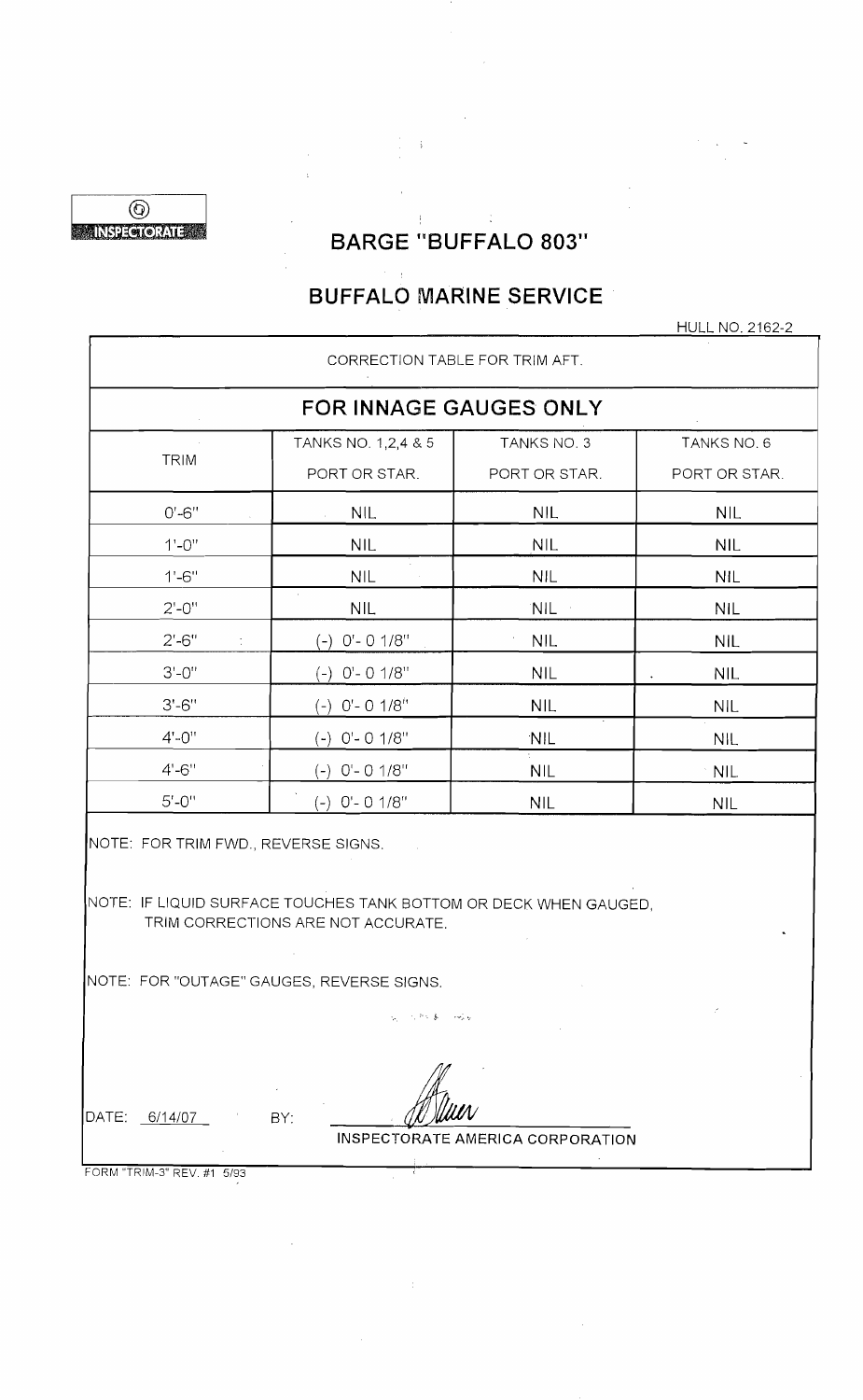$\overline{1}$ 

 $\sim 10$ 

 $\sim 100$ 



### **BARGE "BUFFALO 803" BUFFALO MARINE SERVICE**

#### **INNAGE TABLE**

# **1 PORT OR STAR**

 $\sim 10^{-1}$  $\mathbf{q}_i$  , and  $\mathbf{q}_i$ 

|                                        | BARGE SHOULD BE ON EVEN-LEVEL KEEL WHEN GAUGES ARE TAKEN<br><b>HULL NO. 2162-2</b><br>$2$ FT.<br>0 FT<br>1 FT.<br>$\mathbb{N}$<br>#<br>$\mathbf{H}$<br>3 FT.<br>4 FT.<br>$\mathsf{N}$<br>5 FT.<br><b>IN</b><br>iм<br>-m {<br>6 FT.<br>$\mathbb{N}$<br>7 FT.<br><b>IN</b><br>8 FT.<br>9 FT.<br>N<br><b>IN</b><br>10 FT.<br>$\mathbb{N}$<br>11 FT.<br>$12$ FT.<br>13 FT. |                         |        |                                       |        |                          |        |                |        |                  |          |                                          |          |                |          |                         |                      |                                |                      |                 |          |                |          |                       |          |                         |          |                  |        |
|----------------------------------------|------------------------------------------------------------------------------------------------------------------------------------------------------------------------------------------------------------------------------------------------------------------------------------------------------------------------------------------------------------------------|-------------------------|--------|---------------------------------------|--------|--------------------------|--------|----------------|--------|------------------|----------|------------------------------------------|----------|----------------|----------|-------------------------|----------------------|--------------------------------|----------------------|-----------------|----------|----------------|----------|-----------------------|----------|-------------------------|----------|------------------|--------|
|                                        |                                                                                                                                                                                                                                                                                                                                                                        |                         |        |                                       |        |                          |        |                |        |                  |          |                                          |          |                |          |                         |                      |                                |                      |                 |          |                |          |                       |          |                         |          |                  |        |
|                                        |                                                                                                                                                                                                                                                                                                                                                                        |                         |        |                                       |        |                          |        |                |        |                  |          |                                          |          |                |          |                         |                      |                                |                      |                 |          |                |          |                       |          |                         |          |                  |        |
| $\overline{\bullet}$                   | 6.11                                                                                                                                                                                                                                                                                                                                                                   | $\mathbf{0}$            | 192.77 | $\bullet$                             | 391.82 | $\mathbf{0}$             | 590.88 | O.             | 789.93 | 0                | 988.99   | $\bullet$                                | 1,188.05 | $\bullet$      | 1,387,10 | $\circ$                 | 1,586,16             | $\mathbf{0}$                   | 1,785.21             |                 |          |                |          |                       |          | $\mathbb{R}$            |          | $\mathbf{M}$     | 14 FT. |
| 1/4                                    | 7.88                                                                                                                                                                                                                                                                                                                                                                   | 1/4                     | 196.91 | 1/4                                   | 395.97 | 1/4                      | 595.03 | 1/4            | 794.08 | 1/4              | 993.14   | 1/4                                      | 1,192.19 | 1/4            | 1,391.25 | 1/4                     | 1,590,31             | 1/4                            | 1,789.36             | $\overline{0}$  | 1,984.27 | $\bullet$      | 2,183.33 | $\mathbf{0}$          | 2.382.38 | $\overline{0}$          | 2.542.50 | $\mathbf{0}$     |        |
| 1/2                                    | 9.64                                                                                                                                                                                                                                                                                                                                                                   | $1/2$                   | 201.06 | 1/2                                   | 400.12 | $1/2$                    | 599.17 | 1/2            | 798.23 | 1/2              | 997.28   | 1/2                                      | 1,196.34 | 1/2            | 1,395.40 | 1/2                     | 1,594.45             | 112                            | 1,793.51             | 1/4<br>1/2      | 1,988.42 | 1/4            | 2,187.47 | 1/4                   | 2,386.53 | 1/4                     | 2,543.13 | 1/4              |        |
| 3/4                                    | 12.60                                                                                                                                                                                                                                                                                                                                                                  | 3/4                     | 205.21 | 3/4                                   | 404.26 | 3/4                      | 603.32 | 3/4            | 802.38 | 3/4              | 1,001.43 | 3/4                                      | 1,200.49 | 3/4            | 1,399.54 | 3/4                     | 1,598.60             | 3/4                            | 1,797.65             | 3/4             | 1,992.56 | 1/2            | 2,191.62 | 1/2                   | 2,390.68 | 1/2                     | 2,543.77 | 1/2              |        |
| $\mathbf{1}$                           | 15.55                                                                                                                                                                                                                                                                                                                                                                  | $\mathbf{1}$            | 209.35 | $\overline{1}$                        | 408.41 | $\blacktriangleleft$     | 607.47 | $\overline{1}$ | 806.52 | $\overline{1}$   | 1.005.58 | $\lceil$ 1                               | 1,204.63 |                | 1,403,69 | $\blacksquare$          | 1,602,75             | $\blacksquare$                 | 1,801.80             |                 | 1,996.71 | 3/4            | 2,195.77 | 3/4                   | 2,394.82 | 3/4                     | 2,543.93 | 3/4              |        |
| 1/4                                    | 18.50                                                                                                                                                                                                                                                                                                                                                                  | 1/4                     | 213,50 | 1/4                                   | 412.56 | 1/4                      | 611.61 | 1/4            | 810.67 | 1/4              | 1,009.73 | 1/4                                      | 1,208.78 | 1/4            | 1,407.84 | 1/4                     | 1,606.89             | 1/4                            | 1,805.95             | $\vert$ 1       | 2,000.86 |                | 2,199.91 | $\sim$ 1              | 2,398.97 |                         | 2,544.09 | $\overline{1}$   |        |
| 1/2                                    | 21.45                                                                                                                                                                                                                                                                                                                                                                  | 1/2                     | 217.65 | 1/2                                   | 416,70 | $\overline{1/2}$         | 615.76 | 1/2            | 814.82 | 1/2              | 1,013.87 | 1/2                                      | 1,212.93 | 1/2            | 1,411.98 | 1/2                     | 1,611.04             | $\lfloor n/2 \rfloor$          | 1,810.10             | 1/4             | 2,005.00 | 1/4            | 2,204.06 | 1/4                   | 2,403,12 | 1/4                     |          | 1/4              |        |
| 3/4                                    | 25.29                                                                                                                                                                                                                                                                                                                                                                  | 3/4                     | 221.80 | 3/4                                   | 420.85 | 3/4                      | 619.91 | 3/4            | 818.96 | 3/4              | 1,018.02 | 3/4                                      | 1,217.08 | 3/4            | 1,416.13 | 3/4                     | 1,615,19             | 3/4                            | 1,814.24             | 1/2<br>i 3/4 l  | 2,009.15 | 1/2            | 2,208.21 | 1/2                   | 2.407.26 | 1/2                     |          | 1/2              |        |
| $\vert$ 2 $\vert$                      | 29.13                                                                                                                                                                                                                                                                                                                                                                  | $\overline{2}$          | 225.94 | $\begin{array}{c} \hline \end{array}$ | 425.00 | $\overline{2}$           | 624.05 | $^{\prime}$ 2  | 823.11 | $\overline{2}$   | 1,022.17 | $\frac{2}{2}$                            | 1,221.22 | $\overline{2}$ | 1,420.28 | 2 <sup>1</sup>          | 1,619.33             | 2 <sup>1</sup>                 |                      |                 | 2,013.30 | 3/4            | 2,212.35 | 3/4                   | 2,411.41 | 3/4                     |          | 3/4              |        |
| 1/4                                    | 33.27                                                                                                                                                                                                                                                                                                                                                                  | 1/4                     | 230.09 | 1/4                                   | 429.14 | 1/4                      | 628.20 | 1/4            | 827.26 | 1/4              | 1,026.31 | 1/4                                      | 1,225.37 | 1/4            | 1,424.43 | 1/4                     | 1,623.48             | 1/4                            | 1,818.39             | 2               | 2,017.45 | $\overline{2}$ | 2,216.50 | $\vert 2 \vert$       | 2,415.56 | 2                       |          | $\overline{2}$   |        |
| 1/2                                    | 37.40                                                                                                                                                                                                                                                                                                                                                                  | 172                     | 234.24 | 1/2                                   | 433.29 | $\overline{1/2}$         | 632.35 | 1/2            | 831.40 | 1/2              | 1.030.46 | 1/2                                      | 1,229.52 | 1/2            | 1,428.57 | 1/2                     | 1,627.63             |                                | 1,822.54             | 1/4             | 2.021.59 | 1/4            | 2,220.65 | 1/4                   | 2,419.70 | 1/4                     |          | 1/4              |        |
| 3/4                                    | 41.54                                                                                                                                                                                                                                                                                                                                                                  | 3/4                     | 238.38 | 3/4                                   | 437,44 | 3/4                      | 636.50 | 3/4            | 835.55 | 3/4              | 1.034.61 | 3/4                                      | 1,233.66 | 3/4            | 1,432.72 | 3/4                     |                      | 1/2  <br> 3/4                  | 1,826.68             | 1/2             | 2,025.74 | 1/2            | 2,224.80 | 1/2                   | 2,423.85 | 1/2                     |          | 1/2              |        |
| <b>3</b>                               | 45.68                                                                                                                                                                                                                                                                                                                                                                  | $\overline{\mathbf{3}}$ | 242.53 | $\overline{\mathbf{3}}$               | 441.59 | $\overline{\mathbf{3}}$  | 640.64 | 3              | 839.70 | $\mathbf{3}$     | 1,038.75 | $\overline{\phantom{a}}$                 | 1,237.81 | $\vert$ 3      | 1,436.87 | 3 <sup>o</sup>          | 1,631.78<br>1,635.92 |                                | 1,830.83             | 3/4             | 2,029.89 | 3/4            | 2,228.94 | 3/4                   | 2,428.00 | 3/4                     |          | 3/4              |        |
| 1/4                                    | 49.81                                                                                                                                                                                                                                                                                                                                                                  | 1/4                     | 246.68 | 1/4                                   | 445.73 | 1/4                      | 644.79 | 1/4            | 843.85 | 1/4              | 1,042.90 | 1/4                                      | 1,241.96 | 1/4            | 1.441.01 | 1/4                     |                      | $\mathbf{3}$<br>1/4            | 1,834.98             | 3 <sup>1</sup>  | 2,034.03 | 3 <sup>1</sup> | 2,233.09 | 3 <sup>1</sup>        | 2,432.15 | $\overline{\mathbf{3}}$ |          | 3                |        |
| 1/2                                    | 53.95                                                                                                                                                                                                                                                                                                                                                                  | 1/2                     | 250.82 | 1/2                                   | 449.88 | $1/2$ .                  | 648.94 | $1/2$          | 847.99 | 1/2              | 1,047.05 | 1/2                                      | 1,246.10 | 1/2            | 1,445.16 | 1/2                     | 1,640.07<br>1,644.22 | 1/2                            | 1,839.12             | 1/4             | 2,038.18 | 1/4            | 2,237.24 | 1/4                   | 2,436.29 | 1/4                     |          | 1/4              |        |
| 3/4                                    | 58.08                                                                                                                                                                                                                                                                                                                                                                  | 3/4                     | 254.97 | 3/4                                   | 454.03 | 3/4                      | 653.08 | 3/4            | 852.14 | 3/4              | 1,051.20 | 3/4                                      | 1,250.25 | 3/4            | 1,449.31 | 3/4                     | 1,648.36             | 3/4                            | 1,843.27             | 1/2             | 2.042.33 | 1/2            | 2,241.38 | 1/2                   | 2,440.44 | 1/2                     |          | 1/2              |        |
| $\sqrt{4}$                             | 62.22                                                                                                                                                                                                                                                                                                                                                                  | $\overline{4}$          | 259.12 | $\overline{4}$                        | 458 17 | $\frac{4}{3}$            | 657.23 | $\overline{4}$ | 856.29 | $\overline{4}$   | 1,055,34 | $\overline{4}$                           | 1,254.40 | $\overline{4}$ | 1,453.45 | -41                     | 1,652,51             | $\overline{4}$                 | 1,847.42             | 3/4             | 2,046.47 | 3/4            | 2,245.53 | 3/4                   | 2,444,59 | 3/4                     |          | 3/4              |        |
| 1/4                                    | 66.36                                                                                                                                                                                                                                                                                                                                                                  | 1/4                     | 263,27 | 1/4                                   | 462.32 | 1/4                      | 661.38 | 1/4            | 860,43 | 1/4              | 1,059.49 | 1/4                                      | 1,258.55 | 1/4            | 1.457.60 | 1/4                     | 1,656.66             | 1/4                            | 1,851.57             | $\overline{4}$  | 2,050.62 |                | 2,249.68 | $\overline{4}$        | 2,448.73 | $\overline{4}$          |          | $\overline{4}$   |        |
| 1/2                                    | 70.49                                                                                                                                                                                                                                                                                                                                                                  | 1/2                     | 267.41 | $1/2$                                 | 466.47 | 1/2                      | 665.52 | 1/2            | 864.58 | 1/2              | 1,063.64 | 1/2                                      | 1,262.69 | 1/2            | 1,461.75 |                         | 1,660.80             |                                | 1,855.71             | 1/4             | 2,054.77 | 1/4            | 2,253.82 | 1/4                   | 2,452.88 | 1/4                     |          | 1/4              |        |
| 3/4                                    | 74.55                                                                                                                                                                                                                                                                                                                                                                  | 3/4                     | 271.56 | 3/4                                   | 470.61 | 3/4                      | 669.67 | 3/4            | 868.73 | 3/4              | 1,067.78 | 3/4                                      | 1,266.84 | 3/4            | 1,465.90 | 1/2<br>3/4              | 1,664.95             | 1/2<br>3/4                     | 1,859.86             | 1/2             | 2,058.92 | 1/2            | 2,257.97 | 1/2                   | 2,457.03 | $1/2$                   |          | 1/2              |        |
| 5                                      | 78,61                                                                                                                                                                                                                                                                                                                                                                  | $\sim$                  | 275.71 | 5                                     | 474.76 | $\overline{\phantom{0}}$ | 673.82 | 5              | 872.87 | 5                | 1,071.93 | 5                                        | 1,270.99 | - 5            | 1,470.04 | - 5 1                   | 1,669.10             | 5 <sup>1</sup>                 | 1,864.01             | 3/4             | 2,063.06 | 3/4            | 2,262.12 | 3/4                   | 2,461.17 | 3/4                     |          | 3/4              |        |
| 1/4                                    | 82.67                                                                                                                                                                                                                                                                                                                                                                  | 1/4                     | 279.85 | 1/4                                   | 478.91 | 1/4                      | 677.97 | 1/4            | 877.02 | 1/4              | 1,076.08 | 1/4                                      | 1,275.13 | 1/4            | 1,474.19 | 1/4                     | 1,673,24             |                                | 1,868.15             | 5 <sup>1</sup>  | 2,067.21 | 5 <sup>1</sup> | 2,266.27 | -51                   | 2,465,32 | $5 -$                   |          | 5                |        |
| 1/2                                    | 86.72                                                                                                                                                                                                                                                                                                                                                                  | 1/2                     | 284.00 | 1/2                                   | 483.06 | 1/2                      | 682.11 | 1/2            | 881.17 | 1/2              | 1,080.22 | 1/2                                      | 1,279.28 | 1/2            | 1,478.34 | 1/2                     | 1,677.39             | 1/4                            | 1,872.30             | 1/4             | 2,071.36 | 1/4            | 2,270.41 | 1/4                   | 2,469.47 | 1/4                     |          | 1/4              |        |
| 3/4                                    | 90.78                                                                                                                                                                                                                                                                                                                                                                  | 3/4                     | 288.15 | 3/4                                   | 487.20 | 3/4                      | 686.26 | 3/4            | 885.32 | 3/4              | 1,084.37 | 3/4                                      | 1,283.43 | 3/4            | 1,482.48 | 3/4                     | 1,681,54             | 1/2<br>3/4                     | 1,878.45             | 1/2             | 2,075.50 | 1/2            | 2,274.56 | 1/2                   | 2,473,62 | 1/2                     |          | 1/2              |        |
| 6                                      | 94.84                                                                                                                                                                                                                                                                                                                                                                  | $-6$                    | 292.29 | 6                                     | 491.35 | 6 <sup>5</sup>           | 690.41 | .€             | 889.46 | $6^{\circ}$      | 1,088.52 | 6                                        | 1,287.57 | $6 -$          | 1,486.63 | 6                       | 1,685.69             | - 61                           | 1,880.59<br>1,884.74 | 3/4             | 2,079.65 | 3/4            | 2,278.71 | 3/4                   | 2,477.76 | 3/4                     |          | 3/4              |        |
|                                        | 98.90                                                                                                                                                                                                                                                                                                                                                                  | 1/4                     | 296.44 | 1/4                                   | 495.50 |                          | 694.55 | 1/4            | 893.61 | 1/4              | 1,092.67 | $\left\lfloor \frac{1}{4} \right\rfloor$ | 1,291.72 | $-1/4$         | 1,490.78 | 1/4                     | 1,689.83             | 1/4                            | 1,888.89             | 6 <sup>1</sup>  | 2,083,80 | 64             | 2,282.85 | 6 <sub>6</sub>        | 2,481.91 | $6 -$                   |          | $6 \}$           |        |
|                                        | 102.96                                                                                                                                                                                                                                                                                                                                                                 | 1/2                     | 300.59 | 1/2                                   | 499.64 | $\frac{1/4}{1/2}$        | 698.70 | 1/2            | 897.76 | 1/2              | 1,096.81 | 1/2                                      | 1,295.87 | 11/2           | 1,494.92 | 1/2                     | 1,693.98             |                                |                      | 1/4             | 2,087.94 | 1/4            | 2,287.00 | 1/4                   | 2,486.06 | 1/4                     |          | 1/4              |        |
| $\frac{1/4}{1/2}$<br>$\frac{1/2}{3/4}$ | 107.01                                                                                                                                                                                                                                                                                                                                                                 | $\overline{3/4}$        | 304.74 | 3/4                                   | 503.79 | 3/4                      | 702.85 | 3/4            | 901.90 | 3/4              | 1,100.96 | 3/4                                      | 1,300.02 | 3/4            | 1,499.07 | 3/4                     | 1,698.13             | 1/2<br>3/4                     | 1,893.04             | 1/2             | 2,092.09 | 1/2            | 2,291.15 | 1/2                   | 2,490.20 | 1/2                     |          | 1/2              |        |
| $\overline{7}$                         | 111.07                                                                                                                                                                                                                                                                                                                                                                 | $7^{\circ}$             | 308.88 | $\mathbf{7}$                          | 507.94 | $\mathbf{I}$             | 706.99 | $\mid$ 7       | 906.05 |                  | 1,105.11 | - 7 - 1                                  | 1,304.16 | 7 <sup>1</sup> | 1,503,22 | $\overline{z}$          |                      |                                | 1,897.18             | 3/4             | 2,096.24 | 3/4            | 2,295.29 | 3/4                   | 2,494.03 | 3/4                     |          | 3/4              |        |
| 1/4                                    | 115.13                                                                                                                                                                                                                                                                                                                                                                 | 1/4                     | 313.03 | i 1/4                                 | 512.08 | 1/4                      | 711.14 | 1/4            | 910.20 | 1/4              | 1,109.25 | 1/4                                      | 1,308.31 | 1/4            | 1,507.37 | -1741                   | 1,702.27<br>1,706.42 | $\mathbf{7}$<br>1/4            | 1,901.33             |                 | 2,100.39 | - 7.1          | 2,299.44 | 7                     | 2,497.86 | $\overline{7}$          |          | -7 I             |        |
| 1/2                                    | 119.19                                                                                                                                                                                                                                                                                                                                                                 | 1/2                     | 317.18 | 1/2                                   | 516.23 | $\lfloor 1/2 \rfloor$    | 715.29 | 1/2            | 914.34 | 1/2              | 1,113.40 | 1/2                                      | 1,312.46 | 1/2            | 1,511.51 | 1/2                     | 1,710.57             | 1/2                            | 1,905.48             | 1/4             | 2,104.53 | 1/4            | 2,303.59 | 1/4                   | 2,501.68 | 1/4                     |          | 1/4              |        |
| 3/4                                    | 123.25                                                                                                                                                                                                                                                                                                                                                                 | 3/4                     | 321.32 | 3/4                                   | 520,38 | 3/4                      | 719.44 | 3/4            | 918.49 | $\overline{3/4}$ | 1,117.55 | 3/4                                      | 1,316.60 | 3/4            | 1,515.66 | 3/4                     | 1,714.71             | 3/4                            | 1,909.62<br>1,913.77 | 1/2             | 2,108.68 | 1/2            | 2,307.74 | $\lfloor 1/2 \rfloor$ | 2,505.51 | 1/2                     |          | 1/2              |        |
| $\overline{\cdot}$                     | 127.30                                                                                                                                                                                                                                                                                                                                                                 | 8                       | 325,47 | 8                                     | 524.53 | $\mathbf{B}$             | 723.58 | 8              | 922.64 | $\mathbf{8}$     | 1,121.69 | $\mathbf{8}$                             | 1,320.75 | 8              | 1,519.81 | $\overline{\mathbf{8}}$ | 1,718.86             |                                |                      | 3/4             | 2,112.83 | 3/4            | 2,311.88 | 3/4                   | 2,508.70 | 3/4                     |          | 3/4              |        |
| 11/4                                   | 131.36                                                                                                                                                                                                                                                                                                                                                                 | 1/4                     | 329.62 | 1/4                                   | 528.67 | 1/4                      | 727.73 | 1/4            | 926.79 | 1/4              | 1,125.84 | 1/4                                      | 1,324.90 | ∤ 1/4          | 1,523.95 | 1/4                     | 1,723,01             | $\overline{\mathbf{8}}$<br>1/4 | 1,917.92             | 8 <sup>1</sup>  | 2,116.97 | $\mathbf{8}$   | 2,316.03 | 8                     | 2,511.89 | $\bf 8$                 |          | $\mathbf{g}$     |        |
| 1/2                                    | 135.42                                                                                                                                                                                                                                                                                                                                                                 | 1/2                     | 333.76 | $1/2$                                 | 532.82 | 1/2                      | 731,88 | 1/2            | 930.93 | 1/2              | 1,129.99 | 1/2                                      | 1,329.04 | 1/2            | 1,528.10 | 1/2                     | 1,727.16             | 1/2                            | 1,922.06<br>1,926.21 | 1/4  <br>1/2    | 2,121.12 | 1/4            | 2,320.18 | 1/4                   | 2,515.07 | 1/4                     |          | 1/4              |        |
| 3/4                                    | 139.48                                                                                                                                                                                                                                                                                                                                                                 | 3/4                     | 337.91 | 3/4                                   | 536.97 | 3/4                      | 736,02 | 3/4            | 935.08 | 3/4              | 1,134.14 | 3/4                                      | 1,333.19 | 3/4            | 1,532.25 | 3/4                     | 1,731.30             | 3/4                            | 1,930.36             |                 | 2,125.27 | 1/2            | 2,324.32 | 1/2                   | 2,518.26 | 1/2                     |          | 1/2              |        |
| 9                                      | 143.54                                                                                                                                                                                                                                                                                                                                                                 | 9                       | 342.06 | و إ                                   | 541.11 | 9                        | 740.17 | 9              | 939.23 | 9                | 1,138.28 | 9                                        | 1,337.34 | 9              | 1,536.39 | -91                     | 1.735.45             | $9-1$                          |                      | 3/4             | 2.129.41 | 3/4            | 2,328.47 | 3/4                   | 2,520.81 | 3/4                     |          | 3/4              |        |
| 1/4                                    | 147.59                                                                                                                                                                                                                                                                                                                                                                 | 1/4                     | 346.20 | 1/4                                   | 545.26 | 1/4                      | 744.32 | 1/4            | 943.37 | 1/4              | 1,142.43 | 1/4                                      | 1.341.49 | 1/4            | 1.540.54 | 1/4                     | 1,739.60             | 1/4                            | 1,934.51             | -91             | 2,133.56 | $\cdot$ 9      | 2,332.62 | e                     | 2,523.37 | -91                     |          | $\overline{9}$   |        |
| 112                                    | 151.65                                                                                                                                                                                                                                                                                                                                                                 | $\frac{1}{2}$           | 350.35 | $\vert$ 1/2                           | 549.41 | 1/2                      | 748.46 | 1/2            | 947.52 | 1/2              | 1,146.58 | 1/2                                      | 1.345.63 | 1/2            | 1,544.69 | 1/2                     | 1,743.74             | 1/2                            | 1,938.65             | 1/4             | 2,137.71 | 1/4            | 2,336,76 | 1/4                   | 2,525.92 | 1/4                     |          | 1/4              |        |
| 3/4                                    | 155,71                                                                                                                                                                                                                                                                                                                                                                 | 3/4                     | 354.50 | 3/4                                   | 553.56 | 3/4                      | 752.61 | 3/4            | 951.67 | 3/4              | 1,150.72 | 3/4                                      | 1,349.78 | 3/4            | 1,548.84 | 3/4                     | 1,747.89             |                                | 1,942.80             | 1/2             | 2,141.86 | 1/2            | 2,340.91 | 1/2                   | 2,528.47 | 1/2                     |          | $\overline{1/2}$ |        |
| $ 10\rangle$                           | .159.77                                                                                                                                                                                                                                                                                                                                                                | 10                      | 358.65 | 10                                    | 557.70 | 10                       | 756.76 | $ 10\rangle$   | 955.81 | 10 <sup>1</sup>  | 1,154.87 | - 10                                     | 1,353.93 | 10             | 1,552.98 | 10 <sup>1</sup>         |                      | 3/4                            | 1,946.95             | 3/4             | 2,146,00 | 3/4            | 2,345.06 | 3/4                   | 2,530.38 | 3/4                     |          | 3/4              |        |
| 1/4                                    | 163.83                                                                                                                                                                                                                                                                                                                                                                 | 1/4                     | 362.79 | 1/4                                   | 561.85 | 1/4                      | 760.91 | 1/4            | 959.96 | 1/4              | 1,159.02 | 1/4                                      | 1,358,07 | 1/4            | 1,557.13 | 1/4                     | 1,752,04             | 10 <sup>1</sup>                | 1,951.09             | 10 <sup>1</sup> | 2,150.15 | 10             | 2,349.21 | 10                    | 2,532.29 | 10                      |          | 10               |        |
| 1/2                                    | 167.88                                                                                                                                                                                                                                                                                                                                                                 |                         | 366.94 | 1/2                                   | 566,00 | 1/2                      | 765.05 | 1/2            | 964.11 | 1/2              | 1,163.16 | $\vert$ 1/2                              | 1,362.22 | 1/2            | 1,561.28 | 1/2                     | 1,756.18<br>1,760.33 | 1/4<br>1/2                     | 1,955.24             | 1/4             | 2,154.30 | 1/4            | 2,353.35 | 1/4                   | 2,534.21 | 1/4                     |          | 1/4              |        |
| 3/4                                    | 172.03                                                                                                                                                                                                                                                                                                                                                                 | $\frac{1/2}{3/4}$       | 371.09 | 3/4                                   | 570.14 | 3/4                      | 769.20 | 3/4            | 968,26 | 3/4              | 1,167.31 | 3/4                                      | 1,366.37 | 3/4            | 1,565.42 | 3/4                     |                      | 3/4                            | 1,959.39             | 1/2             | 2,158.44 | 1/2            | 2,357.50 | 1/2                   | 2,536.12 | 1/2                     |          | 1/2              |        |
| 11                                     | 176.18                                                                                                                                                                                                                                                                                                                                                                 | 11                      | 375.23 | 11                                    | 574.29 | 11                       | 773.35 | 11             | 972.40 | $ 11\rangle$     | 1,171.46 | 11                                       | 1,370.51 | 11             | 1,569.57 |                         | 1,764.48             |                                | 1,963.53             | 3/4             | 2,162.59 | 3/4            | 2,361.65 | 3/4                   | 2,537.39 | 3/4                     |          | 3/4              |        |
| 1/4                                    | 180,33                                                                                                                                                                                                                                                                                                                                                                 | 1/4                     | 379.38 | 1/4                                   | 578.44 | 1/4                      | 777.49 | 1/4            | 976.55 | 1/4              | 1,175.61 | 1/4                                      | 1,374.66 | 1/4            | 1,573.72 | 11                      | 1,768.63             | 11                             | 1,967.68             | 11              | 2,166.74 | 11!            | 2,365.79 | i 11 l                | 2,538.67 | 11                      |          | 11               |        |
| 1/2                                    | 184.47                                                                                                                                                                                                                                                                                                                                                                 | 1/2                     | 383.53 | 1/2                                   | 582.58 |                          | 781.64 | 1/2            | 980.70 | 1/2              | 1,179.75 | 1/2                                      | 1,378.81 | 1/2            |          | 1/4  <br>1/2            | 1,772.77             | 1/4                            | 1,971.83             | 1/4             | 2,170.88 | 1/4            | 2,369.94 | 1/4                   | 2,539.94 | 1/4                     |          | 1/4              |        |
| 3/4                                    | 188.62                                                                                                                                                                                                                                                                                                                                                                 | 3/4                     | 387.67 | 3/4                                   | 586.73 | $\frac{1/2}{3/4}$        | 785.79 | 3/4            | 984.84 | 3/4              | 1,183.90 | 3/4                                      | 1,382.96 | 3/4            | 1,577.86 | 3/4                     | 1,776.92             | 1/2                            | 1,975.98             | 1/2             | 2,175.03 | 1/2            | 2,374.09 | 1/2                   | 2,541.22 | 1/2                     |          | 1/2              |        |
|                                        | CAPACITIES GIVEN IN BARRELS OF 42 U.S. GALLONS                                                                                                                                                                                                                                                                                                                         |                         |        |                                       |        |                          |        |                |        |                  |          |                                          |          |                | 1,582.01 |                         | 1,781.07             | 3/4                            | 1,980.12             | 3/4             | 2,179.18 | 3/4            | 2,378.23 | 3/4                   | 2,541.86 | 3/4                     |          | 3/4              |        |

\* CAPACITY BELOW STRIKE POINT

PORT REFERENCE GAUGE HEIGHT: 15'-2 3/4" (RIM OF 8" DIA, HATCH LOCATED NEAR CENTER OF TANK)

STAR REFERENCE GAUGE HEIGHT: 15'-3" (RIM OF 8" DIA. HATCH LOCATED NEAR CENTER OF TANK)

STRAPPED: 6/14/07

WE CERTIFY ALL MEASUREMENTS AND COMPUTATIONS ARE IN ACCORDANCE WITH APPLICABLE API STANDARDS AND ARE TRUE AND CORRECT TO THE BEST OF OUR KNOWLEDGE

)inne/U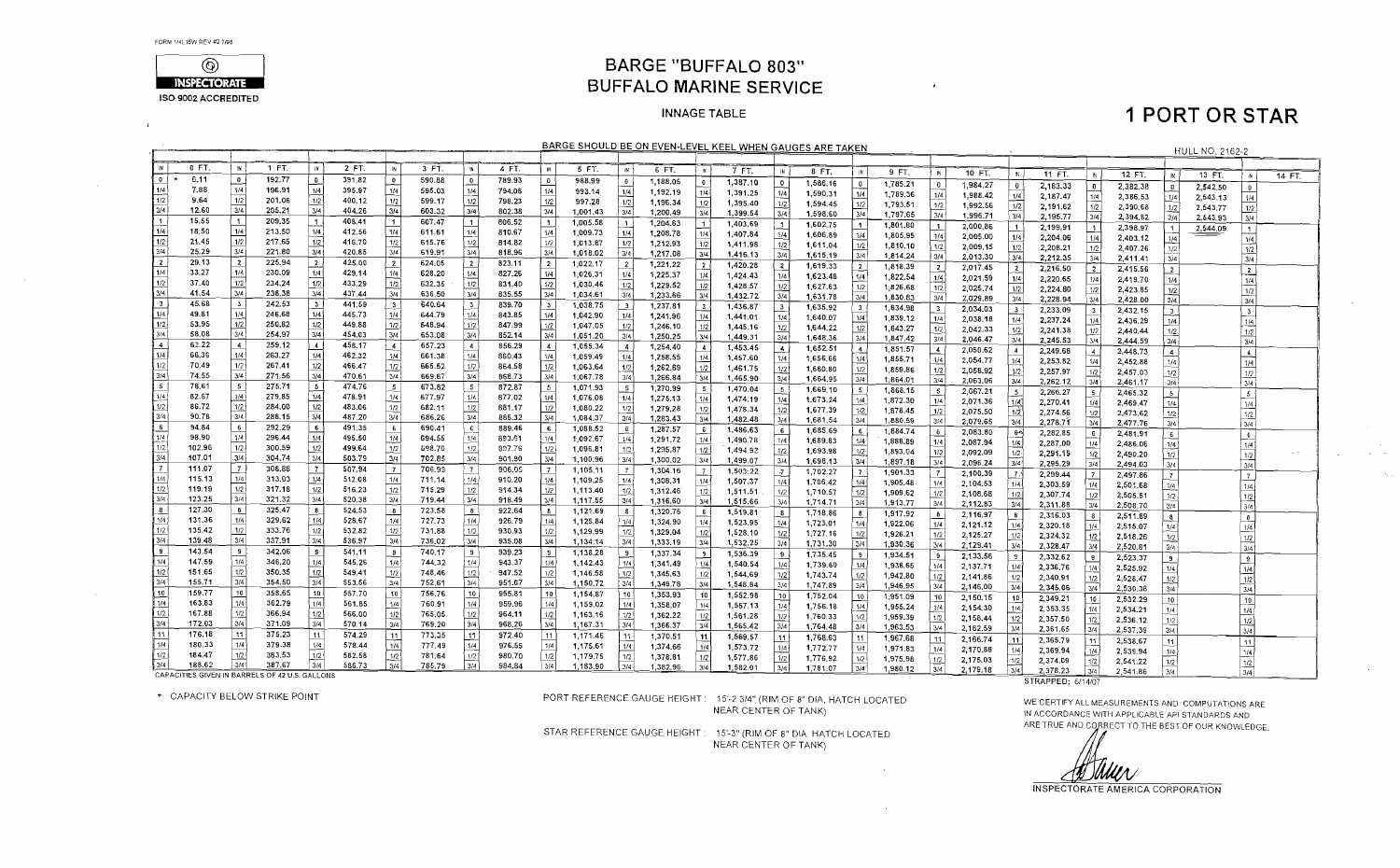$\mathcal{L}^{\pm}$ 

 $\Delta\phi^2$  and  $\Delta\phi^2$ 

 $\alpha$  and  $\alpha$ 

 $\sim 10^{11}$ 

 $\sim 10^7$ 

 $\sim 10^{-1}$ 

 $\sim 10^{-1}$ 

 $\sim 10^{11}$  and  $\sim 10^{11}$ 



### **BARGE "BUFFALO 803" BUFFALO MARINE SERVICE**

 $\mathbf{r}$ 

#### **INNAGE TABLE**

### **2 PORT OR STAR**

 $\sim 10^{-1}$ 

 $\Delta\phi_{\rm{max}}$  , where  $\Delta\phi_{\rm{max}}$ 

| BARGE SHOULD BE ON EVEN-LEVEL KEEL WHEN GAUGES ARE TAKEN<br><b>HULL NO. 2162-2</b><br>$0 FT$ .<br>1 FT.<br>2 FT.<br>3 FT.<br>4 FT.<br>$\mathbb{N}$<br>$\mathbb{R}$<br>$\mathbf{R}$<br>$\mathbb{R}$<br>5 FT.<br>- IN |                                                |                         |                  |                           |                  |                               |        |                         |        |                  |          |                |          |                                |          |                 |          |                |          |                         |          |                         |          |                         |          |                       |          |                         |        |
|---------------------------------------------------------------------------------------------------------------------------------------------------------------------------------------------------------------------|------------------------------------------------|-------------------------|------------------|---------------------------|------------------|-------------------------------|--------|-------------------------|--------|------------------|----------|----------------|----------|--------------------------------|----------|-----------------|----------|----------------|----------|-------------------------|----------|-------------------------|----------|-------------------------|----------|-----------------------|----------|-------------------------|--------|
|                                                                                                                                                                                                                     |                                                |                         |                  |                           |                  |                               |        |                         |        |                  |          |                |          |                                |          |                 |          |                |          |                         |          |                         |          |                         |          |                       |          |                         |        |
|                                                                                                                                                                                                                     |                                                |                         |                  |                           |                  |                               |        |                         |        |                  |          | <b>IN</b>      | 6 FT.    | -IN 1                          | 7 FT.    | $\mathbb{N}$    | 8 FT.    | IN             | 9 FT.    |                         | 10 FT.   |                         | 11 FT.   | $\blacksquare$          | 12 FT.   | $\mathbb{R}^+$        | 13 FT.   | IN                      | 14 FT. |
| $\mathbf{0}$                                                                                                                                                                                                        | 6.11                                           | $\overline{\mathbf{0}}$ | 192.49           | $\mathbf{0}$              | 389.34           | $\bullet$                     | 586.19 | $\bullet$               | 783.03 | 0                | 97988    | $\circ$        | 1,176.73 | 0 <sup>1</sup>                 | 1,373.58 | $\mathbf 0$     | 1,570.43 | $\overline{0}$ | 1,767.27 | $\mathbf{0}$            | 1,964.12 | $\Omega$                | 2,160.97 | o                       | 2,357.82 |                       |          |                         |        |
|                                                                                                                                                                                                                     | 7.88                                           | 1/4                     | 196.59           | 1/4                       | 393.44           | 1/4                           | 590.29 | 1/4                     | 787.14 | 1/4              | 983,98   | 1/4            | 1,180.83 | 1/4                            | 1,377.68 | 1/4             | 1,574.53 | 1/4            | 1,771.38 | 1/4                     | 1,968.22 | 1/4                     |          |                         |          | $\bullet$             | 2,516.74 | $\mathbf{0}$            |        |
| 1/2                                                                                                                                                                                                                 | 9.64                                           | 1/2                     | 200.69           | 1/2                       | 397.54           | 1/2                           | 594.39 | 1/2                     | 791.24 | 1/2              | 988.08   | 1/2            | 1.184,93 | 1/2                            | 1,381.78 | 1/2             | 1,578:63 | 1/2            | 1,775.48 | 1/2                     | 1,972.32 | 1/2                     | 2,165.07 | 1/4                     | 2,361.92 | 1/4                   | 2,517,37 | 1/4                     |        |
| 3/4                                                                                                                                                                                                                 | 12.60                                          | 3/4                     | 204.79           | 3/4                       | 401.64           | 3/4                           | 598.49 | 3/4                     | 795.34 | 3/4              | 992.19   | ا 3/4          | 1,189.03 | 3/4                            | 1,385.88 | 3/4             | 1,582.73 | 3/4            | 1,779.58 | 3k                      | 1,976.43 | 3/4                     | 2,169.17 | 1/2                     | 2,366.02 | 1/2                   | 2,518.01 | 1/2                     |        |
|                                                                                                                                                                                                                     | 15.55                                          | -11                     | 208,89           |                           | 405.74           | $\overline{1}$                | 602.59 | $\overline{1}$          | 799.44 | $\left  \right $ | 996.29   | -11            | 1,193.13 |                                | 1,389.98 |                 | 1,586,83 | l 1.           | 1,783.68 |                         |          |                         | 2,173.27 | 3/4                     | 2,370.12 | 3/4                   | 2,518.17 | 3/4                     |        |
| 1/4                                                                                                                                                                                                                 | 18.50                                          | 1/4                     | 213.00           | 1/4                       | 409.84           | 1/4                           | 606,69 | 1/4                     | 803.54 | 1/4              | 1,000.39 | 1/4            | 1,197.24 | 1/4                            | 1,394.08 | 1/4             | 1,590.93 | i 1/4 i        | 1,787.78 | 1/4                     | 1,980.53 | $\vert$ 1               | 2,177.37 | $\overline{\mathbf{1}}$ | 2,374.22 | $\vert$ 1 $\vert$     | 2,518.33 | $\ddot{\phantom{1}}$    |        |
| $1/2$                                                                                                                                                                                                               | 21.45                                          | 1/2                     | 217.10           | 1/2                       | 413.94           |                               | 610,79 | 1/2                     | 807.64 | 1/2              | 1,004.49 | 1/2            | 1,201.34 | 1/2                            | 1,398.18 |                 | 1,595.03 | 1/2            | 1,791.88 | 1/2                     | 1,984.63 | 1/4                     | 2,181.48 | 1/4                     | 2,378.32 | 1/4                   |          | 1/4                     |        |
|                                                                                                                                                                                                                     | 25.29                                          | 3/4                     | 221.20           | 3/4                       | 418.05           | $\frac{1/2}{3/4}$             | 614.89 | 3/4                     | 811.74 | 3/4              | 1,008.59 | 3/4            | 1,205.44 | 3/4                            | 1,402.29 | 3/4             | 1,599.13 | 3/4            | 1,795.98 | 3/4                     | 1,988.73 | 1/2                     | 2,185.58 | $1/2$                   | 2,382.42 | 1/2                   |          | 1/2                     |        |
| $\mathbf{2}$                                                                                                                                                                                                        | 29.13                                          | 2 <sup>1</sup>          | 225.30           | $\overline{2}$            | 422.15           | $\mathbf{z}$                  | 618.99 | $\overline{2}$          | 815.84 | $\frac{1}{2}$    | 1,012.69 | 2 <sup>1</sup> | 1,209.54 | $\overline{2}$                 | 1,406.39 |                 | 1,603.23 | $\overline{2}$ |          |                         | 1,992.83 | 3/4                     | 2,189.68 | 3/4                     | 2,386.53 | 3/4                   |          | 3/4                     |        |
| 1/4                                                                                                                                                                                                                 | 33.27                                          | 1/4                     | 229.40           | 1/4                       | 426.25           | 1/4                           | 623,10 | 1/4                     | 819.94 | 1/4              | 1,016.79 | 1/4            | 1,213,64 | 1/4                            | 1,410,49 |                 |          |                | 1,800.08 | $\overline{z}$          | 1,996.93 | $\overline{2}$          | 2,193.78 | $\overline{2}$          | 2,390.63 | $\frac{1}{2}$         |          | $\overline{\mathbf{2}}$ |        |
| 1/2                                                                                                                                                                                                                 | 37.40                                          | 1/2                     | 233.50           | 1/2                       | 430,35           |                               | 627.20 | 1/2                     | 824.04 | 1/2              | 1,020.89 | 1/2            | 1,217.74 | 1/2                            |          |                 | 1,607.34 | 1/4            | 1,804.18 | 1/4                     | 2.001.03 | 1/4                     | 2,197.88 | 1/4                     | 2,394.73 | 1/4                   |          | 1/4                     |        |
| 3/4                                                                                                                                                                                                                 | 41.54                                          | 3/4                     | 237.60           | 3/4                       | 434.45           | $\frac{1}{2}$                 | 631.30 | 3/4                     | 828.15 | 3/4              | 1,024.99 | 3/4            | 1,221.84 | 3/4                            | 1,414.59 | 1/2             | 1,611.44 | 1/2            | 1,808.28 | $\frac{1}{2}$           | 2,005.13 | 1/2                     | 2,201.98 | 1/2                     | 2,398.83 | 1/2                   |          | 1/2                     |        |
| $\overline{\mathbf{3}}$                                                                                                                                                                                             | 45,68                                          | - 3                     | 241.70           | $\mathbf{R}$              | 438.55           | $\overline{\mathbf{3}}$       | 635,40 | $\overline{\mathbf{3}}$ | 832.25 | 3 <sup>1</sup>   | 1,029.09 | 3 <sup>1</sup> |          |                                | 1,418.69 |                 | 1,615.54 | 3/4            | 1,812.39 | 3/4                     | 2,009.23 | 3/4                     | 2,206.08 | 3/4                     | 2,402.93 | 3/4                   |          | 3/4                     |        |
| 1/4                                                                                                                                                                                                                 | 49.81                                          | 1/4                     | 245.80           | 1/4                       | 442.65           | 1/4                           | 639.50 | 1/4                     | 836,35 | 1/4              | 1,033.20 | 1/4            | 1,225.94 | 3                              | 1,422.79 |                 | 1,619.64 | $\mathbf{3}$   | 1,816.49 | $\overline{\mathbf{3}}$ | 2,013.33 | $\overline{\mathbf{3}}$ | 2,210.18 | 3                       | 2,407.03 | 3 <sup>1</sup>        |          | $\overline{\cdot}$      |        |
| 1/2                                                                                                                                                                                                                 | 53.95                                          | 1/2                     | 249.90           | 1/2                       | 446.75           | 1/2                           | 643.60 | 1/2                     | 840.45 | 1/2              | 1,037.30 |                | 1,230.04 | 1/4                            | 1,426.89 | 1/4             | 1,623.74 | 1/4            | 1,820.59 | 114                     | 2,017.44 | 1/4                     | 2,214.28 | 1/4                     | 2,411.13 | 1/4                   |          | 1/4                     |        |
| 3/4                                                                                                                                                                                                                 | 58.08                                          | 3/4                     | 254.01           | 3/4                       | 450,85           | 3/4                           | 647.70 | 3/4                     | 844.55 | 3/4              | 1,041.40 | 1/2<br>3/4     | 1,234.14 | 1/2                            | 1,430.99 | 1/2             | 1,627.84 | 1/2            | 1,824.69 | 1/2                     | 2,021.54 | $1/2$                   | 2,218.38 | 1/2                     | 2,415.23 | 1/2                   |          | 1/2                     |        |
|                                                                                                                                                                                                                     | 62.22                                          | $\sim$                  |                  |                           |                  |                               |        |                         |        |                  |          |                | 1,238.25 | 3/4                            | 1,435.09 | 3/4             | 1,631.94 | 3/4            | 1,828.79 | 3/4                     | 2,025,64 | 3/4                     | 2,222.49 | 3/4                     | 2,419.33 | 3/4                   |          | 3/4                     |        |
| 1/4                                                                                                                                                                                                                 | 66,36                                          | 1/4                     | 258,11<br>262.21 | $\overline{4}$<br>í 1/4 Í | 454.95<br>459,06 | $\mathcal{A}$                 | 651,80 | $\overline{4}$          | 848.65 | $\overline{4}$   | 1,045.50 | - 4 i          | 1,242.35 | $\blacktriangle$               | 1,439.19 |                 | 1,636.04 |                | 1,832.89 | $\overline{4}$          | 2,029.74 | $\overline{4}$          | 2,226.59 | $\overline{4}$          | 2,423.43 | $\overline{4}$        |          | $\blacktriangleleft$    |        |
| $\overline{1/2}$                                                                                                                                                                                                    |                                                |                         |                  |                           |                  | $\frac{1/4}{\frac{1/2}{3/4}}$ | 655.90 | 1/4                     | 852.75 | 1/4              | 1,049.60 | 1/4            | 1,246.45 | 1/4                            | 1,443.30 | 1/4             | 1,640.14 | 1/4            | 1,836.99 | 1/4                     | 2,033.84 | 1/4                     | 2,230.69 | 1/4                     | 2,427.54 | 1/4                   |          | 1/4                     |        |
| 3/4                                                                                                                                                                                                                 | 70.49                                          | 1/2                     | 266,31           | 1/2                       | 463.16           |                               | 660,00 | 1/2                     | 856.85 | 1/2              | 1,053,70 | 1/2            | 1,250.55 | 1/2                            | 1,447.40 | 1/2             | 1,644.24 | 1/2            | 1,841.09 | $\frac{1/2}{3/4}$       | 2,037.94 | 1/2                     | 2,234.79 | 1/2                     | 2,431.64 | 1/2                   |          | $\overline{1/2}$        |        |
|                                                                                                                                                                                                                     | 74.55                                          | 3/4                     | 270.41           | 3/4                       | 467.26           |                               | 664.11 | 3/4                     | 860.95 | 3/4              | 1,057.80 | 3/4            | 1,254.65 | 3/4                            | 1,451.50 | 3/4             | 1,648.35 | 3/4            | 1,845.19 |                         | 2,042.04 | 3/4                     | 2,238.89 | 3/4                     | 2,435.74 | 3/4                   |          | 3/4                     |        |
|                                                                                                                                                                                                                     | 78.61                                          | 5 <sub>5</sub>          | 274.51           | -5                        | 471.36           | 5                             | 668.21 | 5                       | 865.05 | $-5$             | 1,061.90 |                | 1,258.75 | 5 <sup>1</sup>                 | 1,455.60 | $5^{\circ}$     | 1,652.45 | - 5            | 1,849.29 | - 5                     | 2,046.14 | 5                       | 2,242.99 | $-5$                    | 2,439.84 | - 5 - 1               |          | $\frac{5}{2}$           |        |
|                                                                                                                                                                                                                     | 82.67                                          | 1/4                     | 278.61           | 1/4                       | 475,46           | 1/4                           | 672.31 | 1/4                     | 869.16 | 1/4              | 1,066.00 | 1/4            | 1,262.85 | 1/4                            | 1,459.70 | 1/4             | 1,656.55 | : 1/4 !        | 1,853.40 | 1/4                     | 2,050.24 | 1/4                     | 2.247.09 | 1/4                     | 2,443.94 | 1/4                   |          | $\overline{1/4}$        |        |
| 1/2                                                                                                                                                                                                                 | 86.72                                          | 1/2                     | 282.71           | 1/2                       | 479.56           | $\frac{1/2}{3/4}$             | 676.41 | 1/2                     | 873.26 | 1/2              | 1,070.10 | 1/2            | 1,266.95 | 1/2                            | 1,463.80 | 1/2             | 1,660.65 | 1/2            | 1,857.50 | 1/2                     | 2,054.34 | 1/2                     | 2,251.19 | 1/2                     | 2,448.04 | 1/2                   |          | 1/2                     |        |
| 3/4                                                                                                                                                                                                                 | 90.78                                          | 3/4                     | 286.81           | l 3/4 l                   | 483.66           |                               | 680.51 | 3/4                     | 877.36 | 3/4              | 1,074.21 | 3/4            | 1,271.05 | 3/4                            | 1,467.90 | 3/4             | 1,664.75 | 3/4            | 1,861,60 | 3/4                     | 2,058.45 | 3/4                     | 2,255.29 | 3/4                     | 2,452.14 | 3/4                   |          | 3/4                     |        |
|                                                                                                                                                                                                                     | 94.84                                          | $6 \frac{1}{2}$         | 290.91           |                           | 487.76           | 6                             | 684,61 | $\,$ 6                  | 881.46 | 6 <sup>1</sup>   | 1,078.31 | 6 <sup>1</sup> | 1,275.15 | 6                              | 1,472.00 | 6 <sup>1</sup>  | 1,668.85 |                | 1,865.70 | $-6$                    | 2,062.55 | 6 <sub>1</sub>          | 2,259.39 | 6                       | 2,456,24 | 6                     |          | 6                       |        |
| 1/4                                                                                                                                                                                                                 | 98.90                                          | 1/4                     | 295.02           | 1/4                       | 491.86           | 1/4                           | 688.71 | 1/4                     | 885.56 | 1/4              | 1,082.41 | 1/4            | 1,279.26 | 1/4                            | 1,476.10 | 1/4             | 1,672.95 | 1/4            | 1,869.80 | 1/4                     | 2.066.65 | 1/4                     | 2,263,50 | 1/4                     | 2,460.34 | 1/4                   |          |                         |        |
| 1/2                                                                                                                                                                                                                 | 102.96                                         | 1/2                     | 299,12           | 1/2                       | 495.96           | $\frac{1/2}{3/4}$             | 692.81 | 1/2                     | 889.66 | 1/2              | 1,086.51 | 1/2            | 1.283.36 | 1/2                            | 1,480.20 | 1/2             | 1,677.05 | 1/2            | 1,873.90 | 1/2                     | 2,070.75 | $1/2$                   | 2,267.60 | 1/2                     | 2,464.44 | 1/2                   |          | 1/4                     |        |
| 3/4                                                                                                                                                                                                                 | 107.01                                         | 3/4                     | 303.22           | 3/4                       | 500.07           |                               | 696,91 | 3/4                     | 893.76 | 3/4              | 1,090.61 | 3/4            | 1,287.46 | 3/4                            | 1,484.31 | 3/4             | 1,681.15 | : 3/4 1        | 1,878.00 | 3/4                     | 2,074.85 | 3/4                     | 2,271.70 | 3/4                     |          |                       |          | 1/2                     |        |
|                                                                                                                                                                                                                     | 11107                                          | $7 -$                   | 307.32           | . 7 J                     | 504.17           | $\overline{7}$                | 701.01 | $\overline{7}$          | 897.86 | $7^{\circ}$      | 1,094.71 | 7 <sup>7</sup> | 1,291,56 | $\mathbf{7}$                   | 1,488.41 | 7               | 1,685.25 | $\overline{7}$ | 1,882.10 | $\overline{7}$          | 2,078.95 | 7 <sub>0</sub>          |          |                         | 2,468.27 | 3/4                   |          | 3/4                     |        |
| 1/4                                                                                                                                                                                                                 | 115.13                                         | 1/4                     | 311.42           | 1/4                       | 508.27           | 1/4                           | 705.12 | 1/4                     | 901.96 | 1/4              | 1,098.81 | 1/4            | 1,295.66 | 1/4                            | 1,492.51 | 1/4             | 1,689.36 | 1/4            | 1,886.20 | 1/4                     | 2,083,05 | 1/4                     | 2,275,80 | .7 <sub>2</sub>         | 2,472.10 | $\overline{7}$        |          | $\overline{7}$          |        |
| 1/2                                                                                                                                                                                                                 | 119.19                                         | 1/2                     | 315.52           | 1/2                       | 512.37           | 1/2                           | 709.22 | 1/2                     | 906.06 | 1/2              | 1,102.91 | 1/2            | 1,299.76 | 1/2                            | 1,496.61 | 1/2             | 1,693.46 | 1/2            | 1,890.30 | 1/2                     | 2,087.15 | 1/2                     | 2,279.90 | 1/4                     | 2,475.92 | $\lfloor 1/4 \rfloor$ |          | 1/4                     |        |
| 3/4                                                                                                                                                                                                                 | 123.25                                         | 3/4                     | 319.62           | 3/4                       | 516.47           | 3/4                           | 713.32 | 3/4                     | 910.17 | 3/4              | 1,107.01 | 3/4            | 1,303.86 | 3/4                            | 1,500,71 | 3/4             | 1,697.56 | 3/4            | 1,894.41 | $\sqrt{3/4}$            | 2,091.25 | 3/4                     | 2,284.00 | 1/2                     | 2,479.75 | 1/2                   |          | 1/2                     |        |
| 8                                                                                                                                                                                                                   | 127.30                                         | $\bf{8}$                | 323.72           | $\mathbf{B}$              | 520.57           | $\mathbf{B}$                  | 717.42 | $\bf{8}$                | 914.27 | $\mathbf{8}$     | 1,111.11 | $\mathbf{8}$   | 1,307.96 | 8 <sup>1</sup>                 | 1,504,81 | 8               | 1,701.66 | -81            | 1,898.51 |                         |          |                         | 2,288.10 | 3/4                     | 2,482.94 | 3/4                   |          | 3/4                     |        |
| 1/4                                                                                                                                                                                                                 | 131.36                                         | 1/4                     | 327.82           | 1/4                       | 524.67           | 1/4                           | 721,52 | 1/4                     | 918.37 | 1/4              | 1,115.22 | 1/4            | 1,312.06 | 1/4                            | 1,508.91 | 1/4             | 1,705.76 | 1/4            | 1,902.61 | - 8<br>1/4              | 2,095.35 | 8 <sup>1</sup>          | 2,292.20 | 8                       | 2,486.13 | $\mathbf{g}$          |          | 8                       |        |
| 1/2                                                                                                                                                                                                                 | 135.42                                         | 1/2                     | 331.92           | 1/2                       | 528.77           | 1/2                           | 725,62 | 1/2                     | 922.47 | 1/2              | 1,119.32 | 1/2            | 1,316.16 | 1/2                            | 1,513.01 | 1/2             | 1,709.86 | 1/2            | 1,906.71 |                         | 2,099.46 | 1/4                     | 2,296.30 | 1/4                     | 2,489.32 | 1/4                   |          | 1/4                     |        |
| 3/4                                                                                                                                                                                                                 | 139.48                                         | 3/4                     | 336.03           | 3/4                       | 532,87           | 3/4                           | 729.72 | 3/4                     | 926.57 | 3/4              | 1,123.42 | 3/4            | 1,320.27 | 3/4                            | 1,517.11 | ا 3/4           | 1,713.96 | 3/4            | 1,910.81 | 1/2<br>3/4              | 2,103.56 | $1/2$                   | 2,300.40 | 1/2                     | 2,492.50 | 1/2                   |          | $1/2$                   |        |
| 9                                                                                                                                                                                                                   | 143.54                                         | -9                      | 340.13           | 9                         | 536.97           | 9                             | 733.82 | ∣ s                     | 930.67 | 9                | 1,127,52 | -9             | 1,324.37 | 9                              | 1,521.21 |                 | 1,718.06 |                |          |                         | 2,107.66 | 3/4                     | 2,304.51 | 3/4                     | 2,495.06 | 3/4                   |          | 3/4                     |        |
| 1/4                                                                                                                                                                                                                 | 147.59                                         | 1/4                     | 344.23           | 1/4                       | 541.08           | 1/4                           | 737.92 | 1/4                     | 934.77 | 1/4              | 1,131.62 | 1/4            | 1,328.47 | 1/4                            | 1,525.32 |                 |          | 9              | 1,914.91 | -9                      | 2,111.76 | $\cdot$                 | 2,308.61 | -91                     | 2,497.61 | 9                     |          | $\overline{9}$          |        |
| $1/2$                                                                                                                                                                                                               | 151.65                                         | 1/2                     | 348.33           | 1/2                       | 545.18           | $\sqrt{1/2}$                  | 742.02 | 1/2                     | 938.87 | 1/2              | 1,135.72 | 1/2            | 1,332.57 |                                |          | 1/4             | 1,722.16 | 1/4            | 1,919.01 | 1/4                     | 2,115.86 | 1/4                     | 2,312.71 | 1/4                     | 2,500.16 | 1/4                   |          | 1/4                     |        |
| 3/4                                                                                                                                                                                                                 | 155.71                                         | 3/4                     | 352.43           | 3/4                       | 549.28           | 3/4                           | 746.13 | 3/4                     | 942.97 | 3/4              | 1,139.82 | 3/4            | 1,336.67 | $\frac{1}{2}$<br>$\frac{1}{2}$ | 1,529.42 | 1/2             | 1,726.26 | 1/2            | 1,923.11 | 1/2                     | 2.119.96 | 1/2                     | 2,316.81 | 1/2                     | 2,502.71 | 4/2                   |          | $1/2$                   |        |
| 10                                                                                                                                                                                                                  | 159.77                                         | 10                      | 356.53           | 10                        | 553.38           | 10                            | 750.23 | 10                      | 947.07 | -10 1            |          |                |          |                                | 1,533.52 | 3/4             | 1,730.37 | 3/4            | 1,927.21 | 3/4                     | 2,124.06 | 3/4                     | 2,320.91 | 3/4                     | 2,504.62 | 3/4                   |          | 3/4                     |        |
| 1/4                                                                                                                                                                                                                 | 163.83                                         | 1/4                     | 360.63           | 1/4                       | 557.48           |                               |        | 1/4                     |        | 1/4              | 1,143.92 | 10             | 1,340.77 | 10 <sup>1</sup>                | 1,537.62 | 10 <sup>1</sup> | 1,734.47 | 10             | 1,931.31 | 10                      | 2,128.16 | 10                      | 2,325.01 | 10                      | 2,506.53 | 10                    |          | 10                      |        |
| 1/2                                                                                                                                                                                                                 |                                                | 1/2                     |                  | 1/2                       |                  | 1/4                           | 754.33 |                         | 951.18 |                  | 1,148.02 | 1/4            | 1,344.87 | 1/4                            | 1,541.72 | 1/4             | 1,738.57 |                | 1,935.42 | 1/4                     | 2,132.26 | 1/4                     | 2,329.11 | 1/4                     | 2,508.45 | 1/4                   |          | 1/4                     |        |
| 3/4                                                                                                                                                                                                                 | 167.88                                         | 3/4                     | 364.73<br>368.83 |                           | 561.58           | 1/2                           | 758.43 | 1/2                     | 955.28 | 1/2              | 1,152.12 | 1/2            | 1,348.97 | 1/2                            | 1,545.82 | 1/2             | 1,742.67 | 1/2            | 1,939.52 | $1/2$                   | 2,136.36 | 1/2                     | 2,333.21 | 1/2                     | 2,510.36 | 1/2                   |          | 1/2                     |        |
|                                                                                                                                                                                                                     | 171.99                                         |                         |                  | 3/4                       | 565,68           | 3/4                           | 762.53 | 3/4                     | 959.38 | 3/4              | 1,156.23 | 3/4            | 1,353.07 | 3/4                            | 1,549.92 | 3/4             | 1.746.77 | 3/4            | 1,943.62 | 3/4                     | 2,140.47 | 3/4                     | 2,337.31 | 3/4                     | 2,511.64 | 3/4                   |          | $\overline{3/4}$        |        |
| 11                                                                                                                                                                                                                  | 176.09                                         | 11                      | 372.93           | 11                        | 569.78           | 11                            | 766.63 | 11                      | 963.48 | 11               | 1,160.33 | 11             | 1,357,17 | 11                             | 1,554.02 | 11 <sup>1</sup> | 1,750.87 | 11             | 1,947.72 | 11                      | 2,144.57 | 11                      | 2,341.41 | -11                     | 2,512,91 | 11                    |          | 11                      |        |
| 1/4                                                                                                                                                                                                                 | 180.19                                         | 1/4                     | 377.04           | 1/4                       | 573,88           | 1/4                           | 770.73 | 1/4                     | 967.58 | 1/4              | 1.164.43 | 1/4            | 1,361.28 | 1/4                            | 1,558.12 | 1/4             | 1,754.97 |                | 1,951.82 | 1/4                     | 2.148.67 | 1/4                     | 2,345.52 | 1/4                     | 2,514.19 | 1/4                   |          | 1/4                     |        |
| 1/2                                                                                                                                                                                                                 | 184.29                                         | 1/2                     | 381.14           | 1/2                       | 577.98           | 1/2                           | 774.83 | $1/2$                   | 971.68 | 1/2              | 1,168.53 | 1/2            | 1,365.38 | 1/2                            | 1,562.22 | 1/2             | 1,759.07 | 1/2            | 1,955.92 | 1/2                     | 2,152.77 | 1/2                     | 2,349.62 | $\vert$ 1/2             | 2,515.46 | 1/2                   |          | 1/2                     |        |
| 3/4                                                                                                                                                                                                                 | 188.39                                         | 3/4                     | 385.24           | 3/4                       | 582.09           | 3/4                           | 778.93 | 3/4                     | 975.78 | 3/4              | 1,172.63 | 3/4            | 1,369.48 | 3/4                            | 1,566.33 | 3/4             | 1,763.17 | 3/4            | 1,960.02 | 3/4                     | 2,156.87 | 3/4                     | 2,353.72 | 3/4                     | 2,516.10 | 3/4                   |          | 3/4                     |        |
|                                                                                                                                                                                                                     | CAPACITIES GIVEN IN BARRELS OF 42 U.S. GALLONS |                         |                  |                           |                  |                               |        |                         |        |                  |          |                |          |                                |          |                 |          |                |          |                         |          |                         |          |                         |          |                       |          |                         |        |

CAPACITIES GIVEN IN BARRELS OF 42 U.S. GALLONS \* CAPACITY BELOW STRIKE POINT

 $\mathcal{O}(\mathcal{O}(10^6))$  . The contract of the contract of the contract of the contract of

 $\sim 10^{11}$  km s  $^{-1}$ 

PORT REFERENCE GAUGE HEIGHT: 15'-3 1/4" (RIM OF 8" DIA, HATCH LOCATED NEAR CENTER OF TANK)

STAR REFERENCE GAUGE HEIGHT: 15'-3" (RIM OF 8" DIA. HATCH LOCATED NEAR CENTER OF TANK)

STRAPPED: 6/14/07

WE CERTIFY ALL MEASUREMENTS AND COMPUTATIONS ARE IN ACCORDANCE WITH APPLICABLE API STANDARDS AND ARE TRUE AND CORRECT TO THE BEST OF OUR KNOWLEDGE

JUUUN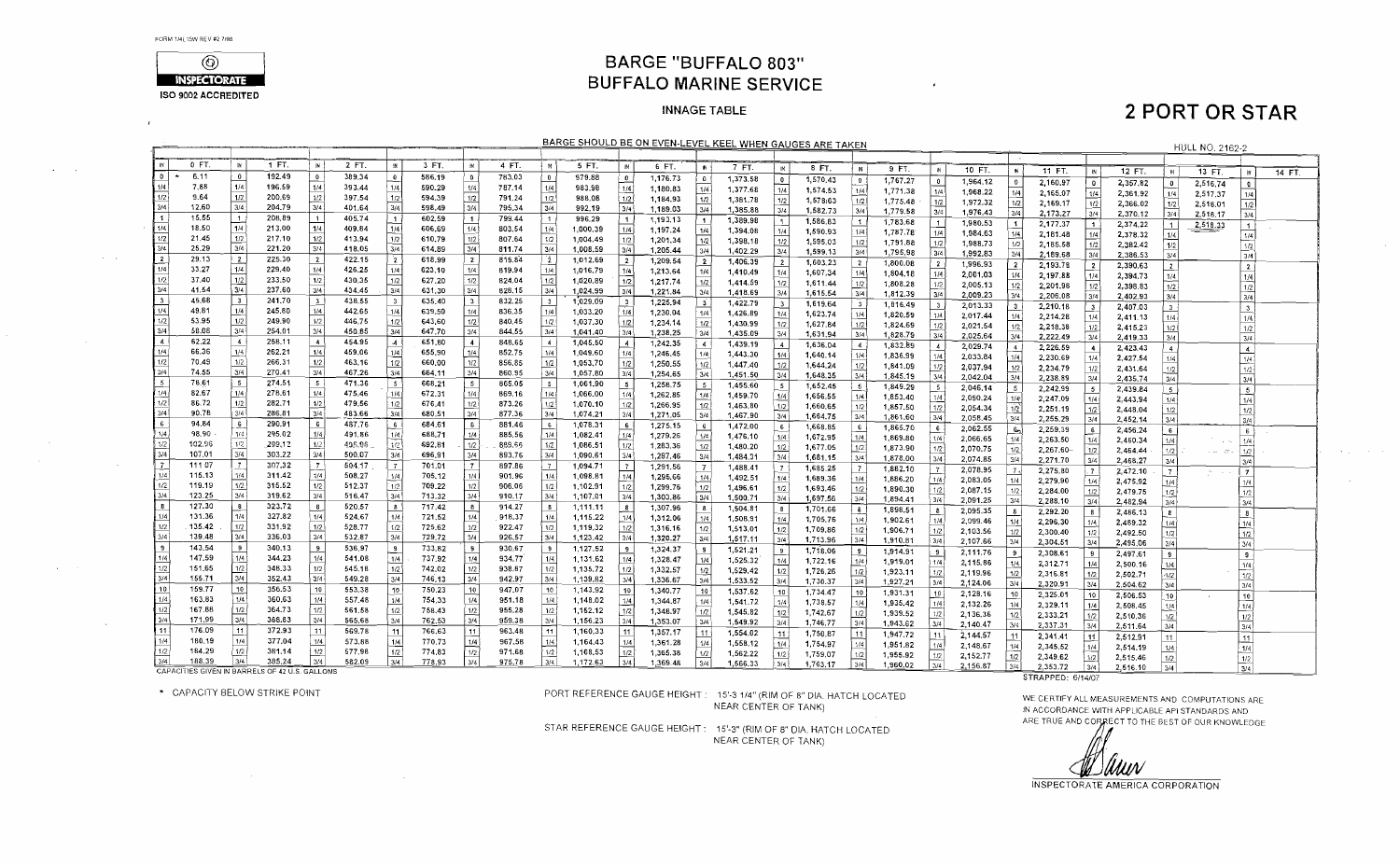$\mathbf{r}$ 

 $\sim 10^{-1}$ 

 $\alpha\in\mathbb{R}^{n}$ 



### **BARGE "BUFFALO 803" BUFFALO MARINE SERVICE**

#### **INNAGE TABLE**

# **3 PORT OR STAR**

 $\sim 10^{-1}$ 

 $\sigma_1$  .

 $\sim 10^{-1}$ 

|                                                                              |        |                          |        |                       |        |                         |                  |                         |                      |                |                      |                          |                      |                         | BARGE SHOULD BE ON EVEN-LEVEL KEEL WHEN GAUGES ARE TAKEN. |                          |                      |                         |                      |                         |                      |                             |                      |                   |                      |                         | <b>HULL NO. 2162-2</b> |                         |        |
|------------------------------------------------------------------------------|--------|--------------------------|--------|-----------------------|--------|-------------------------|------------------|-------------------------|----------------------|----------------|----------------------|--------------------------|----------------------|-------------------------|-----------------------------------------------------------|--------------------------|----------------------|-------------------------|----------------------|-------------------------|----------------------|-----------------------------|----------------------|-------------------|----------------------|-------------------------|------------------------|-------------------------|--------|
|                                                                              |        |                          |        |                       |        |                         |                  |                         |                      |                |                      |                          |                      |                         |                                                           |                          |                      |                         |                      |                         |                      |                             |                      |                   |                      |                         |                        |                         |        |
|                                                                              | 0 FT.  | <b>DV</b>                | 1 FT.  | $\blacksquare$        | 2 FT.  | $\mathbb{N}$            | 3 FT.            | ₩İ                      | 4 FT.                | I IX.          | 5 FT.                | l Bi                     | 6 FT.                | IN.                     | 7 FT.                                                     | -IN I                    | 8 FT.                | M                       | 9 FT.                | - W 1                   | 10 FT.               | . R <sup>1</sup>            | 11 FT.               |                   | 12 FT.               | <b>IN</b>               | 13 FT.                 | $\mathbb{R}$            | 14 FT. |
| $\vert$ 0                                                                    | 6.11   | $\overline{\phantom{0}}$ | 193.38 | $\bullet$             | 397.33 | $\overline{\mathbf{0}}$ | 601.28           | $\bullet$               | 805.23               | $\bullet$      | 1,009.19             | $\overline{\phantom{a}}$ | 1,213.14             | $\overline{\mathbf{0}}$ | 1,417.09                                                  | $\mathbf{0}$             | 1,621.04             | $\mathbf{0}$            | 1,824.99             | $\overline{\mathbf{0}}$ | 2,028.95             | $\mathbf{0}$                | 2,232.90             | $\bullet$         | 2,436.85             | $\overline{0}$          | 2,599.62               | $\Omega$                |        |
| 1/4                                                                          | 7.88   | 1/4                      | 197.63 | 1/4                   | 401.58 | 1/4                     | 605.53           | 1/4                     | 809.48               | 1/4            | 1,013.44             | 1/4                      | 1,217.39             | 1/4                     | 1,421.34                                                  | 1/4                      | 1,625,29             | 1/4                     | 1,829.24             | .1/4.                   | 2:033.20             | 1/4                         | 2,237.15             | 1/4               | 2,441.10             | 1/4                     | 2,600.25               | 1/4                     |        |
| 1/2                                                                          | 9.64   | 1/2                      | 201.88 | 1/2                   | 405.83 | 1/2                     | 609.78           | 1/2                     | 813.73               | 1/2            | 1,017.68             | 1/2                      | 1,221.64             | 1/2                     | 1,425,59                                                  | 1/2                      | 1,629.54             | 1/2                     | 1,833.49             | 1/2                     | 2,037,44             | 1/2                         | 2,241,40             | 1/2               | 2,445.35             | 1/2                     | 2,600,89               | 1/2                     |        |
| 3/4                                                                          | 12.60  | 3/4                      | 206.13 | 3/4                   | 410.08 | 3/4                     | 614.03           | 3/4                     | 817.98               | 3/4            | 1,021.93             | 3/4                      | 1,225.89             | 3/4                     | 1,429.84                                                  | 3/4                      | 1,633.79             | 3/4                     | 1,837.74             | 3/4                     | 2,041.69             | 3/4                         | 2,245.65             | 3/4               | 2,449.60             | 3/4                     | 2,601.05               | 3/4                     |        |
| $\overline{\mathbf{1}}$                                                      | 15.55  | $\vert$ 1                | 210.37 | $\overline{1}$        | 414.33 | $\mathbf{1}$            | 618.28           | $\mathbf{1}$            | 822.23               | $\overline{1}$ | 1,026.18             | $\vert$ 1                | 1,230.13             | ' 1 I                   | 1,434.09                                                  | $\rightarrow$            | 1,638.04             |                         | 1,841.99             | $\vert$ 1               | 2,045.94             | $\mathbf{1}$                | 2,249.89             | $\vert$ 1         | 2,453.85             | $\ddot{\phantom{1}}$    | 2,601.21               |                         |        |
| 1/4                                                                          | 18.50  | 1/4                      | 214.62 | 1/4                   | 418.58 | 1/4                     | 622.53           | 1/4                     | 826.48               | 1/4            | 1,030.43             | 1/4                      | 1,234.38             | 1/4                     | 1,438.34                                                  | 1/4                      | 1,642.29             | 1/4                     | 1,846.24             | 1/4                     | 2,050.19             | 1/4                         | 2,254.14             | 1/4               | 2,458.09             | 1/4                     |                        | 1/4                     |        |
| 1/2                                                                          | 21.45  | 1/2                      | 218.87 | 1/2                   | 422.82 | 1/2                     | 626.78           | 1/2                     | 830.73               | 1/2            | 1,034.68             | 1/2                      | 1,238.63             | 1/2                     | 1,442.58                                                  | 1/2                      | 1,646.54             | 1/2                     | 1,850.49             | 1/2                     | 2,054.44             | 1/2                         | 2,258.39             | 1/2               | 2,462.34             | 1/2                     |                        | 1/2                     |        |
|                                                                              | 25.29  | 3/4                      | 223.12 | 3/4                   | 427.07 | 3/4                     | 631.03           | 3/4                     | 834.98               | 3/4            | 1,038.93             | 3/4                      | 1,242.88             | 3/4                     | 1,446.83                                                  | 3/4                      | 1,650.79             | 3/4                     | 1,854.74             | 3/4                     | 2.058.69             | 3/4                         | 2,262.64             | 3/4               | 2,466.59             | 3/4                     |                        | 3/4                     |        |
| $\begin{array}{ c c }\n\hline\n3/4 \\ \hline\n2 \\ \hline\n1/4\n\end{array}$ | 29,13  | $\overline{2}$           | 227.37 | $\overline{2}$        | 431.32 | $\overline{2}$          | 635.27           | $\overline{2}$          | 839.23               | $\overline{2}$ | 1,043.18             | $\overline{2}$           | 1,247.13             | $\overline{2}$          | 1,451.08                                                  | $\overline{2}$           | 1,655.03             | $\overline{2}$          | 1,858.99             | $\overline{2}$          | 2,062.94             | $\overline{2}$              | 2,266.89             | $\overline{2}$    | 2,470.84             | $\vert$ 2               |                        | -2 I                    |        |
|                                                                              | 33.27  | 1/4                      | 231.62 | 1/4                   | 435.57 | 1/4                     | 639.52           | 1/4                     | 843.48               | 1/4            | 1,047.43             | 1/4                      | 1.251.38             | 1/4                     | 1.455.33                                                  | 1/4                      | 1,659.28             | 1/4                     | 1,863,24             | 1/4                     | 2.067.19             | 1/4                         | 2,271.14             | 1/4               | 2,475.09             | 1/4                     |                        | 1/4                     |        |
| 1/2                                                                          | 37.40  | 1/2                      | 235.87 | 1/2                   | 439.82 | 1/2                     | 643.77           | $1/2$                   | 847.72               | 1/2            | 1,051.68             | 1/2                      | 1,255.63             | 1/2                     | 1,459,58                                                  | 1/2                      | 1,663.53             | 1/2                     | 1,867.48             | 1/2                     | 2,071.44             | 1/2                         | 2,275.39             | 1/2               | 2,479.34             | 1/2                     |                        | 1/2                     |        |
|                                                                              | 41.54  | 3/4                      | 240.12 | 3/4                   | 444.07 | 3/4                     | 648.02           | 3/4                     | 851.97               | 3/4            | 1,055,93             | 3/4                      | 1,259.88             | 3/4                     | 1,463.83                                                  | 3/4                      | 1,667.78             | 3/4                     | 1,871.73             | 3/4                     | 2,075.69             | 3/4                         | 2,279.64             | 3/4               | 2,483.59             | 3/4                     |                        | 3/4                     |        |
| $\begin{array}{r} 3/4 \\ \hline 3 \\ \hline 1/4 \end{array}$                 | 45.58  | 3 <sup>1</sup>           | 244.37 | -31                   | 448.32 | 3                       | 652.27           | $\overline{\mathbf{3}}$ | 856,22               | $\mathbf{3}$   | 1,060.17             | 3 <sup>1</sup>           | 1,264.13             | 3 <sup>1</sup>          | 1,468.08                                                  | $\overline{\mathbf{3}}$  | 1,672.03             | $\overline{\mathbf{3}}$ | 1,875.98             | $\overline{\mathbf{3}}$ | 2,079.93             |                             | 2,283.89             | $\vert$ 3         | 2,487.84             | $\overline{\mathbf{3}}$ |                        | $\overline{\mathbf{3}}$ |        |
|                                                                              | 49.81  | 1/4                      | 248.62 | 1/4                   | 452.57 | 1/4                     | 656,52           | 1/4                     | 860.47               | 1/4            | 1,064.42             | 1/4                      | 1,268.38             | 1/4                     | 1,472.33                                                  | 1/4                      | 1,676.28             | 1/4                     | 1,880.23             | 1/4                     | 2,084.18             | .1/4                        | 2,288.14             | 1/4               | 2,492.09             | 1/4                     |                        | 1/4                     |        |
| $\boxed{1/2}$                                                                | 53.95  | 1/2                      | 252.86 | $1/2$                 | 456.82 | 1/2                     | 660.77           | 1/2                     | 864.72               | 1/2            | 1,068.67             | $\frac{1/2}{3/4}$        | 1,272.62             | 1/2                     | 1,476.58                                                  | 1/2                      | 1,680.53             | 1/2                     | 1,884.48             | 1/2                     | 2,088.43             | 1/2                         | 2,292.38             | $1/2$             | 2,496.34             | 1/2                     |                        | 1/2                     |        |
| 3/4                                                                          | 58.08  | 3/4                      | 257.11 | $3/4$                 | 461.07 | 3/4                     | 665.02           | 3/4                     | 868.97               | 3/4            | 1,072.92             |                          | 1,276.87             | 3/4                     | 1,480.83                                                  | 3/4                      | 1,684.78             | 3/4                     | 1,888.73             | 3/4                     | 2,092.68             | 3/4                         | 2,296.63             | 3/4               | 2,500.58             | 3/4                     |                        | 3/4                     |        |
| $\overline{4}$                                                               | 62.22  | $\overline{4}$           | 261.36 | $\vert$ 4             | 465.31 | $\overline{4}$          | 669.27           | $\overline{4}$          | 873.22               | $\overline{4}$ | 1,077.17             | $\overline{4}$           | 1,281.12             | $\overline{4}$          | 1,485.07                                                  | $\overline{4}$           | 1.689.03             | $\overline{4}$          | 1892.98              | $\mathbf{4}$            | 2,096.93             | $\overline{4}$              | 2,300.88             | $\overline{4}$    | 2,504.83             | $\sim$                  |                        | $\overline{4}$          |        |
| 1/4                                                                          | 66.36  | 1/4                      | 265.61 | 1/4                   | 469.56 | 1/4                     | 673.52           | 1/4                     | 877,47               | 1/4            | 1,081.42             | 1/4                      | 1,285.37             | 1/4                     | 1,489.32                                                  | 1/4                      | 1,693,28             | 1/4                     | 1,897.23             | 1/4                     | 2,101.18             | 1/4                         | 2,305.13             | 1/4               | 2,509.08             | 1/4                     |                        | 1/4                     |        |
| 1/2                                                                          | 70,49  | 1/2                      | 269.86 | 1/2                   | 473.81 | 1/2                     | 677.76           | 1/2                     | 881.72               | 1/2            | 1,085.67             | 1/2                      | 1,289.62             | $1/2$                   | 1,493.57                                                  | 1/2                      | 1,697.52             | 1/2                     | 1,901.48             | 1/2                     | 2,105.43             | 1/2                         | 2,309.38             | 1/2               | 2,513.33             | 1/2                     |                        | 1/2                     |        |
| 3/4                                                                          | 74.55  | 3/4                      | 274.11 | 3/4                   | 478.06 | 3/4                     | 682.01           | 3/4                     | 885.97               | 3/4            | 1.089.92             | 3/4                      | 1,293.87             | 3/4                     | 1,497.82                                                  | 3/4                      | 1,701.77             | 3/4                     | 1.905.73             | 3/4                     | 2.109.68             | 3/4                         | 2.313.63             | 3/4               | 2.517.58             | 3/4                     |                        | 3/4                     |        |
| İ5.                                                                          | 78.61  | $-5$                     | 278.36 | $5\phantom{.0}$       | 482.31 | $5\,$                   | 686.26           | $\sqrt{5}$              | 890.21               | $\mathbf{5}$   | .1,094.17            | 5 <sub>5</sub>           | 1,298.12             | $\sim$                  | 1,502.07                                                  | 5                        | 1,706.02             | 5                       | 1,909.97             | $\sqrt{5}$              | 2,113.93             | 5                           | 2,317.88             | 5                 | 2,521.83             | $\overline{5}$          |                        | $5\overline{5}$         |        |
| l 1/4                                                                        | 82.67  | 1/4                      | 282,61 | 1/4                   | 486.56 | 1/4                     | 690.51           | 1/4                     | 894.46               | 1/4            | 1,098.42             | 1/4                      | 1.302.37             | 1/4                     | 1,506.32                                                  | 1/4                      | 1,710.27             | 1/4                     | 1,914.22             | 1/4                     | 2,118.18             | 14                          | 2,322.13             | 1/4               | 2,526.08             | 1/4                     |                        | 1/4                     |        |
| 1/2                                                                          | 86.72  | 1/2                      | 286.86 | 1/2                   | 490.81 | 1/2                     | 694.76           | 1/2                     | 898.71               | 1/2            | 1,102.66             | 1/2                      | 1,306.62             | 1/2                     | 1.510.57                                                  | 1/2                      | 1,714.52             | 1/2                     | 1,918.47             | 1/2                     | 2,122.42             | $\lceil \frac{1}{2} \rceil$ | 2,326.38             | 1/2               | 2.530.33             | 1/2                     |                        | 1/2                     |        |
| 3/4                                                                          | 90.78  | 3/4                      | 291.11 | 3/4                   | 495.06 | 3/4                     | 699.01           | 3/4                     | 902.96               | 3/4            | 1,106.91             | 3/4                      | 1,310.87             | 3/4                     | 1.514.82                                                  | 3/4                      | 1.718.77             | 3/4                     | 1,922.72             | 3/4                     | 2,126.67             | 3/4                         | 2,330.63             | 3/4               | 2.534.58             | 3/4                     |                        | 3/4                     |        |
| 6                                                                            | 94.84  | $-6$                     | 295.35 | $-6$                  | 499.31 | $-6$                    | 703.26           | 6                       | 907.21               | - 6            | 1,111.16             | $-6$                     | 1,315.11             | $6\overline{6}$         | 1,519.07                                                  | $\overline{\phantom{a}}$ | 1,723.02             | : 6 °                   | 1,926.97             | 6                       | 2,130.92             | 6 <sup>4</sup>              | 2,334.87             | 6                 | 2,538.83             | $\epsilon$              |                        | $6^{\circ}$             |        |
| 1/4                                                                          | 98.90  | 1/4                      | 299.60 | 1/4                   | 503.56 | 1/4                     | 707.51           | 1/4                     | 911.46               | 1/4            | 1,115.41             | 1/4                      | 1,319.36             | 1/4                     | 1,523.32                                                  | 1/4                      | 1,727.27             | 1/4                     | 1,931.22             | 1/4                     | 2,135.17             | 1/4                         | 2,339.12             | 1/4               | 2,543.07             | 1/4                     |                        | 1/4                     |        |
| 1/2                                                                          | 102.96 | 1/2                      | 303.85 | 1/2                   | 507.80 | 1/2                     | 711.76           | 1/2                     | 915.71               | 1/2            | 1,119.66             | 1/2                      | 1,323.61             | 1/2                     | $-1,527.56$                                               | $-1/2$                   | 1,731.52             | $-1/2$                  | 1,935.47             | $1/2$                   | 2,139.42             | 1/2                         | 2,343.37             | $\vert$ 1/2       | 2,547.32             | 1/2                     |                        | 1/2                     |        |
| 3/4                                                                          | 107.01 | 3/4                      | 308.10 | 3/4                   | 512.05 | 3/4                     | 716.01           | 3/4                     | 919.96               | 3/4            | 1,123.91             | 3/4                      | 1,327.86             | 3/4                     | 1,531.81                                                  | 3/4                      | 1,735.77             | 3/4                     | 1,939.72             | 3/4                     | 2,143.67             | 3/4                         | 2,347.62             | 3/4               | 2,551.15             | 3/4                     |                        | 3/4                     |        |
| l 7                                                                          | 111.07 | $\overline{7}$           | 312.35 | $\overline{7}$        | 516.30 | $\overline{7}$          | 720.25           | $\overline{7}$          | 924.21               | $\overline{7}$ | 1,128.16             | $\overline{7}$           | 1,332.11             | 7                       | 1,536.06                                                  | 7                        | 1,740.01             | $\mathbf{7}$            | 1,943.97             | $\overline{7}$          | 2,147.92             | 7                           | 2,351.87             | $\vert$ 7         | 2,554.98             | $\overline{7}$          |                        | $\overline{7}$          |        |
| 1/4                                                                          | 115.13 | 1/4                      | 316.60 | 1/4                   | 520.55 | 1/4                     | 724.50           | 1/4                     | 928.46               | 1/4            | 1.132.41             | 1/4                      | 1,336.36             | 1/4                     | 1,540.31                                                  | 1/4                      | 1,744.26             | 1/4                     | 1,948.22             | 1/4                     | 2,152.17             | 1/4                         | 2,356.12             | 11/4              | 2,558,80             | 1/4                     |                        | 1/4                     |        |
| 1/2                                                                          | 119.19 | 1/2                      | 320.85 | 1/2                   | 524.80 | 1/2                     | 728.75           | 1/2                     | 932.70               | 1/2            | 1,136.66             | 1/2                      | 1.340.61             | 1/2                     | 1,544.56                                                  | 1/2                      | 1,748.51             | 1/2                     | 1,952.46             | 1/2                     | 2,156.42             | 1/2                         | 2,360.37             | 1/2               | 2,562.63             | 1/2                     |                        | 1/2                     |        |
| 3/4                                                                          | 123.25 | 3/4                      | 325,10 | 3/4                   | 529.05 | 3/4                     | 733.00           | 3/4                     | 936,95               | 3/4            | 1,140.91             | 3/4                      | 1,344.86             | 3/4                     | 1,548.81                                                  | 3/4                      | 1,752.76             | 3/4                     | 1,956.71             | 3/4                     | 2,160.67             | 3/4                         | 2,364.62             | 3/4               | 2,565.82             | 3/4                     |                        | 3/4                     |        |
| 8                                                                            | 127,30 | $\overline{\mathbf{8}}$  | 329,35 | $\,$ 8                | 533.30 | $\mathbf{B}$            | 737.25           | $\mathbf{B}$            | 941.20               | 8              | 1,145.15             | - 8                      | 1,349.11             | $\mathbf{8}$            | 1,553.06                                                  | $\mathbf{8}$             | 1,757.01             | 8                       | 1,960.96             | 8                       | 2,164.91             | 8                           | 2,368.87             |                   | 2,569.01             | 8                       |                        | $\mathbf{8}$            |        |
| Í 1/4                                                                        | 131.36 | 1/4                      | 333.60 | 1/4                   | 537.55 | 1/4                     | 741.50           | 1/4                     | 945.45               | 1/4            | 1,149.40             | 1/4                      | 1,353.36             | 1/4                     | 1,557.31                                                  | 1/4                      | 1.761.26             | 1/4                     | 1,965.21             | 1/4                     | 2,169.16             | 1/4                         | 2,373.11             | 1/4               | 2,572.19             | 1/4                     |                        | 1/4                     |        |
| 1/2                                                                          | 135,42 | 1/2                      | 337.84 | 1/2                   | 541.80 | 1/2                     | 745.75           | 1/2                     | 949.70               | $1/2$          | 1,153.65             | 1/2                      | 1,357.60             | 1/2                     | 1,561.56                                                  | 1/2                      | 1,765.51             | 1/2                     | 1,969.46             | 1/2                     | 2,173.41             | 1/2                         | 2,377.36             | 1/2               | 2,575.38             | $1/2$                   |                        | 1/2                     |        |
| 3/4                                                                          | 139,48 | 3/4                      | 342.09 | 3/4                   | 546.05 | 3/4                     | 750,00           | 3/4                     | 953.95               | 3/4            | 1,157.90             | .  3/4                   | 1,361.85             | 3/4                     | 1,565.81                                                  | 3/4                      | 1,769.76             | 3/4                     | 1,973.71             | 3/4                     | 2,177.66             | 3/4                         | 2,381.61             | 3/4               | 2,577.93             | 3/4                     |                        | 3/4                     |        |
| ۱g                                                                           | 143.54 | $\overline{g}$           | 346,34 | 9                     | 550.29 | 9                       | 754.25           | e j                     | 958.20               | $\mathbf{g}$   | 1,162.15             | 9                        | 1,366.10             | $\overline{9}$          | 1,570.05                                                  | 9                        | 1,774.01             | $^{\circ}$              | 1.977.96             | $\overline{9}$          | 2,181.91             | 9                           | 2,385.86             | ا 9               | 2,580.49             | $\mathbf{g}$            |                        | 9                       |        |
| 1/4                                                                          | 147.59 | 114                      | 350.59 | 1/4                   | 554.54 | 1/4                     | 758.50           | 1/4                     | 962.45               | 1/4            | 1,166.40             | 1/4                      | 1,370.35             | 1/4                     | 1,574.30                                                  | 1/4                      | 1,778.26             | 1/4                     | 1,982.21             | 1/4                     | 2,186.16             | 1/4                         | 2,390.11             | 1/4               | 2,583.04             | 1/4                     |                        | 1/4                     |        |
| 1/2                                                                          | 151.65 | 1/2                      | 354 84 | 1/2                   | 558.79 | 1/2                     | 762.74           | 1/2                     | 966,70               | 1/2<br>3/4     | 1,170.65             | 1/2<br>3/4               | 1,374.60             | 1/2                     | 1,578.55                                                  | 1/2<br>3/4               | 1,782.50             | 1/2<br>.3/4             | 1,986.46             | 1/2<br>3/4              | 2,190.41             | 1/2                         | 2,394.36             | 1/2               | 2,585.59             | 1/2                     |                        | 1/2                     |        |
| 3/4                                                                          | 155,71 | 3/4                      | 359.09 | 3/4                   | 563.04 | 3/4                     | 766.99           | 3/4                     | 970.95               |                | 1,174.90             |                          | 1,378.85             | 3/4                     | 1,582.80                                                  |                          | 1,786.75             |                         | 1,990.71             |                         | 2.194.66             | 3/4                         | 2,398.61             | 3/4               | 2.587.50             | 3/4                     |                        | 3/4                     |        |
| 10                                                                           | 159.77 | 10 <sup>1</sup>          | 363.34 | 10                    | 567.29 | 10                      | 771.24           | 10                      | 975.19               | 10             | 1,179.15             | 10                       | 1,383.10             | l 10                    | 1,587.05                                                  | 10                       | 1,791.00             | 10                      | 1,994.95             | 10                      | 2,198.91             | 10                          | 2,402.86             | $\vert$ 10        | 2,589.41             | 10 <sup>1</sup><br>1/4  |                        | 10                      |        |
| 1/4                                                                          | 163.83 | 1/4                      | 367.59 | 1/4                   | 571.54 | 1/4                     | 775.49           | 1/4                     | 979.44               | 1/4            | 1,183.40             | 1/4                      | 1,387.35             | 1/4                     | 1,591.30                                                  | 1/4                      | 1,795.25             | 1/4                     | 1,999.20             | 1/4                     | 2,203.16             | 1/4                         | 2,407.11             | 1/4               | 2,591.33             |                         |                        | 1/4                     |        |
| l 1/2                                                                        | 167.88 |                          | 371.84 | 1/2                   | 575,79 | 1/2                     | 779.74           | $\sqrt{1/2}$            | 983.69               | 1/2<br>3/4     | 1.187.64             | $1/2$<br>3/4             | 1,391.60<br>1,395.85 | 1/2<br>3/4              | 1,595.55                                                  | 1/2<br>3/4               | 1,799.50<br>1.803.75 | 1/2<br>$\sqrt{3}/4$     | 2,003.45<br>2,007.70 | 1/2<br>3/4              | 2.207.40<br>2.211.65 | 1/2<br>3/4                  | 2.411.36             | 1/2<br>3/4        | 2,593.24<br>2,594.51 | 1/2<br>3/4              |                        | 1/2<br>3/4              |        |
| 3/4                                                                          | 172.13 | 3/4                      | 376.09 | 3/4                   | 580.04 | 3/4                     | 783.99           | 3/4                     | 987.94               |                | 1,191.89             |                          |                      | 11                      | 1,599.80                                                  |                          |                      |                         |                      |                         |                      |                             | 2,415.60             |                   |                      |                         |                        |                         |        |
| 11                                                                           | 176.38 | 11                       | 380,33 | 11                    | 584.29 | 11                      | 788.24           | 11                      | 992.19               | 11<br>1/4      | 1,196.14             | 11<br>1/4                | 1,400.09             | 1/4                     | 1,604.05                                                  | 11                       | 1,808.00             | 11<br>1/4               | 2,011.95             | 11<br>1/4               | 2,215.90             | 11<br>1/4                   | 2,419.85             | $\vert$ 11<br>1/4 | 2,595.79             | 11                      |                        | 11<br>1/4               |        |
| i 1/4 l                                                                      | 180,63 | 1/4                      | 384.58 | 1/4                   | 588.54 | 1/4                     | 792.49           | 1/4                     | 996.44               | 1/2            | 1,200.39<br>1,204.64 | 1/2                      | 1,404.34<br>1,408.59 | 1/2                     | 1,608.30<br>1,612.54                                      | 1/4<br>1/2               | 1,812,25<br>1,816.50 | 1/2                     | 2,016.20<br>2,020.45 | $1/2$                   | 2.220.15<br>2,224.40 | $1/2$                       | 2,424,10<br>2,428.35 |                   | 2,597.06<br>2,598.34 | 1/4<br>1/2              |                        | 1/2                     |        |
| 1/2  <br>امتعا                                                               | 184.88 | 1/2                      | 388.83 | 1/2  <br>$\sqrt{3/4}$ | 592.78 | 1/2<br>  3/4            | 796.74<br>800.99 | 1/2<br> 3/4             | 1,000.69<br>1,004.94 | 3/4            | 1,208.89             | 3/4                      | 1,412.84             | 3/4                     | 1,616.79                                                  | 3/4                      | 1,820.75             | 1 зі4                   | 2,024.70             | 3/4                     | 2,228.65             | 3/4                         | 2,432.60             | 1/2<br>3/4        | 2,598.98             | 3/4                     |                        | 3/4                     |        |
|                                                                              | 189.13 | امتحا                    | 393 08 |                       | 597.03 |                         |                  |                         |                      |                |                      |                          |                      |                         |                                                           |                          |                      |                         |                      |                         |                      |                             |                      |                   |                      |                         |                        |                         |        |

 $\frac{374}{2}$  189.13  $\frac{34}{2}$  393.00  $\frac{374}{2}$   $\frac{374}{2}$ 

\* CAPACITY BELOW STRIKE POINT THE SALE OF THE REFERENCE GAUGE HEIGHT : 15'-2 3/4" (RIM OF 8" DIA, HATCH LOCATED<br>NEAD CENTED OF TANK) NEAR CENTER OF TANK)

STRAPPED: 6/14/07

WE CERTIFY ALL MEASUREMENTS AND COMPUTATIONS ARE IN ACCORDANCE WITH APPLICABLE API STANDARDS AND ARE TRUE AND CORRECT TO THE BEST OF OUR KNOWLEDGE.

aniv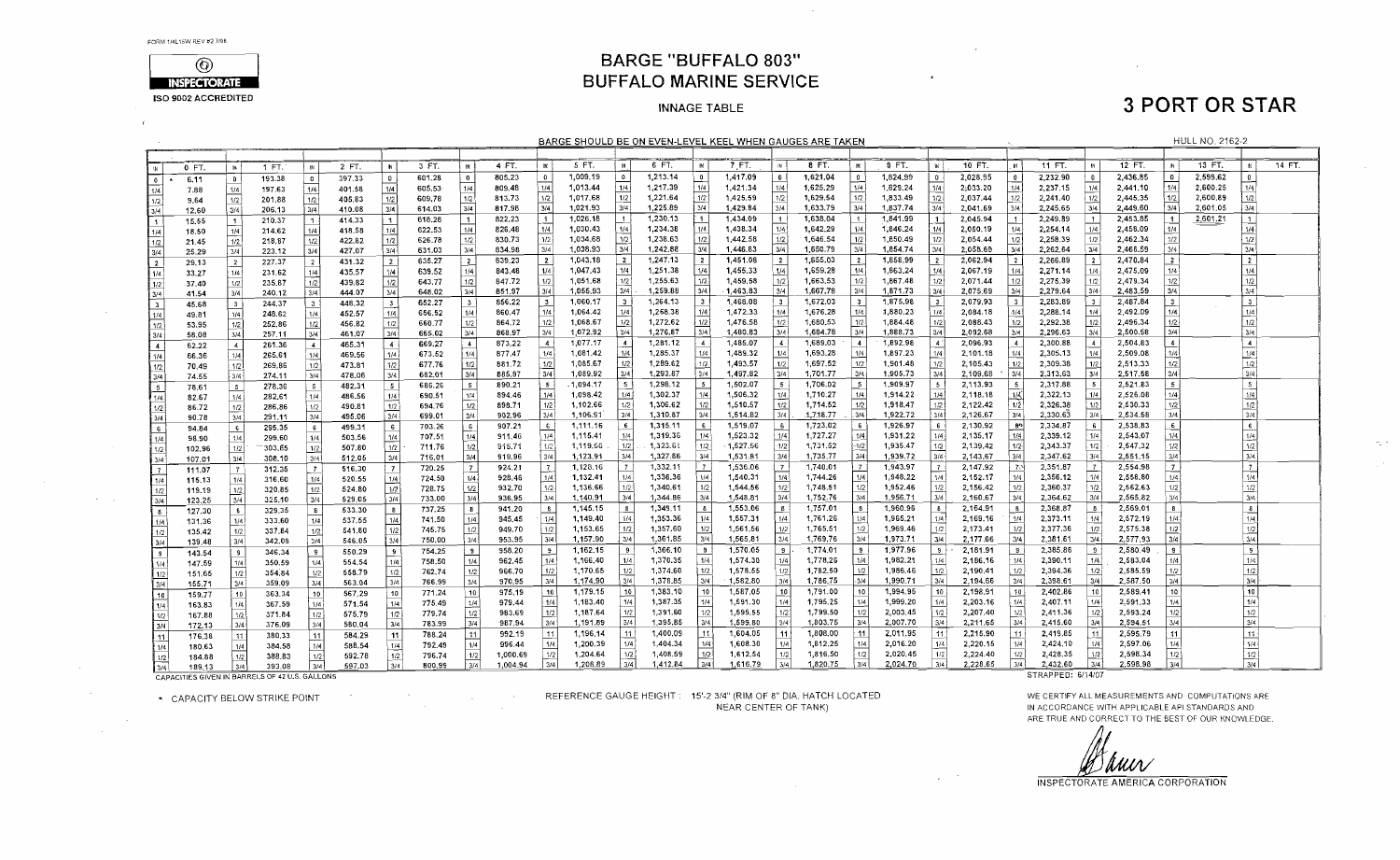$\mathcal{F}$ 

 $\sim 10^7$ 

 $\sim 100$ 

 $\Delta \sim 100$ 

 $\mathcal{A}=\{1,2,3,4\}$ 

 $\mathcal{A}^{\mathcal{A}}$  and  $\mathcal{A}^{\mathcal{A}}$ 



**BARGE "BUFFALO 803" BUFFALO MARINE SERVICE** 

#### **INNAGE TABLE**

## **4 PORT OR STAR**

| BARGE SHOULD BE ON EVEN-LEVEL KEEL WHEN GAUGES ARE TAKEN<br>HULL NO. 2162-2                 |        |                          |                                                |                          |                  |                         |         |                         |        |                         |          |                   |          |                   |                      |                                |          |                      |                      |                                 |                      |                   |          |                         |          |                    |                                     |                  |                                                                                                            |
|---------------------------------------------------------------------------------------------|--------|--------------------------|------------------------------------------------|--------------------------|------------------|-------------------------|---------|-------------------------|--------|-------------------------|----------|-------------------|----------|-------------------|----------------------|--------------------------------|----------|----------------------|----------------------|---------------------------------|----------------------|-------------------|----------|-------------------------|----------|--------------------|-------------------------------------|------------------|------------------------------------------------------------------------------------------------------------|
|                                                                                             |        |                          |                                                |                          |                  |                         |         |                         |        |                         |          |                   |          |                   |                      |                                |          |                      |                      |                                 |                      |                   |          |                         |          |                    |                                     |                  |                                                                                                            |
| <b>IN</b>                                                                                   | 0 FT.  | IN                       | 1 FT.                                          | - IN                     | 2 FT.            | 1N                      | 3 FT.   | $\mathbb{N}$            | 4 FT.  | $\mathbb{R}$            | 5 FT.    | -lk               | 6 FT.    | $\mathbb{N}$      | 7 FT.                | $\mathbb{R}$                   | 8 FT.    | - IN                 | 9 FT.                |                                 |                      |                   |          |                         |          |                    |                                     |                  |                                                                                                            |
| $\bullet$                                                                                   | 6.11   | $\overline{\phantom{a}}$ | 192.53                                         | $\bullet$                | 389.72           | $\mathbf{0}$            | 586.90  | $\mathbf{0}$            | 784.08 | $\mathbf{0}$            | 981.27   | 0 <sup>1</sup>    | 1,178,45 | $\bullet$         | 1,375.64             | $\overline{\mathbf{0}}$        | 1,572.82 |                      |                      | $\mathbb{N}$                    | 10 FT.               | - IN I            | 11 $FT$  | N                       | 12 FT.   | $\mathbf{w}$       | 13 FT.                              | $\mathbb{N}$     | 14 FT.                                                                                                     |
|                                                                                             | 7.88   | 1/4                      | 196.64                                         | 1/4                      | 393.82           | 1/4                     | 591.01  | 1/4                     | 788.19 | 1/4                     | 985.38   | 1/4               | 1,182.56 | 1/4               | 1,379.74             | 1/4                            |          | $\mathbf{0}$         | 1,770.00             | $\bullet$                       | 1,967.19             | $\mathbf{D}$      | 2,164.37 | $0-1$                   | 2,361.56 | $\mathbf{0}$       | 2,520.66                            |                  |                                                                                                            |
|                                                                                             | 9,64   | $\overline{1/2}$         | 200.75                                         | 1/2                      | 397.93           | 1/2                     | 595.12  | 1/2                     | 792.30 | $\vert$ 1/2             | 989.48   | 1/2               | 1,186.67 | 1/2               |                      |                                | 1,576.93 | 1/4                  | 1,774.11             | 1/4                             | 1.971.30             | 1/4               | 2,168.48 | 1/4                     | 2,365.66 | 1/4                | 2,521.29                            | 1/4              |                                                                                                            |
| $\frac{1/4}{1/2}$ $\frac{1/2}{1/4}$ $\frac{1/4}{1/4}$ $\frac{1/4}{1/2}$ $\frac{1/4}{1/2}$   | 12.60  | 3/4                      | 204.86                                         | 3/4                      | 402.04           | 3/4                     | 599.22  | 3/4                     | 796.41 | 3/4                     | 993.59   | 3/4               | 1,190.78 | 3/4               | 1,383.85<br>1,387.96 | 1/2<br>3/4                     | 1,581.04 | 1/2                  | 1,778.22             | 1/2                             | 1,975.40             | $\overline{1/2}$  | 2,172.59 | 1/2                     | 2,369.77 | 1/2                | 2,521.93                            | 1/2              |                                                                                                            |
|                                                                                             | 15.55  | $\blacksquare$           | 208.96                                         | $\blacksquare$           | 406.15           | $\left  \right $        | 603.33  | 1 <sub>1</sub>          | 800.52 | $-1$                    | 997.70   | -11               | 1,194.88 | $\lceil 1 \rceil$ |                      |                                | 1,585.14 | 3/4                  | 1,782.33             | 3/4                             | 1,979.51             | 3/4               | 2,176.70 | 3/4                     | 2,373.88 | 3/4                | 2,522.09                            | $\frac{1}{3}$ /4 |                                                                                                            |
|                                                                                             | 18,50  | 1/4                      | 213.07                                         | 1/4                      | 410.26           | 1/4                     | 607.44  | 1/4                     | 804.62 | 1/4                     | 1,001.81 | 1/4               | 1,198.99 | 1/4               | 1,392.07             | $\mathbf{1}$                   | 1,589.25 | $\blacktriangleleft$ | 1.786.44             | -11                             | 1,983.62             |                   | 2,180.80 | $\vert$ 1               | 2,377.99 | $1 \frac{1}{2}$    | 2,522.25                            |                  |                                                                                                            |
|                                                                                             | 21.45  | $1/2$                    | 217.18                                         | 1/2                      | 414.36           | 1/2                     | 611.55  | 1/2                     | 808.73 | 1/2                     | 1,005.92 | 1/2               | 1,203.10 | 1/2               | 1,396.18             | 1/4                            | 1,593,36 | 1/4                  | 1,790.54             | 1/4                             | 1,987.73             | 1/4               | 2,184,91 | $\frac{1/4}{1/2}$       | 2,382.10 | 1/4                |                                     | 1/4              |                                                                                                            |
|                                                                                             | 25.29  | 3/4                      | 221.29                                         | 3/4                      | 418.47           | 3/4                     | 615.66  | 3/4                     | 812.84 | 3/4                     | 1,010.02 | 3/4               |          | 3/4               | 1,400.28             | 1/2                            | 1,597.47 | 1/2                  | 1,794.65             | 1/2                             | 1,991.84             | $\frac{1/2}{3/4}$ | 2,189.02 |                         | 2,386.20 | 1/2                |                                     | 1/2              |                                                                                                            |
|                                                                                             | 29.13  | $\overline{2}$           | 225.40                                         | $\overline{z}$           | 422.58           | $\overline{2}$          | 619.76  | $\overline{2}$          | 816.95 | ∣ 2 I                   | 1,014.13 |                   | 1,207.21 |                   | 1,404.39             | 3/4                            | 1,601.58 | 3/4                  | 1,798.76             | 3/4                             | 1,995.94             |                   | 2,193.13 | 3/4                     | 2,390.31 | 3/4                |                                     | 3/4              |                                                                                                            |
|                                                                                             | 33.27  | 1/4                      | 229.50                                         | 1/4                      | 426.69           | 1/4                     | 623.87  | 1/4                     | 821.06 | 1/4                     |          | $\overline{2}$    | 1,211.32 | $\overline{2}$    | 1,408.50             | $\overline{2}$                 | 1,605,68 | $\overline{2}$       | 1,802.87             | 2 <sup>1</sup>                  | 2,000.05             | 2 <sup>1</sup>    | 2,197.24 | 2                       | 2,394.42 | 2                  |                                     | $\overline{2}$   |                                                                                                            |
|                                                                                             | 37.40  | 1/2                      | 233.61                                         | 1/2                      | 430.80           | 1/2                     | 627.98  |                         | 825.16 | 1/2                     | 1,018.24 | .1/4.<br> 1/2     | 1,215.42 | 1/4               | 1,412.61             | 1/4                            | 1,609.79 | 1/4                  | 1,806.98             | 1/4                             | 2,004.16             | 1/4               | 2,201.34 | 1/4                     | 2,398.53 | 1/4                |                                     | 1/4              |                                                                                                            |
|                                                                                             | 41.54  | 3/4                      | 237.72                                         | 3/4                      | 434.90           | 3/4                     | 632.09  | $\frac{1/2}{3/4}$       | 829.27 | 3/4                     | 1,022.35 | 3/4               | 1,219.53 | 1/2               | 1,416.72             | 1/2                            | 1,613,90 | 1/2                  | 1,811.08             | 1/2                             | 2,008.27             | 1/2               | 2,205.45 | 1/2                     | 2,402.64 | 1/2                |                                     | 1/2              |                                                                                                            |
|                                                                                             | 45.68  | 3                        | 241.83                                         | $\overline{\mathbf{3}}$  | 439.01           |                         |         |                         |        |                         | 1,026.46 |                   | 1,223.64 | 3/4               | 1,420.82             | 3/4                            | 1,618.01 | 3/4                  | 1,815.19             | 3/4                             | 2,012.38             | 3/4               | 2,209.56 | 3/4                     | 2,406.74 | 3/4                |                                     | 3/4              |                                                                                                            |
|                                                                                             | 49.81  | 1/4                      | 245.94                                         | 1/4                      |                  | $\overline{\mathbf{3}}$ | 636.20  | 3 <sub>1</sub>          | 833.38 | $\overline{\mathbf{3}}$ | 1,030.56 | -3-1              | 1,227.75 | 3 <sup>1</sup>    | 1,424.93             | $\overline{\phantom{a}3}$      | 1,622.12 | 3 <sup>1</sup>       | 1,819.30             | $\overline{\mathbf{3}}$         | 2,016.48             | 3 <sup>1</sup>    | 2,213.67 | $\overline{\mathbf{3}}$ | 2,410.85 | 3 <sup>7</sup>     |                                     | $\mathbf{3}$     |                                                                                                            |
|                                                                                             | 53.95  | 1/2                      | 250.04                                         |                          | 443.12<br>447.23 | 1/4                     | 640.30  | 1/4                     | 837.49 | 1/4                     | 1,034.67 | 1/4               | 1,231.86 | 1/4               | 1,429.04             | 1/4                            | 1,626.22 | 1/4                  | 1,823.41             | 1/4                             | 2,020.59             | 1/4               | 2,217.78 | 1/4                     | 2,414.96 | 1/4                |                                     | 1/4              |                                                                                                            |
|                                                                                             | 58.08  | 3/4                      | 254.15                                         | 1/2<br>3/4               |                  | 1/2                     | 644.41  | 1/2                     | 841.60 | 1/2                     | 1,038.78 | 1/2               | 1,235.96 | 1/2               | 1,433.15             | 1/2                            | 1,630.33 | 1/2                  | 1,827.52             | 1/2                             | 2,024.70             | 1/2               | 2,221.88 |                         | 2,419.07 | 1/2                |                                     | 1/2              |                                                                                                            |
| $\begin{array}{r} 3/4 \\ 3 \\ \hline 1/4 \\ \hline 1/2 \\ 3/4 \\ \hline 4 \end{array}$      |        |                          |                                                |                          | 451.34           | 3/4                     | 648.52  | 3/4                     | 845.70 | 3/4                     | 1,042.89 | 3/4               | 1,240.07 | 3/4               | 1,437.26             | 3/4                            | 1,634.44 | 3/4                  | 1,831.62             | 3/4                             | 2,028.81             | 3/4               | 2,225.99 | $\frac{1/2}{3/4}$       | 2,423.18 | 3/4                |                                     | 3/4              |                                                                                                            |
|                                                                                             | 62.22  | $\overline{4}$           | 258.26                                         | $\overline{A}$           | 455.44           | $\overline{4}$          | 652.63  | $\overline{A}$          | 849.81 | $\ddot{ }$              | 1,047.00 | $\sim$            | 1,244.18 | $\overline{4}$    | 1,441.36             | $\left  4 \right $             | 1,638.55 | -4-1                 | 1,835.73             | $\left  4 \right $              | 2,032.92             | $\sim$            | 2,230.10 | $\overline{4}$          | 2,427.28 | $\left  4 \right $ |                                     | $\overline{4}$   |                                                                                                            |
| 1/4                                                                                         | 66.36  | 1/4<br>1/2               | 262.37                                         | 1/4                      | 459.55           | 1/4                     | 656,74  | 1/4                     | 853.92 | 1/4                     | 1,051.10 | 1/4               | 1,248.29 | 1/4               | 1,445.47             | 1/4                            | 1,642.66 | 1/4                  | 1,839.84             | 1/4                             | 2,037.02             | 1/4               | 2,234.21 | 1/4                     | 2,431.39 | 1/4                |                                     | 1/4              |                                                                                                            |
| $\frac{1/2}{3/4}$                                                                           | 70.49  | 3/4                      | 266.48                                         | 1/2                      | 463.66           | 1/2                     | 660.84  | $\frac{1/2}{3/4}$       | 858,03 | 1/2                     | 1,055.21 | 1/2               | 1,252.40 | 1/2               | 1,449.58             | $\frac{1/2}{3/4}$              | 1,646.76 | 1/2                  | 1,843.95             | 1/2                             | 2,041.13             | 1/2               | 2,238.32 |                         | 2,435.50 | 1/2                |                                     | 1/2              |                                                                                                            |
|                                                                                             | 74.55  |                          | 270.58                                         | 3/4                      | 467.77           | 3/4                     | 664,95  |                         | 862.14 | 3/4                     | 1,059.32 | 3/4               | 1,256.50 | 3/4               | 1,453.69             |                                | 1,650.87 | 3/4                  | 1,848.06             | 3/4                             | 2,045.24             | 3/4               | 2,242.42 | $\frac{1/2}{3/4}$       | 2,439.61 | 3/4                |                                     | 3/4              |                                                                                                            |
| $\begin{array}{ c c }\n\hline\n5 \\ \hline\n1/4\n\end{array}$                               | 78.61  | $\sim$                   | 274.69                                         | $5^{\circ}$              | 471.88           | 5 <sub>5</sub>          | 669.06  | $\frac{5}{2}$           | 866.24 | 5 <sub>1</sub>          | 1,063.43 | 5 <sup>1</sup>    | 1,260.61 | -51               | 1,457.80             | - 5                            | 1,654.98 | 5 <sub>5</sub>       | 1,852.16             | $5 \frac{1}{2}$                 | 2,049.35             | 5 <sup>1</sup>    | 2,246.53 | 5                       | 2,443.72 | 5 <sup>1</sup>     |                                     | $\sim$           |                                                                                                            |
|                                                                                             | 82.67  | 1/4                      | 278.80                                         | 1/4                      | 475.98           | 1/4                     | 673.17  | 1/4!                    | 870.35 | 1/4                     | 1,067.54 | 1/4               | 1,264.72 | 1/4               | 1,461.90             | 1/4                            | 1,659.09 | 1/4                  | 1,856.27             | 1/4                             | 2,053.46             | 1/4               | 2,250.64 | 1/4                     | 2,447.82 | 1/4                |                                     |                  |                                                                                                            |
| 1/2                                                                                         | 86,72  | 1/2                      | 282.91                                         | 1/2                      | 480.09           | 1/2                     | 677.28  | 1/2                     | 874.46 | 1/2                     | 1,071.64 | 1/2               | 1,268.83 | 1/2               | 1,466.01             | $1/2$                          | 1,663.20 | 1/2                  | 1,860.38             | 1/2                             | 2,057,56             | $\frac{1}{2}$     | 2,254.75 | 1/2                     | 2,451.93 | 1/2                |                                     | 1/4              |                                                                                                            |
| 3/4                                                                                         | 90.78  | 3/4                      | 287.02                                         | 3/4                      | 484.20           | 3/4                     | 581,38  | 3/4                     | 878.57 | 3/4                     | 1,075.75 | 3/4               | 1,272.94 | 3/4               | 1,470.12             | 3/4                            | 1,667.30 | 3/4                  | 1,864.49             | 3/4                             | 2,061.67             | 3/4               | 2,258.86 | 3/4                     | 2,456.04 | 3/4                |                                     | 1/2<br>3/4       |                                                                                                            |
| 5                                                                                           | 94.84  | 6                        | 291.12                                         | $6^{\circ}$              | 488.31           | $-6$                    | 685.49  | $-6$                    | 882.68 | 6                       | 1,079.86 | 6 <sup>1</sup>    | 1,277.04 | 6                 | 1,474.23             | 6 <sup>1</sup>                 | 1,671.41 | 6 <sup>1</sup>       | 1,868.60             | 6                               | 2,065.78             | $8^{6}$           | 2,262.96 | 6                       | 2,460.15 | 6 <sub>1</sub>     |                                     |                  |                                                                                                            |
| $\frac{1/4}{2}$                                                                             | 98.90  | 1/4                      | 295.23                                         | $1/4$                    | 492.42           | 1/4                     | 639,60  | $\frac{1}{4}$           | 886,78 | 1/4                     | 1,083.97 | 1/4               | 1,281.15 | 1/4               | 1,478.34             | 1/4                            | 1,675.52 | 1/4                  | 1,872.70             | 1/4                             | 2,069.89             | 1/4               | 2,267.07 | 1/4                     | 2,464.26 |                    |                                     | 6                |                                                                                                            |
| 1/2                                                                                         | 102.96 | $1/2$                    | 299.34                                         | $\frac{1/2}{3/4}$        | 496,62           | $1/2$                   | 693,711 |                         | 890.89 | 1/2                     | 1,088.08 | 1/2               | 1,285.26 | 1/2               | 1,482.44             |                                | 1,679.63 | 1/2                  | 1,876.81             | 1/2                             | 2,074.00             | 1/2               | 2,271.18 | $\overline{1/2}$        |          | 1/4                | $\omega_{\rm c} \rightarrow \omega$ | 1/4              | $\label{eq:2.1} \mathcal{A}^{\mu} \mathcal{B}^{\nu} \mathcal{A}^{\mu} \mathcal{A}^{\nu} \mathcal{A}^{\nu}$ |
| 3/4                                                                                         | 107.01 | 3/4                      | 303,45                                         |                          | 500.63           | 3/4                     | 697.82  | 3/4                     | 895.00 | 3/4                     | 1,092.18 | 3/4               | 1,289.37 | 3/4               | 1,486.55             | $\frac{1}{2}$<br>$\frac{1}{2}$ | 1,683.74 | 3/4                  | 1,880.92             | 3/4                             | 2,078.10             | 3/4               | 2,275.29 | 3/4                     | 2,468,36 | 1/2                |                                     | 1/21             |                                                                                                            |
| $\overline{7}$                                                                              | 111.07 | $\overline{7}$           | 307.56                                         | $\overline{7}$           | 504.74           | -7                      | 701.92  | $\vert$ 7               | 899.11 | 7                       | 1,096.29 | - 7 I             | 1,293.48 | $\overline{7}$    | 1,490.66             | $\mathbf{7}$                   | 1,687.84 | $\overline{7}$       | 1,885.03             | $\overline{7}$                  | 2,082.21             | 7.5               |          |                         | 2,472.19 | 3/4                |                                     | 3i4              |                                                                                                            |
| 1/4                                                                                         | 115.13 | 1/4                      | 311.66                                         | ا 1/4                    | 508.85           | 1/4                     | 706,03  | 1/4 }                   | 903.22 | 1/4                     | 1,100.40 | 1/4               | 1,297.58 | 1/4               | 1,494.77             | 1/4                            | 1,691.95 | 1/4                  | 1,889.14             | 1/4                             | 2,086.32             | 1/4               | 2,279.40 |                         | 2,476.02 | 7 <sup>1</sup>     |                                     | $7^{\circ}$      |                                                                                                            |
|                                                                                             | 119.19 | 1/2                      | 315.77                                         | 1/2                      | 512.96           | 1/2                     | 710,14  | $\frac{1/2}{3/4}$       | 907.32 | 1/2                     | 1,104.51 | $\frac{1/2}{3/4}$ | 1,301.69 | 1/2               | 1,498.88             | $\overline{1/2}$               | 1,696.06 | 1/2                  | 1,893.24             | 1/2                             | 2,090.43             |                   | 2,283.50 | 1/4                     | 2,479.84 | 1/4                |                                     | 1/4              |                                                                                                            |
|                                                                                             | 123.25 | 3/4                      | 319.88                                         | 3/4                      | 517.06           | 3/4                     | 714.25  |                         | 911.43 | 3/4                     | 1,108.62 |                   | 1,305.80 | 3/4               | 1,502.98             | 3/4                            | 1,700.17 | 3/4                  | 1,897.35             | 3/4                             | 2,094.54             | 1/2<br>3/4        | 2,287.61 | 1/2<br>3/4              | 2,483.67 | 1/2                |                                     | 1/2              |                                                                                                            |
| $\begin{array}{ c c }\n\hline\n1/2 \\ \hline\n3/4 \\ \hline\n8 \\ \hline\n1/4\n\end{array}$ | 127.30 | $\bf{8}$                 | 323.99                                         | 8                        | 521.17           | -8                      | 718,36  | $_{\rm 6}$              | 915,54 | $\overline{\mathbf{8}}$ | 1,112.72 | 8                 | 1,309.91 | 3 <sub>1</sub>    | 1,507.09             | _8                             | 1,704.28 | 8                    | 1,901.46             | 8                               | 2,098.64             |                   | 2,291.72 |                         | 2,486.86 | $\overline{3}/4$   |                                     | 3/4              |                                                                                                            |
|                                                                                             | 131.36 | $\sqrt{4}$               | 328,10                                         | 1/4                      | 525.28           | 1/4                     | 722.46  | 1/4                     | 919.65 | 1/4                     | 1,116.83 | 1/4               | 1,314.02 | 1/4               | 1,511.20             | 1/4                            | 1,708.38 | 1/4                  | 1,905.57             | 1/4                             |                      | 8                 | 2,295.83 | 8                       | 2,490.05 | 8                  |                                     | -8               |                                                                                                            |
| $\frac{1/2}{3/4}$<br>$\frac{9}{1/4}$                                                        | 135.42 | 1/2                      | 332.20                                         | 1/2                      | 529.39           | 1/2                     | 726.57  | $\frac{1/2}{3/4}$       | 923.76 | 1/2                     | 1,120.94 | 1/2               | 1,318.12 | 1/2               | 1,515.31             | 1/2                            | 1,712.49 | 1/2                  | 1,909.68             | 1/2                             | 2,102.75<br>2,106.86 | 1/4               | 2,299.94 | 1/4                     | 2,493.24 | 1/4                |                                     | 1/4              |                                                                                                            |
|                                                                                             | 139.48 | 3/4                      | 336.31                                         | 3/4                      | 533,50           | 3/4                     | 730,68  |                         | 927.86 | 3/4                     | 1,125.05 | 3/4               | 1,322.23 | 3/4               | 1,519.42             | 3/4                            | 1,716.60 | 3/4                  | 1,913.78             | 3/4                             | 2,110.97             | 1/2<br>3/4        | 2,304.04 | 1/2                     | 2,496.42 | 1/2                |                                     | 1/2              |                                                                                                            |
|                                                                                             | 143.54 | 9                        | 340.42                                         | $\overline{\phantom{a}}$ | 537,60           | $\theta$                | 734.79  | $\overline{\mathbf{3}}$ | 931.97 | 9                       | 1.129.16 | -91               | 1,326.34 | 9 <sup>1</sup>    | 1,523.52             | 9 <sub>1</sub>                 | 1,720.71 | 9                    |                      |                                 |                      |                   | 2,308.15 | 3/4                     | 2,498.98 | 3/4                |                                     | 3/4              |                                                                                                            |
|                                                                                             | 147,59 | 1/4                      | 344.53                                         | 1/4                      | 541.71           | 1/4                     | 738.90  |                         | 936.08 | 1/4                     | 1,133.26 | 1/4               | 1,330.45 | 1/4               | 1,527.63             | 1/4                            | 1,724.82 | 1/4                  | 1,917.89<br>1,922.00 | $\overline{\phantom{a}}$<br>1/4 | 2,115,08             |                   | 2,312.26 | 9                       | 2,501.53 | 9 <sup>1</sup>     |                                     | $\overline{9}$   |                                                                                                            |
|                                                                                             | 151.65 | 1/2                      | 348.64                                         | 1/2                      | 545.82           | 1/2                     | 743.00  | $\frac{114}{1/2}$       | 940.19 | 1/2                     | 1,137.37 | 1/2               | 1,334.56 | 1/2               | 1,531.74             | 1/2                            | 1,728.92 | 1/2                  |                      |                                 | 2,119.18             | 1/4               | 2,316,37 | 1/4                     | 2,504.08 | 1/4                |                                     | 1/4              |                                                                                                            |
| $\frac{1/2}{3/4}$                                                                           | 155.71 | 3/4                      | 352.74                                         | 3/4                      | 549.93           | 3/4                     | 747.11  | 3/4                     | 944.30 | 3/4                     | 1.141.48 | 3/4               | 1,338.66 | 3/4               | 1,535.85             | 3/4                            | 1,733.03 | 3/4                  | 1,926.11             | 1/2                             | 2,123.29             | 1/2               | 2,320.48 | 1/2                     | 2,506.63 | 1/2                |                                     | $\overline{1/2}$ |                                                                                                            |
| $\sqrt{10}$                                                                                 | 159,77 | 10                       | 356,85                                         | 10                       | 554.04           | 10                      | 751.22  | 10 <sup>1</sup>         | 948.40 | 10 <sup>1</sup>         | 1,145.59 | 10                | 1,342.77 | 10 <sup>1</sup>   | 1,539.96             |                                |          |                      | 1,930.22             | 3/4                             | 2,127.40             |                   | 2,324.58 | 3/4                     | 2.508.54 | 3/4                |                                     | 3/4              |                                                                                                            |
| 1/4                                                                                         | 163.83 | 1/4                      | 360.96                                         | 1/4                      | 558.14           | 1/4                     | 755.33  | 1/4                     | 952.51 | 1/4                     | 1.149.70 | 1/4               | 1,346.88 | 1/4               | 1,544.06             | 10<br>1/4                      | 1,737.14 | 10                   | 1,934.32             | 10                              | 2,131.51             | 10                | 2,328.69 | 10                      | 2,510.45 | 10 <sup>1</sup>    |                                     | 10 <sup>1</sup>  |                                                                                                            |
| $\sqrt{1/2}$                                                                                | 167.88 | $\vert$ 1/2              | 365.07                                         | 1/2                      | 562.25           | 1/2                     | 759.44  | 1/2                     | 956.62 | 1/2                     | 1,153.80 | $1/2$             | 1,350.99 | 1/2               | 1,548.17             |                                | 1,741.25 | 1/4                  | 1,938.43             | 1/4                             | 2,135.62             | 1/4               | 2,332.80 | 1/4                     | 2,512.37 | 1/4 I              |                                     | 1/4              |                                                                                                            |
| 3/4                                                                                         | 171.99 | 3/4                      | 369.18                                         | 3/4                      | 566.36           | 3/4                     | 763.54  | 3/4                     | 960.73 | 3/4                     | 1,157.91 | 3/4               | 1,355.10 | 3/4               |                      | $\frac{1/2}{3/4}$              | 1,745.36 | $\frac{1}{2}$        | 1,942.54             | 1/2                             | 2,139.72             | 1/2               | 2,336.91 | $1/2$                   | 2,514.28 | 1/2                |                                     | 1/2              |                                                                                                            |
| $\frac{1}{11}$                                                                              | 176.10 | 11                       | 373.28                                         | 11                       | 570.47           | 11                      | 767.65  | 11                      | 964.84 | 11 I                    | 1,162.02 | 11 <sup>1</sup>   |          |                   | 1,552.28             |                                | 1,749.46 |                      | 1,946.65             | 3/4                             | 2,143.83             | 3/4               | 2,341.02 | 3/4                     | 2,515.56 | 3/4                |                                     | 3/4              |                                                                                                            |
| I 1/4 I                                                                                     | 180.21 | 1/4                      | 377.39                                         | 1/4                      | 574,58           | 1/4                     | 771.76  | $1/4$                   | 968.94 | 1/4                     |          |                   | 1,359.20 | 11                | 1,556.39             | 11                             | 1,753.57 | 11                   | 1,950.76             | 11                              | 2,147.94             | 11                | 2,345.12 | 11                      | 2,516.83 | 11                 |                                     | 11               |                                                                                                            |
| 11/2                                                                                        | 184.32 | 1/2                      | 381.50                                         | 1/2                      | 578.68           | 1/2                     | 775.87  | 1/2                     | 973.05 | 1/2                     | 1,166.13 | 1/4               | 1.363.31 | 1/4               | 1,560,50             | 1/4                            | 1,757.68 | 1/4                  | 1,954.86             | 1/4                             | 2,152.05             |                   | 2,349.23 | 1/4                     | 2,518.11 | /4                 |                                     | 1/4              |                                                                                                            |
| 3/4                                                                                         | 188.42 | 3/4                      | 385.61                                         | 3/4                      | 582.79           | 3/4                     | 779.98  | 3/4                     | 977.16 | 3/4                     | 1,170.24 | 1/2<br>3/4        | 1,367.42 | 1/2               | 1,564.60             | 1/2                            | 1,761.79 | 1/2                  | 1,958.97             | 1/2                             | 2,156.16             | 1/2               | 2,353.34 | 1/2                     | 2.519.38 |                    |                                     | 1/2              |                                                                                                            |
|                                                                                             |        |                          | CAPACITIES GIVEN IN BARRELS OF 42 U.S. GALLONS |                          |                  |                         |         |                         |        |                         | 1,174.34 |                   | 1,371.53 | 3/4               | 1,568.71             | 3/4                            | 1,765.90 | 3/4                  | 1,963.08             | 3/4                             | 2,160.26             | 3/4               | 2,357.45 | 3/4                     | 2,520.02 | ا 3/4              |                                     | 3/4              |                                                                                                            |

CAPACITIES GIVEN IN BARRELS OF 42 U.S. GALLONS \* CAPACITY BELOW STRIKE POINT

PORT REFERENCE GAUGE HEIGHT: 15'-3" (RIM OF 8" DIA. HATCH LOCATED NEAR CENTER OF TANK)

STAR REFERENCE GAUGE HEIGHT: 15'-2 3/4" (RIM OF 8" DIA, HATCH LOCATED NEAR CENTER OF TANK)

WE CERTIFY ALL MEASUREMENTS AND COMPUTATIONS ARE IN ACCORDANCE WITH APPLICABLE API STANDARDS AND ARE TRUE AND CORRECT TO THE BEST OF OUR KNOWLEDGE.

uv v

STRAPPED: 6/14/07

INSPECTORATE AMERICA CORPORATION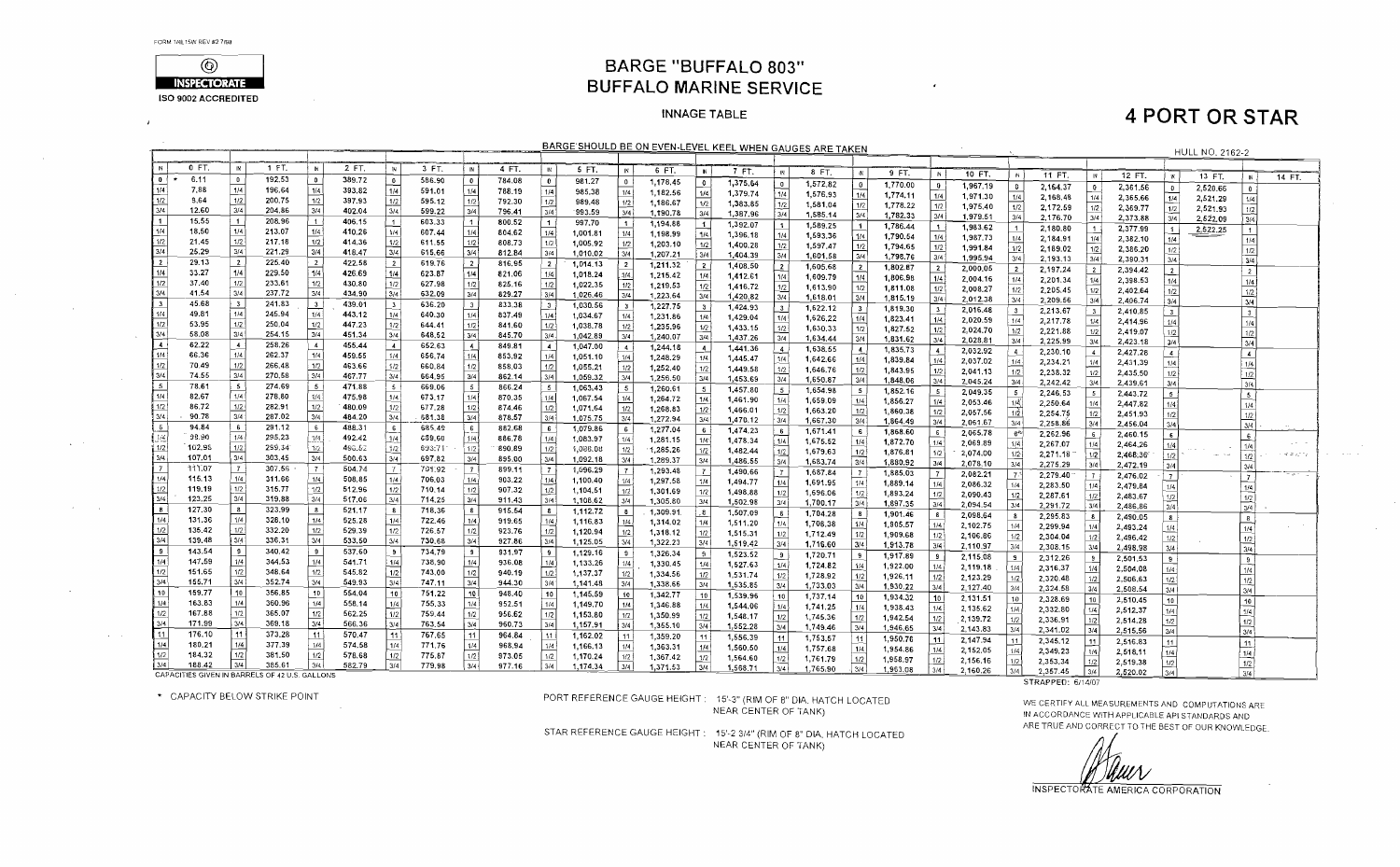$\overline{1}$ 

 $\sim$   $\sim$ 

 $\sim 10^{-1}$ 



### **BARGE "BUFFALO 803" BUFFALO MARINE SERVICE**

#### **INNAGE TABLE**

# **5 PORT OR STAR**

| 0 FT<br>$\,$ IR<br>1 FT.<br>$2$ FT.<br><b>IN</b><br>$\blacksquare$<br>3 FT.<br>$\mathbb{N}$<br>4 FT.<br>$\mathbb{N}$<br>5 FT.<br><b>IN</b><br>6 FT.<br>[ M ]<br>7 FT.<br>-m i<br><b>IN</b><br>8 FT.<br><b>IN</b><br>9 FT.<br>10 FT.<br>1N<br>- IN 3<br>11 FT.<br>12 FT.<br>$\mathbb{N}$<br>$\mathbb{R}$<br>13 FT.<br>14 FT.<br>6.11<br>$\bullet$<br>192.55<br>389.88<br>$\overline{\phantom{a}}$<br>$\bullet$<br>587.21<br>784.53<br>- 0 i<br>$\mathbf{D}$<br>981.86<br>$\bullet$<br>1,179.19<br>$\overline{\mathbf{0}}$<br>1,376.52<br>$\bullet$<br>1,573.85<br>1,771.17<br>$\overline{0}$<br>$\overline{0}$<br>1,968.50<br>$^{\circ}$<br>2,165.83<br>2,363.16<br>$\circ$<br>2,522.34<br>$\overline{\mathbf{0}}$<br>1/4<br>1/4<br>1/4<br>7.88<br>196.66<br>1/4<br>393,99<br>1/4<br>1/4<br>591.32<br>788,64<br>985.97<br>1/4<br>1/4<br>1,183.30<br>1/4<br>1,380.63<br>1,577.96<br>1/4<br>1,775.29<br>1/4<br>1/4<br>1,972.61<br>1/4<br>2,169.94<br>2,367.27<br>1/4<br>2,522.97<br>1/4<br>$\overline{1/2}$<br>1/2<br>1/2<br>1/2<br>9.64<br>200.77<br>398.10<br>595.43<br>1/2<br>$1/2$<br>792.76<br>1/2<br>990.08<br>1/2<br>1/2<br>1,187.41<br>1,384.74<br>1/2<br>1,582.07<br>1/2<br>1,779.40<br>1/2<br>1,976.72<br>1/2<br>2,174.05<br>1/2<br>2,371.38<br>2,523.61<br>1/2<br>3/4<br>$\frac{3/4}{1}$<br>3/4<br>3/4<br>204.88<br>3/4<br>12.60<br>402.21<br>599.54<br>3/4<br>3/4<br>796.87<br>3/4<br>994.19<br>3/4<br>1,191.52<br>1,388.85<br>1,586.18<br>3/4<br>3/4<br>1,783.51<br>3/4<br>1,980.84<br>3/4<br>3/4<br>3/4<br>2,178.16<br>2,375.49<br>2,523.77<br>15.55<br>$\blacksquare$<br>1<br>208.99<br>406.32<br>$\mathbf{1}$<br>603.65<br>$\ddot{\phantom{1}}$<br>800.98<br>1 <sup>1</sup><br>-11<br>998.31<br>1,195.63<br>-11<br>1,392.96<br>1 <sup>1</sup><br>1,590.29<br>$\uparrow$<br>$\mathbf{1}$<br>1,787.62<br>1,984.95<br>$\blacksquare$<br>2,182.27<br>1 <sup>1</sup><br>2,379.60<br>$\lceil$<br>2,523.93<br>$\overline{1}$<br>1/4<br>1/4<br>18,50<br>213.11<br>1/4<br>410.43<br>1/4<br>1/4<br>607.76<br>1/4<br>805.09<br>1/4<br>1,002.42<br>$\overline{1/4}$<br>1/4<br>1,199.75<br>1,397.07<br>1,594.40<br>1/4<br>1,791.73<br>1/4<br>1,989.06<br>1/4<br>1/4<br>2,186.39<br>1/4<br>2,383.71<br>1/4<br>$\frac{1/2}{3/4}$<br>1/2<br>1/2<br>21.45<br>217,22<br>1/2<br> 1/2 <br>414.54<br>611.87<br> 1/2 <br>1/2<br>809.20<br>1,006.53<br>1/2<br>1,203.86<br>1/2<br>1,401.18<br>1/2<br>1,598.51<br>1/2<br>1,795.84<br>1/2<br>1,993.17<br>1/2<br>1/2<br>2,190.50<br>1/2<br>2,387.82<br>3/4<br>25.29<br>3/4<br>221.33<br>3/4<br>3/4<br>3/4<br>418.65<br>3/4<br>615.98<br>813.31<br>1,010.64<br>3/4<br>3/4<br>1,207.97<br>1,405.30<br>3/4<br>1,602.62<br>1,799.95<br>3/4<br>3/4<br>1,997.28<br>3/4<br>3/4<br>2,194.61<br>2,391.94<br>3/4<br>$\overline{2}$<br>29.13<br>225.44<br>$\overline{2}$<br>422.77<br>$\overline{2}$<br>620.09<br>$\overline{2}$<br>817.42<br>$\overline{2}$<br>1,014.75<br>$\vert$ 2 $\vert$<br>1,212.08<br>2 <sup>1</sup><br>1,409.41<br>2 <sup>1</sup><br>1,606.73<br>-21<br>1,804.06<br>2 <sup>1</sup><br>2 <sup>1</sup><br>$\overline{2}$<br>2,001.39<br>2,198.72<br>$\overline{2}$<br>2,396.05<br>$\overline{2}$<br>1/4<br>1/4<br>33.27<br>229,55<br>1/4<br>426.88<br>1/4<br>624,20<br>821.53<br>1/4<br>1/4<br>1.018.86<br>1/4<br>1/4<br>1,216.19<br>1,413.52<br>1/4<br>1/4<br>1,610.85<br>1,808.17<br>1/4<br>2,005.50<br>1/4<br>2,202.83<br>1/4<br>1/4<br>2,400.16<br>1/4<br>$\frac{1/2}{3/4}$<br>$\frac{1/2}{3/4}$<br>1/2<br>37.40<br>1/2<br>233.66<br>1/2<br>430.99<br>628.32<br>1/2<br>825.64<br>1/2<br>$\overline{u_2}$<br>1,022.97<br>1/2<br>1,220.30<br>1,417.63<br>1/2<br>1,614.96<br>$\frac{1/2}{3/4}$<br>1,812.28<br>1/2<br>1/2<br>2,009.61<br>2,206.94<br>1/2<br>2,404.27<br>1/2<br>3/4<br>3/4<br>41.54<br>237.77<br>3/4<br>3/4<br>435.10<br>632.43<br>829.75<br>1,027.08<br>3/4<br>3/4<br>1,224.41<br>3/4<br>3/4<br>1,421.74<br>1,619.07<br>3/4<br>1,816.40<br>3/4<br>2,013.72<br>2,211.05<br>3/4<br>3/4<br>2,408.38<br>$\sqrt{3}$<br>45.68<br>$\overline{\mathbf{3}}$<br>$\overline{\mathbf{3}}$<br>241.88<br>439.21<br>∣3.<br>636.54<br>833.87<br>$\overline{\mathbf{3}}$<br>l 3 J<br>1,031.19<br>-31<br>1,228.52<br>3 <sup>1</sup><br>1,425.85<br>3<br>1,623,18<br>$\overline{\mathbf{3}}$<br>1,820.51<br>3 <sub>1</sub><br>2,017.83<br>$\mathbf{3}$<br>$\vert$ 3<br>2,215.16<br>$\overline{\mathbf{3}}$<br>2.412.49<br>$\overline{\mathbf{3}}$<br>1/4<br>1/4<br>49.81<br>1/4<br>1/4<br>245.99<br>443.32<br>1/4<br>640.65<br>1/4<br>837.98<br>1,035.31<br>1/4<br>1/4<br>1,232.63<br>1/4<br>1,429.96<br>1,627.29<br>1/4<br>1/4<br>1,824.62<br>1/4<br>1/4<br>2,021.95<br>2,219.27<br>1/4<br>2,416.60<br>1/4<br>$1/2$<br>1/2<br>53.95<br>1/2<br>1/2<br>1/2<br>250.10<br>447.43<br>1/2<br>644.76<br>842.09<br>1/2<br>1/2<br>1,039.42<br>1,236.74<br>1/2<br>1,434.07<br>1/2<br>1,631.40<br>1/2<br>1,828.73<br>1/2<br>2,026.06<br>1/2<br>1/2<br>2,223.38<br>2,420.71<br>1/2<br>$\frac{3/4}{4}$<br>$\frac{4}{1/4}$<br>$\overline{3/4}$<br>3/4<br>3/4<br>58.08<br>254.22<br>3/4<br>451.54<br>3/4<br>3/4<br>648.87<br>846.20<br>1.043.53<br>3/4<br>3/4<br>1,240.86<br>1,438.18<br>3/4<br>1,635.51<br>3/4<br>1,832.84<br>3/4<br>3/4<br>2,030.17<br>2,227.50<br>3/4<br>2,424.82<br>3/4<br>62.22<br>$\overline{4}$<br>258.33<br>$\overline{4}$<br>455.65<br>$\overline{4}$<br>652.98<br>$\overline{4}$<br>850.31<br>4<br>1,047.64<br>-4-1<br>$\overline{4}$<br>1,244.97<br>1,442.29<br>4 <sup>1</sup><br>1,639,62<br>$\sim$<br>1,836.95<br>$\vert$ 4<br>2,034.28<br>$\overline{4}$<br>2,231.61<br>$\vert$ 4 $\vert$<br>2,428.93<br>$\vert$ 4<br>$\Delta$<br>66.36<br>1/4<br>1/4<br>262.44<br>459.76<br>1/4<br>657.09<br>1/4<br> 1/4 <br>854.42<br>1,051.75<br>1/4<br>1,249.08<br>1/4<br>1,446.41<br>1/4<br>1,643.73<br>1/4<br>1/4<br>1.841.06<br>2,038.39<br>1/4<br>2,235.72<br>1/4<br>1/4<br>2,433.05<br>1/4<br>1/2<br>1/2<br>70.49<br>266,55<br>1/2<br>1/2<br>463,88<br> 1/2 <br>661.20<br>858.53<br>1/2<br>1,055,86<br>1/2<br>1,253.19<br>1/2<br>1,450.52<br>1/2<br>1,647.84<br>1/2<br>1,845.17<br>1/2<br>2,042.50<br> 1/2 <br>2,239.83<br>2,437.16<br>1/2<br>1/2<br>$\overline{3/4}$<br>$\frac{3/4}{5}$<br>3/4<br>74.55<br>3/4<br>270.66<br>3/4<br>3/4<br>467.99<br>665.31<br>3/4<br>862.64<br>1,059.97<br>3/4<br>3/4<br>1,257.30<br>1,454.63<br>1,651.96<br>3/4<br>3/4<br>1,849.28<br>3/4<br>2,046.61<br>3/4<br>2,243.94<br>3/4<br>2,441.27<br>3/4<br>78,61<br>5 <sub>1</sub><br>274.77<br>5<br>5 <sub>5</sub><br>472,10<br>5<br>669.43<br>866.75<br>5.1<br>1.064.08<br>5 <sup>1</sup><br>1,261.41<br>5 <sup>1</sup><br>1,458.74<br>-51<br>1,656.07<br>5 <sub>5</sub><br>5 <sup>1</sup><br>1,853.39<br>2,050.72<br>$5 -$<br>2,248.05<br>5<br>2,445.38<br>5.<br>5<br>82.67<br>1/4<br>278.88<br>1/4<br>476.21<br>1/4<br>1/4<br>1/4<br>673.54<br>870.86<br>1,068.19<br>$\sqrt{4}$<br>1/4<br>1,265.52<br>1,462.85<br>1/4<br>1,660.18<br>1/4<br>1,857.51<br>1/4<br>2,054.83<br>1/4<br>2,252.16<br>1/4<br>2,449.49<br>1/4 İ<br>1/4<br>1/2<br>1/2<br>86.72<br> 1/2 <br>1/2<br>1/2<br>282.99<br>480.32<br>1/2<br>677.65<br>874.98<br>1,072.30<br>1/2<br>1/2<br>1,269.63<br>1,466.96<br>1/2<br>1/2<br>1,664.29<br>1/2<br>1/2<br>1,861.62<br>2,058.94<br>1/2<br>2,256.27<br>1/2<br>2,453.60<br>1/2<br>$\frac{3/4}{6}$<br>3/4<br>3/4<br>90.78<br>287.10<br>3/4<br>3/4<br>3/4<br>484.43<br>681.76<br>3/4<br>879.09<br>1,076.42<br>3/4<br>3/4<br>1,273.74<br>1,471.07<br>3/4<br>1,668.40<br>3/4<br>1,865.73<br>2,063.06<br>3/4<br>3/4<br>2,260.38<br>2,457.71<br>3/4<br>3/4<br>94.84<br>- 6<br>291.21<br>6<br>488.54<br>6 <sup>1</sup><br>685.87<br>6<br>883.20<br>6<br>1,080.53<br>6<br>1,277.85<br>6<br>1,475.18<br>6<br>1,672.51<br>6 <sub>1</sub><br>1,869.84<br>6 <sup>1</sup><br>2,067.17<br>$.65 -$<br>2,264.49<br>$6 \frac{1}{2}$<br>2,461.82<br>6<br>6<br>$\frac{1/4}{1/2}$<br>$\frac{3/4}{7}$<br>$\frac{7}{1/4}$<br>98.90<br>1/4<br>295.33<br>1/4<br>492.65<br>1/4<br>689.98<br>1/4<br>887.31<br>1/4<br>1,084.64<br>1/4<br>1,281.97<br>1/4<br>1/4<br>1,479.29<br>1/4<br>1,676.62<br>1/4<br>1,873.95<br>1/4<br>2,071.28<br>2,268.61<br>1/4<br>2,465.93<br>1/4<br>1/4<br>1/2<br>102.96<br>1/2<br>299.44<br>496,76<br>1/2<br>1/2<br>694.09<br>1/2<br>891.42<br>1,088.75<br>1/2<br>1/2<br>1/2<br>1,286.08<br>1,483.40<br>1,680.73<br>1/2<br>1/2<br>1,678.06<br>2,075.39<br>$1/2 -$<br>1/2<br>1/2<br>2,272.72<br>2,470.04<br>1/2<br>3/4<br>3/4<br>107.01<br>303.55<br>3/4<br>3/4<br>3/4<br>500,87<br>698.20<br>895.53<br>3/4<br>1,092.86<br>3/4<br>3/4<br>1,290.19<br>3/4<br>1,487.52<br>3/4<br>1,684.84<br>1,882.17<br>3/4<br>$\overline{3/4}$<br>2,079.50<br>2,276.83<br>3/4<br>2,473.87<br>3/4<br>$\overline{7}$<br>$\overline{7}$<br>111.07<br>307.66<br>$\overline{7}$<br>504.99<br>702.31<br>$\overline{7}$<br>899.64<br>1,096.97<br>$\overline{7}$<br>1,294.30<br>-71<br>1,491.63.<br>7<br>1,688,95<br>$\mathbf{7}$<br>1,886.28<br>7 <sup>1</sup><br>2,083.61<br>7.1<br>2,280.94<br>$\overline{7}$<br>2,477.70<br>7 <sup>1</sup><br>1/4<br>  1/4  <br>115.13<br>311.77<br>509.10<br>1/4<br>706.42<br>1/4<br>903.75<br>1/4<br>1,101.08<br>1/4<br>1,298.41<br>1/4<br>1/4<br>1,495.74<br>1/4<br>1,693.07<br>1,890.39<br>1/4<br>2,087.72<br>1/4<br>1/4<br>2,285.05<br>2,481.52<br>1/4<br>1/4<br>1/2<br>119.19<br>1/2<br>1/2<br>1/2<br> 1/2 <br>315.88<br>513.21<br>1/2<br>710.54<br>907.86<br>1,105,19<br>1/2<br>1/2<br>1/2<br>1,302.52<br>1,499.85<br>1/2<br>1,697.18<br>1/2<br>1,894.50<br>1/2<br>2,091.83<br>1/2<br>2,289.16<br>1/2<br>2,485.35<br>1/2<br>3/4<br>3/4<br>3/4<br>3/4<br>3/4<br>123.25<br>3/4<br>319.99<br>517.32<br>714.65<br>3/4<br>911.97<br>1,109.30<br>3/4<br>3/4<br>1,306.63<br>1,503.96<br>3/4<br>1,701.29<br>3/4<br>1,898.62<br>3/4<br>3/4<br>2,095.94<br>2,293.27<br>3/4<br>2,488.54<br>3/4<br>$\overline{\mathbf{8}}$<br>127.30<br>324.10<br>-8<br>8 <sup>1</sup><br>521.43<br>718.76<br>B<br>8<br>-8<br>916.09<br>1,113.41<br>-81<br>8<br>1,310.74<br>8<br>1,508.07<br>1,705.40<br>$\mathbf{B}$<br>1,902.73<br>8 <sup>1</sup><br>2,100.05<br>2,297.38<br>8<br>2,491.73<br>8<br>$\bf{8}$<br>$\frac{1/4}{1/2}$<br>131.36<br>1/4<br>328,21<br>1/4<br>525.54<br>1/4<br>722.87<br>1/4<br>920.20<br>1/4<br>1.117.53<br>1/4<br>1,314.85<br>1/4<br>1,512.18<br>1/4<br>1/4<br>1,709,51<br>1,906.84<br>1/4<br>1/4<br>2,104.17<br>2,301.49<br>1/4<br>2,494.92<br>1/4<br>1/2<br>1/2<br>135.42<br>332.32<br>529.65<br>1/2<br>726.98<br>1/2<br>924.31<br>1/2<br>1/2<br>1,121.64<br>1/2<br>1,318.96<br>1,516.29<br>1/2<br>1/2<br>1/2<br>1,713.62<br>1,910.95<br>1/2<br>2,108.28<br>2,305.60<br>1/2<br>2,498.10<br>1/2<br>3/4<br>3/4<br>$\frac{3/4}{9}$<br>139.48<br>336.43<br>$3/4$<br>3/4<br>533.76<br>3/4<br>928.42<br>3/4<br>3/4<br>3/4<br>731.09<br>1,125.75<br>1,323.08<br>1,520.40<br>3/4<br>1,717.73<br>3/4<br>1,915.06<br>2.112.39<br>3/4<br>3/4<br>3/4<br>2,309.72<br>2,500.66<br>3/4<br>143.54<br>9<br>-9<br>340.55<br>537.87<br>735.20<br>9<br>932.53<br>9<br>$\overline{9}$<br>1,129.86<br>-91<br>1,327.19<br>ا و.<br>1,524.51<br>-9  <br>-91<br>1,721.84<br>1,919.17<br>9<br>2,116.50<br>2,313.83<br>9 <sup>1</sup><br>2,503.21<br>9 <sup>1</sup><br>$\mathbf{9}$<br>$\frac{1/4}{1/2}$<br>1/4<br>147.59<br>344.66<br>1/4<br>1/4<br>541.98<br>1/4<br>739.31<br>936.64<br>1/4<br>1,133.97<br>1/4<br>1/4<br>1/4<br>1,331.30<br>1,528.63<br>1,725,95<br>1/4<br>1,923.28<br>1/4<br>2,120.61<br>1/4<br>2,317.94<br>1/41<br>2,505.76<br>1/4<br>1/4<br>1/2<br>151.65<br>1/2<br>1/2<br>348.77<br>743,42<br>1/2<br>$1/2$<br>546.10<br>940.75<br>1/2<br>1,138.08<br>1,335.41<br>1/2<br>1/2<br>1,532.74<br>1/2<br>1/2<br>1,730.06<br>1,927.39<br>2,124.72<br>1/2<br>1/2<br>2,322.05<br>1/2<br>2,508.31<br>1/2<br>$\frac{3/4}{10}$<br>3/4<br>155.71<br>352.88<br>3/4<br>3/4<br>$-550.21$<br>3/4<br>747.53<br>944.86<br>3/4<br>3/4<br>1,142.19<br>3/4<br>3/4<br>1,339.52<br>1,536.85<br>3/4<br>1,734.18<br>3/4<br>1,931.50<br>2,128.83<br>3/4<br>3/4<br>2,326.16<br>3/4<br>2,510.22<br>3/4<br>10<br>159.77<br>356.99<br>10<br>554.32<br>751.65<br>10<br>948.97<br>10<br>10<br>1,146.30<br>10 <sup>1</sup><br>1,343.63<br>10 <sup>1</sup><br>1,540.96<br>10<br>1,738.29<br>10<br>1,935.61<br>10<br>2,132.94<br>10<br>10<br>2,330.27<br>2,512.13<br>10 <sup>1</sup><br>10<br>1/4<br>1/4<br>163.83<br>361.10<br>1/4<br>558.43<br>755.76<br>1/4<br>1/4<br>953.08<br>1/4<br>1/4<br>1,150.41<br>1,347.74<br>1/4<br>(1/4)<br>1,545.07<br>1,742.40<br>1/4<br>1/4<br>1,939.73<br>2,137.05<br>1/4<br>2,334.38<br>2,514.05<br>1/4<br>1/4<br>1/2<br>t/2<br>167,88<br>365.21<br>1/2<br>562.54<br>1/2<br>759.87<br> 1/2 <br>1/2<br>957.20<br>1/2<br>1/2<br>1,154.52<br>1/2<br>1,351.85<br>1,549.18<br>1,746.51<br>1/2<br>1,943.84<br>1/2<br>1/2<br>1/2<br>2,141.16<br>2,338.49<br>1/2<br>2,515.96<br>3/4<br>1/2<br>3/4<br>172.00<br>369.32<br>3/4<br>566.65<br>3/4<br>3/4<br>3/4<br>763,98<br>3/4<br>961.31<br>1,158.64<br>3/4<br>3/4<br>1,355.96<br>1,553.29<br>3/4<br>3/4<br>1,750.62<br>1,947.95<br>3/4<br>3/4<br>2.145.28<br>2,342.60<br>2,517.24<br>3/4<br>3/4<br>11<br>176.11<br>11<br>373.43<br>11<br>570,76<br>768,09<br>11<br>965.42<br>11 <sup>1</sup><br>l 11 i<br>1,162.75<br>11!<br>1,360.07<br>11<br>1,557.40<br>11<br>1,754,73<br>1,952.06<br>11<br>11<br>2,149.39<br>11<br>2,346.71<br>11<br>2,518.51<br>11<br>11<br>1/4<br>114<br>180.22<br>377.54<br>1/4<br>574.87<br>772.20<br>969.53<br>1,166.86<br>1/4<br>1/4<br>1/4<br>1/4<br>1/4<br>1,364.19<br>1,561.51<br>1/4<br>1,758.84<br>1/4<br>1,956.17<br>1/4<br>2,153.50<br>1/4<br>2,350.83<br>2,519.79<br>1/4<br>1/4<br>1/2<br>1/2<br>184,33<br>1/2<br>381.66<br>578.98<br>1/2<br>1/2<br>776.31<br>1/2<br>973.64<br>1,170.97<br>1/2<br>1/2<br>1/2<br>1,368.30<br>1,565.62<br>1,762.95<br>1/2<br>1,960.28<br>1/2<br>2,157.61<br>1/2<br>1/2<br>2,354.94<br>1/2<br>1/2<br>2,521.06<br>3/4<br>3/4<br>3/4<br>188.44<br>385.77<br>3/4<br>583.09<br>780.42<br>3/4<br>3/4<br>977.75<br>1,175.08<br>3/4<br>3/4<br>3/4<br>1,372.41<br>1,569.74<br>3/4<br>3/4<br>1,767.06<br>1,964.39<br>3/4<br>2,161.72<br>3/4<br>2,359.05<br>2,521.70<br>3/4<br>3/4<br>CAPACITIES GIVEN IN BARRELS OF 42 U.S. GALLONS. |                    | BARGE SHOULD BE ON EVEN-LEVEL KEEL WHEN GAUGES ARE TAKEN<br>HULL NO. 2162-2 |  |  |  |  |  |  |  |  |  |  |  |  |  |  |  |  |  |  |  |  |  |
|---------------------------------------------------------------------------------------------------------------------------------------------------------------------------------------------------------------------------------------------------------------------------------------------------------------------------------------------------------------------------------------------------------------------------------------------------------------------------------------------------------------------------------------------------------------------------------------------------------------------------------------------------------------------------------------------------------------------------------------------------------------------------------------------------------------------------------------------------------------------------------------------------------------------------------------------------------------------------------------------------------------------------------------------------------------------------------------------------------------------------------------------------------------------------------------------------------------------------------------------------------------------------------------------------------------------------------------------------------------------------------------------------------------------------------------------------------------------------------------------------------------------------------------------------------------------------------------------------------------------------------------------------------------------------------------------------------------------------------------------------------------------------------------------------------------------------------------------------------------------------------------------------------------------------------------------------------------------------------------------------------------------------------------------------------------------------------------------------------------------------------------------------------------------------------------------------------------------------------------------------------------------------------------------------------------------------------------------------------------------------------------------------------------------------------------------------------------------------------------------------------------------------------------------------------------------------------------------------------------------------------------------------------------------------------------------------------------------------------------------------------------------------------------------------------------------------------------------------------------------------------------------------------------------------------------------------------------------------------------------------------------------------------------------------------------------------------------------------------------------------------------------------------------------------------------------------------------------------------------------------------------------------------------------------------------------------------------------------------------------------------------------------------------------------------------------------------------------------------------------------------------------------------------------------------------------------------------------------------------------------------------------------------------------------------------------------------------------------------------------------------------------------------------------------------------------------------------------------------------------------------------------------------------------------------------------------------------------------------------------------------------------------------------------------------------------------------------------------------------------------------------------------------------------------------------------------------------------------------------------------------------------------------------------------------------------------------------------------------------------------------------------------------------------------------------------------------------------------------------------------------------------------------------------------------------------------------------------------------------------------------------------------------------------------------------------------------------------------------------------------------------------------------------------------------------------------------------------------------------------------------------------------------------------------------------------------------------------------------------------------------------------------------------------------------------------------------------------------------------------------------------------------------------------------------------------------------------------------------------------------------------------------------------------------------------------------------------------------------------------------------------------------------------------------------------------------------------------------------------------------------------------------------------------------------------------------------------------------------------------------------------------------------------------------------------------------------------------------------------------------------------------------------------------------------------------------------------------------------------------------------------------------------------------------------------------------------------------------------------------------------------------------------------------------------------------------------------------------------------------------------------------------------------------------------------------------------------------------------------------------------------------------------------------------------------------------------------------------------------------------------------------------------------------------------------------------------------------------------------------------------------------------------------------------------------------------------------------------------------------------------------------------------------------------------------------------------------------------------------------------------------------------------------------------------------------------------------------------------------------------------------------------------------------------------------------------------------------------------------------------------------------------------------------------------------------------------------------------------------------------------------------------------------------------------------------------------------------------------------------------------------------------------------------------------------------------------------------------------------------------------------------------------------------------------------------------------------------------------------------------------------------------------------------------------------------------------------------------------------------------------------------------------------------------------------------------------------------------------------------------------------------------------------------------------------------------------------------------------------------------------------------------------------------------------------------------------------------------------------------------------------------------------------------------------------------------------------------------------------------------------------------------------------------------------------------------------------------------------------------------------------------------------------------------------------------------------------------------------------------------------------------------------------------------------------------------------------------------------------------------------------------------------------------------------------------------------------------------------------------------------------------------------------------------------------------------------------------------------------------------------------------------------------------------------------------------------------------------------------------------------------------------------------------------------------------------------------------------------------------------------------------------------------------------------------------------------------------------------------------------------------------------------------------------------------------------------------------------------------------------------------------------------------------------------------------------------------------------------------------------------------------------------------------------------------------------------------------------------------------------------------------------------------------------------------------------------------------------------------------------------------------------------------------------------------------------------------------------------------------------------------------------------------------------------------------------------------------------------------------------------------------------------------------------------------------------------------------------------------------------------------------------------------------------------------------------------------------------------------------------------------------------------------------------------------------------------------------------------------------------------------------------------------------------------------------------------------------------------------------------------------------------------------------------------------------------------------------------------------------------------------------------------------------------------------------------------------------------------------------------------------------------------------------------------------------------------------------------------------------------------------------------------------------------------------------------------------------------------------------------------------------------------------------------------------------------------------------------------------------------------------------------------------------------------------------------------------------------------------------------------------------------------------------------------------------------------------------------------------------------------------------------------------------------------------------------------------------------------------------------------------------------------------------------------------------------------------------------------------------------------------------------------------------------------------------------------------------------------------------------------------------------------------------------------------------------------------------------------------------------------------------------------------------------------------------------------------------------------------------------------------------------------------------------------------------------------------------------------------------------------------------------------------------------------------------------------------------------------------------------------------------------------------------------------------------------------------------------------------------------------------------------------------------------------------------------------------------------------------------------------------------------------------------------------------------------------------------------------------------------------------------------------------------------------------------------------------------------------------------------------------------------------------------------------------------------------------------------------------------------------------------------------------------------------------------------------------------------------------------------------------------------------------------------------------------------------------------------------------------------------------------------------------------------------------------------------------------------------------------------------------------------------------------------------------------------------------------------------------------------------------------------------------------------------------------------------------------------------------------------------------------------------------------------------------------------------------------------------------------------------------------------------------------------------------------------------------------------------------------------------------------------------------------------------------------------------------------------------------------------------------------------------------------------------------------------------------------------------------------------------------------------------------------------------------------------------------------------------------------------------------------------------------------------------------------------------------------|--------------------|-----------------------------------------------------------------------------|--|--|--|--|--|--|--|--|--|--|--|--|--|--|--|--|--|--|--|--|--|
|                                                                                                                                                                                                                                                                                                                                                                                                                                                                                                                                                                                                                                                                                                                                                                                                                                                                                                                                                                                                                                                                                                                                                                                                                                                                                                                                                                                                                                                                                                                                                                                                                                                                                                                                                                                                                                                                                                                                                                                                                                                                                                                                                                                                                                                                                                                                                                                                                                                                                                                                                                                                                                                                                                                                                                                                                                                                                                                                                                                                                                                                                                                                                                                                                                                                                                                                                                                                                                                                                                                                                                                                                                                                                                                                                                                                                                                                                                                                                                                                                                                                                                                                                                                                                                                                                                                                                                                                                                                                                                                                                                                                                                                                                                                                                                                                                                                                                                                                                                                                                                                                                                                                                                                                                                                                                                                                                                                                                                                                                                                                                                                                                                                                                                                                                                                                                                                                                                                                                                                                                                                                                                                                                                                                                                                                                                                                                                                                                                                                                                                                                                                                                                                                                                                                                                                                                                                                                                                                                                                                                                                                                                                                                                                                                                                                                                                                                                                                                                                                                                                                                                                                                                                                                                                                                                                                                                                                                                                                                                                                                                                                                                                                                                                                                                                                                                                                                                                                                                                                                                                                                                                                                                                                                                                                                                                                                                                                                                                                                                                                                                                                                                                                                                                                                                                                                                                                                                                                                                                                                                                                                                                                                                                                                                                                                                                                                                                                                                                                                                                                                                                                                                                                                                                                                                                                                                                                                                                                                                                                                                                                                                                                                                                                                                                                                                                                                                                                                                                                                                                                                                                                                                                                                                                                                                                                                                                                                                                                                                                                                                                                                                                                                                                                                                                                                                                                                                                                                                                                                                                                                                                                                                                                                                                                                                                                                                                                                                                                                                                                                                                                                                                                                                                                                                                                                                                                                                                                                                                                                                                                                                                                                                                                                                                                                                                                                                                                                                                                                                                                                                                                                                                                                                                                                                                                                                                                                                                                                                                                                                                                                                                                                             |                    |                                                                             |  |  |  |  |  |  |  |  |  |  |  |  |  |  |  |  |  |  |  |  |  |
|                                                                                                                                                                                                                                                                                                                                                                                                                                                                                                                                                                                                                                                                                                                                                                                                                                                                                                                                                                                                                                                                                                                                                                                                                                                                                                                                                                                                                                                                                                                                                                                                                                                                                                                                                                                                                                                                                                                                                                                                                                                                                                                                                                                                                                                                                                                                                                                                                                                                                                                                                                                                                                                                                                                                                                                                                                                                                                                                                                                                                                                                                                                                                                                                                                                                                                                                                                                                                                                                                                                                                                                                                                                                                                                                                                                                                                                                                                                                                                                                                                                                                                                                                                                                                                                                                                                                                                                                                                                                                                                                                                                                                                                                                                                                                                                                                                                                                                                                                                                                                                                                                                                                                                                                                                                                                                                                                                                                                                                                                                                                                                                                                                                                                                                                                                                                                                                                                                                                                                                                                                                                                                                                                                                                                                                                                                                                                                                                                                                                                                                                                                                                                                                                                                                                                                                                                                                                                                                                                                                                                                                                                                                                                                                                                                                                                                                                                                                                                                                                                                                                                                                                                                                                                                                                                                                                                                                                                                                                                                                                                                                                                                                                                                                                                                                                                                                                                                                                                                                                                                                                                                                                                                                                                                                                                                                                                                                                                                                                                                                                                                                                                                                                                                                                                                                                                                                                                                                                                                                                                                                                                                                                                                                                                                                                                                                                                                                                                                                                                                                                                                                                                                                                                                                                                                                                                                                                                                                                                                                                                                                                                                                                                                                                                                                                                                                                                                                                                                                                                                                                                                                                                                                                                                                                                                                                                                                                                                                                                                                                                                                                                                                                                                                                                                                                                                                                                                                                                                                                                                                                                                                                                                                                                                                                                                                                                                                                                                                                                                                                                                                                                                                                                                                                                                                                                                                                                                                                                                                                                                                                                                                                                                                                                                                                                                                                                                                                                                                                                                                                                                                                                                                                                                                                                                                                                                                                                                                                                                                                                                                                                                                                                             |                    |                                                                             |  |  |  |  |  |  |  |  |  |  |  |  |  |  |  |  |  |  |  |  |  |
|                                                                                                                                                                                                                                                                                                                                                                                                                                                                                                                                                                                                                                                                                                                                                                                                                                                                                                                                                                                                                                                                                                                                                                                                                                                                                                                                                                                                                                                                                                                                                                                                                                                                                                                                                                                                                                                                                                                                                                                                                                                                                                                                                                                                                                                                                                                                                                                                                                                                                                                                                                                                                                                                                                                                                                                                                                                                                                                                                                                                                                                                                                                                                                                                                                                                                                                                                                                                                                                                                                                                                                                                                                                                                                                                                                                                                                                                                                                                                                                                                                                                                                                                                                                                                                                                                                                                                                                                                                                                                                                                                                                                                                                                                                                                                                                                                                                                                                                                                                                                                                                                                                                                                                                                                                                                                                                                                                                                                                                                                                                                                                                                                                                                                                                                                                                                                                                                                                                                                                                                                                                                                                                                                                                                                                                                                                                                                                                                                                                                                                                                                                                                                                                                                                                                                                                                                                                                                                                                                                                                                                                                                                                                                                                                                                                                                                                                                                                                                                                                                                                                                                                                                                                                                                                                                                                                                                                                                                                                                                                                                                                                                                                                                                                                                                                                                                                                                                                                                                                                                                                                                                                                                                                                                                                                                                                                                                                                                                                                                                                                                                                                                                                                                                                                                                                                                                                                                                                                                                                                                                                                                                                                                                                                                                                                                                                                                                                                                                                                                                                                                                                                                                                                                                                                                                                                                                                                                                                                                                                                                                                                                                                                                                                                                                                                                                                                                                                                                                                                                                                                                                                                                                                                                                                                                                                                                                                                                                                                                                                                                                                                                                                                                                                                                                                                                                                                                                                                                                                                                                                                                                                                                                                                                                                                                                                                                                                                                                                                                                                                                                                                                                                                                                                                                                                                                                                                                                                                                                                                                                                                                                                                                                                                                                                                                                                                                                                                                                                                                                                                                                                                                                                                                                                                                                                                                                                                                                                                                                                                                                                                                                                                                             | $\overline{\cdot}$ |                                                                             |  |  |  |  |  |  |  |  |  |  |  |  |  |  |  |  |  |  |  |  |  |
|                                                                                                                                                                                                                                                                                                                                                                                                                                                                                                                                                                                                                                                                                                                                                                                                                                                                                                                                                                                                                                                                                                                                                                                                                                                                                                                                                                                                                                                                                                                                                                                                                                                                                                                                                                                                                                                                                                                                                                                                                                                                                                                                                                                                                                                                                                                                                                                                                                                                                                                                                                                                                                                                                                                                                                                                                                                                                                                                                                                                                                                                                                                                                                                                                                                                                                                                                                                                                                                                                                                                                                                                                                                                                                                                                                                                                                                                                                                                                                                                                                                                                                                                                                                                                                                                                                                                                                                                                                                                                                                                                                                                                                                                                                                                                                                                                                                                                                                                                                                                                                                                                                                                                                                                                                                                                                                                                                                                                                                                                                                                                                                                                                                                                                                                                                                                                                                                                                                                                                                                                                                                                                                                                                                                                                                                                                                                                                                                                                                                                                                                                                                                                                                                                                                                                                                                                                                                                                                                                                                                                                                                                                                                                                                                                                                                                                                                                                                                                                                                                                                                                                                                                                                                                                                                                                                                                                                                                                                                                                                                                                                                                                                                                                                                                                                                                                                                                                                                                                                                                                                                                                                                                                                                                                                                                                                                                                                                                                                                                                                                                                                                                                                                                                                                                                                                                                                                                                                                                                                                                                                                                                                                                                                                                                                                                                                                                                                                                                                                                                                                                                                                                                                                                                                                                                                                                                                                                                                                                                                                                                                                                                                                                                                                                                                                                                                                                                                                                                                                                                                                                                                                                                                                                                                                                                                                                                                                                                                                                                                                                                                                                                                                                                                                                                                                                                                                                                                                                                                                                                                                                                                                                                                                                                                                                                                                                                                                                                                                                                                                                                                                                                                                                                                                                                                                                                                                                                                                                                                                                                                                                                                                                                                                                                                                                                                                                                                                                                                                                                                                                                                                                                                                                                                                                                                                                                                                                                                                                                                                                                                                                                                                                             |                    |                                                                             |  |  |  |  |  |  |  |  |  |  |  |  |  |  |  |  |  |  |  |  |  |
|                                                                                                                                                                                                                                                                                                                                                                                                                                                                                                                                                                                                                                                                                                                                                                                                                                                                                                                                                                                                                                                                                                                                                                                                                                                                                                                                                                                                                                                                                                                                                                                                                                                                                                                                                                                                                                                                                                                                                                                                                                                                                                                                                                                                                                                                                                                                                                                                                                                                                                                                                                                                                                                                                                                                                                                                                                                                                                                                                                                                                                                                                                                                                                                                                                                                                                                                                                                                                                                                                                                                                                                                                                                                                                                                                                                                                                                                                                                                                                                                                                                                                                                                                                                                                                                                                                                                                                                                                                                                                                                                                                                                                                                                                                                                                                                                                                                                                                                                                                                                                                                                                                                                                                                                                                                                                                                                                                                                                                                                                                                                                                                                                                                                                                                                                                                                                                                                                                                                                                                                                                                                                                                                                                                                                                                                                                                                                                                                                                                                                                                                                                                                                                                                                                                                                                                                                                                                                                                                                                                                                                                                                                                                                                                                                                                                                                                                                                                                                                                                                                                                                                                                                                                                                                                                                                                                                                                                                                                                                                                                                                                                                                                                                                                                                                                                                                                                                                                                                                                                                                                                                                                                                                                                                                                                                                                                                                                                                                                                                                                                                                                                                                                                                                                                                                                                                                                                                                                                                                                                                                                                                                                                                                                                                                                                                                                                                                                                                                                                                                                                                                                                                                                                                                                                                                                                                                                                                                                                                                                                                                                                                                                                                                                                                                                                                                                                                                                                                                                                                                                                                                                                                                                                                                                                                                                                                                                                                                                                                                                                                                                                                                                                                                                                                                                                                                                                                                                                                                                                                                                                                                                                                                                                                                                                                                                                                                                                                                                                                                                                                                                                                                                                                                                                                                                                                                                                                                                                                                                                                                                                                                                                                                                                                                                                                                                                                                                                                                                                                                                                                                                                                                                                                                                                                                                                                                                                                                                                                                                                                                                                                                                                                             |                    |                                                                             |  |  |  |  |  |  |  |  |  |  |  |  |  |  |  |  |  |  |  |  |  |
|                                                                                                                                                                                                                                                                                                                                                                                                                                                                                                                                                                                                                                                                                                                                                                                                                                                                                                                                                                                                                                                                                                                                                                                                                                                                                                                                                                                                                                                                                                                                                                                                                                                                                                                                                                                                                                                                                                                                                                                                                                                                                                                                                                                                                                                                                                                                                                                                                                                                                                                                                                                                                                                                                                                                                                                                                                                                                                                                                                                                                                                                                                                                                                                                                                                                                                                                                                                                                                                                                                                                                                                                                                                                                                                                                                                                                                                                                                                                                                                                                                                                                                                                                                                                                                                                                                                                                                                                                                                                                                                                                                                                                                                                                                                                                                                                                                                                                                                                                                                                                                                                                                                                                                                                                                                                                                                                                                                                                                                                                                                                                                                                                                                                                                                                                                                                                                                                                                                                                                                                                                                                                                                                                                                                                                                                                                                                                                                                                                                                                                                                                                                                                                                                                                                                                                                                                                                                                                                                                                                                                                                                                                                                                                                                                                                                                                                                                                                                                                                                                                                                                                                                                                                                                                                                                                                                                                                                                                                                                                                                                                                                                                                                                                                                                                                                                                                                                                                                                                                                                                                                                                                                                                                                                                                                                                                                                                                                                                                                                                                                                                                                                                                                                                                                                                                                                                                                                                                                                                                                                                                                                                                                                                                                                                                                                                                                                                                                                                                                                                                                                                                                                                                                                                                                                                                                                                                                                                                                                                                                                                                                                                                                                                                                                                                                                                                                                                                                                                                                                                                                                                                                                                                                                                                                                                                                                                                                                                                                                                                                                                                                                                                                                                                                                                                                                                                                                                                                                                                                                                                                                                                                                                                                                                                                                                                                                                                                                                                                                                                                                                                                                                                                                                                                                                                                                                                                                                                                                                                                                                                                                                                                                                                                                                                                                                                                                                                                                                                                                                                                                                                                                                                                                                                                                                                                                                                                                                                                                                                                                                                                                                                                                             |                    |                                                                             |  |  |  |  |  |  |  |  |  |  |  |  |  |  |  |  |  |  |  |  |  |
|                                                                                                                                                                                                                                                                                                                                                                                                                                                                                                                                                                                                                                                                                                                                                                                                                                                                                                                                                                                                                                                                                                                                                                                                                                                                                                                                                                                                                                                                                                                                                                                                                                                                                                                                                                                                                                                                                                                                                                                                                                                                                                                                                                                                                                                                                                                                                                                                                                                                                                                                                                                                                                                                                                                                                                                                                                                                                                                                                                                                                                                                                                                                                                                                                                                                                                                                                                                                                                                                                                                                                                                                                                                                                                                                                                                                                                                                                                                                                                                                                                                                                                                                                                                                                                                                                                                                                                                                                                                                                                                                                                                                                                                                                                                                                                                                                                                                                                                                                                                                                                                                                                                                                                                                                                                                                                                                                                                                                                                                                                                                                                                                                                                                                                                                                                                                                                                                                                                                                                                                                                                                                                                                                                                                                                                                                                                                                                                                                                                                                                                                                                                                                                                                                                                                                                                                                                                                                                                                                                                                                                                                                                                                                                                                                                                                                                                                                                                                                                                                                                                                                                                                                                                                                                                                                                                                                                                                                                                                                                                                                                                                                                                                                                                                                                                                                                                                                                                                                                                                                                                                                                                                                                                                                                                                                                                                                                                                                                                                                                                                                                                                                                                                                                                                                                                                                                                                                                                                                                                                                                                                                                                                                                                                                                                                                                                                                                                                                                                                                                                                                                                                                                                                                                                                                                                                                                                                                                                                                                                                                                                                                                                                                                                                                                                                                                                                                                                                                                                                                                                                                                                                                                                                                                                                                                                                                                                                                                                                                                                                                                                                                                                                                                                                                                                                                                                                                                                                                                                                                                                                                                                                                                                                                                                                                                                                                                                                                                                                                                                                                                                                                                                                                                                                                                                                                                                                                                                                                                                                                                                                                                                                                                                                                                                                                                                                                                                                                                                                                                                                                                                                                                                                                                                                                                                                                                                                                                                                                                                                                                                                                                                                                             |                    |                                                                             |  |  |  |  |  |  |  |  |  |  |  |  |  |  |  |  |  |  |  |  |  |
|                                                                                                                                                                                                                                                                                                                                                                                                                                                                                                                                                                                                                                                                                                                                                                                                                                                                                                                                                                                                                                                                                                                                                                                                                                                                                                                                                                                                                                                                                                                                                                                                                                                                                                                                                                                                                                                                                                                                                                                                                                                                                                                                                                                                                                                                                                                                                                                                                                                                                                                                                                                                                                                                                                                                                                                                                                                                                                                                                                                                                                                                                                                                                                                                                                                                                                                                                                                                                                                                                                                                                                                                                                                                                                                                                                                                                                                                                                                                                                                                                                                                                                                                                                                                                                                                                                                                                                                                                                                                                                                                                                                                                                                                                                                                                                                                                                                                                                                                                                                                                                                                                                                                                                                                                                                                                                                                                                                                                                                                                                                                                                                                                                                                                                                                                                                                                                                                                                                                                                                                                                                                                                                                                                                                                                                                                                                                                                                                                                                                                                                                                                                                                                                                                                                                                                                                                                                                                                                                                                                                                                                                                                                                                                                                                                                                                                                                                                                                                                                                                                                                                                                                                                                                                                                                                                                                                                                                                                                                                                                                                                                                                                                                                                                                                                                                                                                                                                                                                                                                                                                                                                                                                                                                                                                                                                                                                                                                                                                                                                                                                                                                                                                                                                                                                                                                                                                                                                                                                                                                                                                                                                                                                                                                                                                                                                                                                                                                                                                                                                                                                                                                                                                                                                                                                                                                                                                                                                                                                                                                                                                                                                                                                                                                                                                                                                                                                                                                                                                                                                                                                                                                                                                                                                                                                                                                                                                                                                                                                                                                                                                                                                                                                                                                                                                                                                                                                                                                                                                                                                                                                                                                                                                                                                                                                                                                                                                                                                                                                                                                                                                                                                                                                                                                                                                                                                                                                                                                                                                                                                                                                                                                                                                                                                                                                                                                                                                                                                                                                                                                                                                                                                                                                                                                                                                                                                                                                                                                                                                                                                                                                                                                                             |                    |                                                                             |  |  |  |  |  |  |  |  |  |  |  |  |  |  |  |  |  |  |  |  |  |
|                                                                                                                                                                                                                                                                                                                                                                                                                                                                                                                                                                                                                                                                                                                                                                                                                                                                                                                                                                                                                                                                                                                                                                                                                                                                                                                                                                                                                                                                                                                                                                                                                                                                                                                                                                                                                                                                                                                                                                                                                                                                                                                                                                                                                                                                                                                                                                                                                                                                                                                                                                                                                                                                                                                                                                                                                                                                                                                                                                                                                                                                                                                                                                                                                                                                                                                                                                                                                                                                                                                                                                                                                                                                                                                                                                                                                                                                                                                                                                                                                                                                                                                                                                                                                                                                                                                                                                                                                                                                                                                                                                                                                                                                                                                                                                                                                                                                                                                                                                                                                                                                                                                                                                                                                                                                                                                                                                                                                                                                                                                                                                                                                                                                                                                                                                                                                                                                                                                                                                                                                                                                                                                                                                                                                                                                                                                                                                                                                                                                                                                                                                                                                                                                                                                                                                                                                                                                                                                                                                                                                                                                                                                                                                                                                                                                                                                                                                                                                                                                                                                                                                                                                                                                                                                                                                                                                                                                                                                                                                                                                                                                                                                                                                                                                                                                                                                                                                                                                                                                                                                                                                                                                                                                                                                                                                                                                                                                                                                                                                                                                                                                                                                                                                                                                                                                                                                                                                                                                                                                                                                                                                                                                                                                                                                                                                                                                                                                                                                                                                                                                                                                                                                                                                                                                                                                                                                                                                                                                                                                                                                                                                                                                                                                                                                                                                                                                                                                                                                                                                                                                                                                                                                                                                                                                                                                                                                                                                                                                                                                                                                                                                                                                                                                                                                                                                                                                                                                                                                                                                                                                                                                                                                                                                                                                                                                                                                                                                                                                                                                                                                                                                                                                                                                                                                                                                                                                                                                                                                                                                                                                                                                                                                                                                                                                                                                                                                                                                                                                                                                                                                                                                                                                                                                                                                                                                                                                                                                                                                                                                                                                                                                                             |                    |                                                                             |  |  |  |  |  |  |  |  |  |  |  |  |  |  |  |  |  |  |  |  |  |
|                                                                                                                                                                                                                                                                                                                                                                                                                                                                                                                                                                                                                                                                                                                                                                                                                                                                                                                                                                                                                                                                                                                                                                                                                                                                                                                                                                                                                                                                                                                                                                                                                                                                                                                                                                                                                                                                                                                                                                                                                                                                                                                                                                                                                                                                                                                                                                                                                                                                                                                                                                                                                                                                                                                                                                                                                                                                                                                                                                                                                                                                                                                                                                                                                                                                                                                                                                                                                                                                                                                                                                                                                                                                                                                                                                                                                                                                                                                                                                                                                                                                                                                                                                                                                                                                                                                                                                                                                                                                                                                                                                                                                                                                                                                                                                                                                                                                                                                                                                                                                                                                                                                                                                                                                                                                                                                                                                                                                                                                                                                                                                                                                                                                                                                                                                                                                                                                                                                                                                                                                                                                                                                                                                                                                                                                                                                                                                                                                                                                                                                                                                                                                                                                                                                                                                                                                                                                                                                                                                                                                                                                                                                                                                                                                                                                                                                                                                                                                                                                                                                                                                                                                                                                                                                                                                                                                                                                                                                                                                                                                                                                                                                                                                                                                                                                                                                                                                                                                                                                                                                                                                                                                                                                                                                                                                                                                                                                                                                                                                                                                                                                                                                                                                                                                                                                                                                                                                                                                                                                                                                                                                                                                                                                                                                                                                                                                                                                                                                                                                                                                                                                                                                                                                                                                                                                                                                                                                                                                                                                                                                                                                                                                                                                                                                                                                                                                                                                                                                                                                                                                                                                                                                                                                                                                                                                                                                                                                                                                                                                                                                                                                                                                                                                                                                                                                                                                                                                                                                                                                                                                                                                                                                                                                                                                                                                                                                                                                                                                                                                                                                                                                                                                                                                                                                                                                                                                                                                                                                                                                                                                                                                                                                                                                                                                                                                                                                                                                                                                                                                                                                                                                                                                                                                                                                                                                                                                                                                                                                                                                                                                                                                                             |                    |                                                                             |  |  |  |  |  |  |  |  |  |  |  |  |  |  |  |  |  |  |  |  |  |
|                                                                                                                                                                                                                                                                                                                                                                                                                                                                                                                                                                                                                                                                                                                                                                                                                                                                                                                                                                                                                                                                                                                                                                                                                                                                                                                                                                                                                                                                                                                                                                                                                                                                                                                                                                                                                                                                                                                                                                                                                                                                                                                                                                                                                                                                                                                                                                                                                                                                                                                                                                                                                                                                                                                                                                                                                                                                                                                                                                                                                                                                                                                                                                                                                                                                                                                                                                                                                                                                                                                                                                                                                                                                                                                                                                                                                                                                                                                                                                                                                                                                                                                                                                                                                                                                                                                                                                                                                                                                                                                                                                                                                                                                                                                                                                                                                                                                                                                                                                                                                                                                                                                                                                                                                                                                                                                                                                                                                                                                                                                                                                                                                                                                                                                                                                                                                                                                                                                                                                                                                                                                                                                                                                                                                                                                                                                                                                                                                                                                                                                                                                                                                                                                                                                                                                                                                                                                                                                                                                                                                                                                                                                                                                                                                                                                                                                                                                                                                                                                                                                                                                                                                                                                                                                                                                                                                                                                                                                                                                                                                                                                                                                                                                                                                                                                                                                                                                                                                                                                                                                                                                                                                                                                                                                                                                                                                                                                                                                                                                                                                                                                                                                                                                                                                                                                                                                                                                                                                                                                                                                                                                                                                                                                                                                                                                                                                                                                                                                                                                                                                                                                                                                                                                                                                                                                                                                                                                                                                                                                                                                                                                                                                                                                                                                                                                                                                                                                                                                                                                                                                                                                                                                                                                                                                                                                                                                                                                                                                                                                                                                                                                                                                                                                                                                                                                                                                                                                                                                                                                                                                                                                                                                                                                                                                                                                                                                                                                                                                                                                                                                                                                                                                                                                                                                                                                                                                                                                                                                                                                                                                                                                                                                                                                                                                                                                                                                                                                                                                                                                                                                                                                                                                                                                                                                                                                                                                                                                                                                                                                                                                                                                                             |                    |                                                                             |  |  |  |  |  |  |  |  |  |  |  |  |  |  |  |  |  |  |  |  |  |
|                                                                                                                                                                                                                                                                                                                                                                                                                                                                                                                                                                                                                                                                                                                                                                                                                                                                                                                                                                                                                                                                                                                                                                                                                                                                                                                                                                                                                                                                                                                                                                                                                                                                                                                                                                                                                                                                                                                                                                                                                                                                                                                                                                                                                                                                                                                                                                                                                                                                                                                                                                                                                                                                                                                                                                                                                                                                                                                                                                                                                                                                                                                                                                                                                                                                                                                                                                                                                                                                                                                                                                                                                                                                                                                                                                                                                                                                                                                                                                                                                                                                                                                                                                                                                                                                                                                                                                                                                                                                                                                                                                                                                                                                                                                                                                                                                                                                                                                                                                                                                                                                                                                                                                                                                                                                                                                                                                                                                                                                                                                                                                                                                                                                                                                                                                                                                                                                                                                                                                                                                                                                                                                                                                                                                                                                                                                                                                                                                                                                                                                                                                                                                                                                                                                                                                                                                                                                                                                                                                                                                                                                                                                                                                                                                                                                                                                                                                                                                                                                                                                                                                                                                                                                                                                                                                                                                                                                                                                                                                                                                                                                                                                                                                                                                                                                                                                                                                                                                                                                                                                                                                                                                                                                                                                                                                                                                                                                                                                                                                                                                                                                                                                                                                                                                                                                                                                                                                                                                                                                                                                                                                                                                                                                                                                                                                                                                                                                                                                                                                                                                                                                                                                                                                                                                                                                                                                                                                                                                                                                                                                                                                                                                                                                                                                                                                                                                                                                                                                                                                                                                                                                                                                                                                                                                                                                                                                                                                                                                                                                                                                                                                                                                                                                                                                                                                                                                                                                                                                                                                                                                                                                                                                                                                                                                                                                                                                                                                                                                                                                                                                                                                                                                                                                                                                                                                                                                                                                                                                                                                                                                                                                                                                                                                                                                                                                                                                                                                                                                                                                                                                                                                                                                                                                                                                                                                                                                                                                                                                                                                                                                                                                                             |                    |                                                                             |  |  |  |  |  |  |  |  |  |  |  |  |  |  |  |  |  |  |  |  |  |
|                                                                                                                                                                                                                                                                                                                                                                                                                                                                                                                                                                                                                                                                                                                                                                                                                                                                                                                                                                                                                                                                                                                                                                                                                                                                                                                                                                                                                                                                                                                                                                                                                                                                                                                                                                                                                                                                                                                                                                                                                                                                                                                                                                                                                                                                                                                                                                                                                                                                                                                                                                                                                                                                                                                                                                                                                                                                                                                                                                                                                                                                                                                                                                                                                                                                                                                                                                                                                                                                                                                                                                                                                                                                                                                                                                                                                                                                                                                                                                                                                                                                                                                                                                                                                                                                                                                                                                                                                                                                                                                                                                                                                                                                                                                                                                                                                                                                                                                                                                                                                                                                                                                                                                                                                                                                                                                                                                                                                                                                                                                                                                                                                                                                                                                                                                                                                                                                                                                                                                                                                                                                                                                                                                                                                                                                                                                                                                                                                                                                                                                                                                                                                                                                                                                                                                                                                                                                                                                                                                                                                                                                                                                                                                                                                                                                                                                                                                                                                                                                                                                                                                                                                                                                                                                                                                                                                                                                                                                                                                                                                                                                                                                                                                                                                                                                                                                                                                                                                                                                                                                                                                                                                                                                                                                                                                                                                                                                                                                                                                                                                                                                                                                                                                                                                                                                                                                                                                                                                                                                                                                                                                                                                                                                                                                                                                                                                                                                                                                                                                                                                                                                                                                                                                                                                                                                                                                                                                                                                                                                                                                                                                                                                                                                                                                                                                                                                                                                                                                                                                                                                                                                                                                                                                                                                                                                                                                                                                                                                                                                                                                                                                                                                                                                                                                                                                                                                                                                                                                                                                                                                                                                                                                                                                                                                                                                                                                                                                                                                                                                                                                                                                                                                                                                                                                                                                                                                                                                                                                                                                                                                                                                                                                                                                                                                                                                                                                                                                                                                                                                                                                                                                                                                                                                                                                                                                                                                                                                                                                                                                                                                                                                                             |                    |                                                                             |  |  |  |  |  |  |  |  |  |  |  |  |  |  |  |  |  |  |  |  |  |
|                                                                                                                                                                                                                                                                                                                                                                                                                                                                                                                                                                                                                                                                                                                                                                                                                                                                                                                                                                                                                                                                                                                                                                                                                                                                                                                                                                                                                                                                                                                                                                                                                                                                                                                                                                                                                                                                                                                                                                                                                                                                                                                                                                                                                                                                                                                                                                                                                                                                                                                                                                                                                                                                                                                                                                                                                                                                                                                                                                                                                                                                                                                                                                                                                                                                                                                                                                                                                                                                                                                                                                                                                                                                                                                                                                                                                                                                                                                                                                                                                                                                                                                                                                                                                                                                                                                                                                                                                                                                                                                                                                                                                                                                                                                                                                                                                                                                                                                                                                                                                                                                                                                                                                                                                                                                                                                                                                                                                                                                                                                                                                                                                                                                                                                                                                                                                                                                                                                                                                                                                                                                                                                                                                                                                                                                                                                                                                                                                                                                                                                                                                                                                                                                                                                                                                                                                                                                                                                                                                                                                                                                                                                                                                                                                                                                                                                                                                                                                                                                                                                                                                                                                                                                                                                                                                                                                                                                                                                                                                                                                                                                                                                                                                                                                                                                                                                                                                                                                                                                                                                                                                                                                                                                                                                                                                                                                                                                                                                                                                                                                                                                                                                                                                                                                                                                                                                                                                                                                                                                                                                                                                                                                                                                                                                                                                                                                                                                                                                                                                                                                                                                                                                                                                                                                                                                                                                                                                                                                                                                                                                                                                                                                                                                                                                                                                                                                                                                                                                                                                                                                                                                                                                                                                                                                                                                                                                                                                                                                                                                                                                                                                                                                                                                                                                                                                                                                                                                                                                                                                                                                                                                                                                                                                                                                                                                                                                                                                                                                                                                                                                                                                                                                                                                                                                                                                                                                                                                                                                                                                                                                                                                                                                                                                                                                                                                                                                                                                                                                                                                                                                                                                                                                                                                                                                                                                                                                                                                                                                                                                                                                                                                                             |                    |                                                                             |  |  |  |  |  |  |  |  |  |  |  |  |  |  |  |  |  |  |  |  |  |
|                                                                                                                                                                                                                                                                                                                                                                                                                                                                                                                                                                                                                                                                                                                                                                                                                                                                                                                                                                                                                                                                                                                                                                                                                                                                                                                                                                                                                                                                                                                                                                                                                                                                                                                                                                                                                                                                                                                                                                                                                                                                                                                                                                                                                                                                                                                                                                                                                                                                                                                                                                                                                                                                                                                                                                                                                                                                                                                                                                                                                                                                                                                                                                                                                                                                                                                                                                                                                                                                                                                                                                                                                                                                                                                                                                                                                                                                                                                                                                                                                                                                                                                                                                                                                                                                                                                                                                                                                                                                                                                                                                                                                                                                                                                                                                                                                                                                                                                                                                                                                                                                                                                                                                                                                                                                                                                                                                                                                                                                                                                                                                                                                                                                                                                                                                                                                                                                                                                                                                                                                                                                                                                                                                                                                                                                                                                                                                                                                                                                                                                                                                                                                                                                                                                                                                                                                                                                                                                                                                                                                                                                                                                                                                                                                                                                                                                                                                                                                                                                                                                                                                                                                                                                                                                                                                                                                                                                                                                                                                                                                                                                                                                                                                                                                                                                                                                                                                                                                                                                                                                                                                                                                                                                                                                                                                                                                                                                                                                                                                                                                                                                                                                                                                                                                                                                                                                                                                                                                                                                                                                                                                                                                                                                                                                                                                                                                                                                                                                                                                                                                                                                                                                                                                                                                                                                                                                                                                                                                                                                                                                                                                                                                                                                                                                                                                                                                                                                                                                                                                                                                                                                                                                                                                                                                                                                                                                                                                                                                                                                                                                                                                                                                                                                                                                                                                                                                                                                                                                                                                                                                                                                                                                                                                                                                                                                                                                                                                                                                                                                                                                                                                                                                                                                                                                                                                                                                                                                                                                                                                                                                                                                                                                                                                                                                                                                                                                                                                                                                                                                                                                                                                                                                                                                                                                                                                                                                                                                                                                                                                                                                                                                                             |                    |                                                                             |  |  |  |  |  |  |  |  |  |  |  |  |  |  |  |  |  |  |  |  |  |
|                                                                                                                                                                                                                                                                                                                                                                                                                                                                                                                                                                                                                                                                                                                                                                                                                                                                                                                                                                                                                                                                                                                                                                                                                                                                                                                                                                                                                                                                                                                                                                                                                                                                                                                                                                                                                                                                                                                                                                                                                                                                                                                                                                                                                                                                                                                                                                                                                                                                                                                                                                                                                                                                                                                                                                                                                                                                                                                                                                                                                                                                                                                                                                                                                                                                                                                                                                                                                                                                                                                                                                                                                                                                                                                                                                                                                                                                                                                                                                                                                                                                                                                                                                                                                                                                                                                                                                                                                                                                                                                                                                                                                                                                                                                                                                                                                                                                                                                                                                                                                                                                                                                                                                                                                                                                                                                                                                                                                                                                                                                                                                                                                                                                                                                                                                                                                                                                                                                                                                                                                                                                                                                                                                                                                                                                                                                                                                                                                                                                                                                                                                                                                                                                                                                                                                                                                                                                                                                                                                                                                                                                                                                                                                                                                                                                                                                                                                                                                                                                                                                                                                                                                                                                                                                                                                                                                                                                                                                                                                                                                                                                                                                                                                                                                                                                                                                                                                                                                                                                                                                                                                                                                                                                                                                                                                                                                                                                                                                                                                                                                                                                                                                                                                                                                                                                                                                                                                                                                                                                                                                                                                                                                                                                                                                                                                                                                                                                                                                                                                                                                                                                                                                                                                                                                                                                                                                                                                                                                                                                                                                                                                                                                                                                                                                                                                                                                                                                                                                                                                                                                                                                                                                                                                                                                                                                                                                                                                                                                                                                                                                                                                                                                                                                                                                                                                                                                                                                                                                                                                                                                                                                                                                                                                                                                                                                                                                                                                                                                                                                                                                                                                                                                                                                                                                                                                                                                                                                                                                                                                                                                                                                                                                                                                                                                                                                                                                                                                                                                                                                                                                                                                                                                                                                                                                                                                                                                                                                                                                                                                                                                                                                                             |                    |                                                                             |  |  |  |  |  |  |  |  |  |  |  |  |  |  |  |  |  |  |  |  |  |
|                                                                                                                                                                                                                                                                                                                                                                                                                                                                                                                                                                                                                                                                                                                                                                                                                                                                                                                                                                                                                                                                                                                                                                                                                                                                                                                                                                                                                                                                                                                                                                                                                                                                                                                                                                                                                                                                                                                                                                                                                                                                                                                                                                                                                                                                                                                                                                                                                                                                                                                                                                                                                                                                                                                                                                                                                                                                                                                                                                                                                                                                                                                                                                                                                                                                                                                                                                                                                                                                                                                                                                                                                                                                                                                                                                                                                                                                                                                                                                                                                                                                                                                                                                                                                                                                                                                                                                                                                                                                                                                                                                                                                                                                                                                                                                                                                                                                                                                                                                                                                                                                                                                                                                                                                                                                                                                                                                                                                                                                                                                                                                                                                                                                                                                                                                                                                                                                                                                                                                                                                                                                                                                                                                                                                                                                                                                                                                                                                                                                                                                                                                                                                                                                                                                                                                                                                                                                                                                                                                                                                                                                                                                                                                                                                                                                                                                                                                                                                                                                                                                                                                                                                                                                                                                                                                                                                                                                                                                                                                                                                                                                                                                                                                                                                                                                                                                                                                                                                                                                                                                                                                                                                                                                                                                                                                                                                                                                                                                                                                                                                                                                                                                                                                                                                                                                                                                                                                                                                                                                                                                                                                                                                                                                                                                                                                                                                                                                                                                                                                                                                                                                                                                                                                                                                                                                                                                                                                                                                                                                                                                                                                                                                                                                                                                                                                                                                                                                                                                                                                                                                                                                                                                                                                                                                                                                                                                                                                                                                                                                                                                                                                                                                                                                                                                                                                                                                                                                                                                                                                                                                                                                                                                                                                                                                                                                                                                                                                                                                                                                                                                                                                                                                                                                                                                                                                                                                                                                                                                                                                                                                                                                                                                                                                                                                                                                                                                                                                                                                                                                                                                                                                                                                                                                                                                                                                                                                                                                                                                                                                                                                                                                                             |                    |                                                                             |  |  |  |  |  |  |  |  |  |  |  |  |  |  |  |  |  |  |  |  |  |
|                                                                                                                                                                                                                                                                                                                                                                                                                                                                                                                                                                                                                                                                                                                                                                                                                                                                                                                                                                                                                                                                                                                                                                                                                                                                                                                                                                                                                                                                                                                                                                                                                                                                                                                                                                                                                                                                                                                                                                                                                                                                                                                                                                                                                                                                                                                                                                                                                                                                                                                                                                                                                                                                                                                                                                                                                                                                                                                                                                                                                                                                                                                                                                                                                                                                                                                                                                                                                                                                                                                                                                                                                                                                                                                                                                                                                                                                                                                                                                                                                                                                                                                                                                                                                                                                                                                                                                                                                                                                                                                                                                                                                                                                                                                                                                                                                                                                                                                                                                                                                                                                                                                                                                                                                                                                                                                                                                                                                                                                                                                                                                                                                                                                                                                                                                                                                                                                                                                                                                                                                                                                                                                                                                                                                                                                                                                                                                                                                                                                                                                                                                                                                                                                                                                                                                                                                                                                                                                                                                                                                                                                                                                                                                                                                                                                                                                                                                                                                                                                                                                                                                                                                                                                                                                                                                                                                                                                                                                                                                                                                                                                                                                                                                                                                                                                                                                                                                                                                                                                                                                                                                                                                                                                                                                                                                                                                                                                                                                                                                                                                                                                                                                                                                                                                                                                                                                                                                                                                                                                                                                                                                                                                                                                                                                                                                                                                                                                                                                                                                                                                                                                                                                                                                                                                                                                                                                                                                                                                                                                                                                                                                                                                                                                                                                                                                                                                                                                                                                                                                                                                                                                                                                                                                                                                                                                                                                                                                                                                                                                                                                                                                                                                                                                                                                                                                                                                                                                                                                                                                                                                                                                                                                                                                                                                                                                                                                                                                                                                                                                                                                                                                                                                                                                                                                                                                                                                                                                                                                                                                                                                                                                                                                                                                                                                                                                                                                                                                                                                                                                                                                                                                                                                                                                                                                                                                                                                                                                                                                                                                                                                                                                                             |                    |                                                                             |  |  |  |  |  |  |  |  |  |  |  |  |  |  |  |  |  |  |  |  |  |
|                                                                                                                                                                                                                                                                                                                                                                                                                                                                                                                                                                                                                                                                                                                                                                                                                                                                                                                                                                                                                                                                                                                                                                                                                                                                                                                                                                                                                                                                                                                                                                                                                                                                                                                                                                                                                                                                                                                                                                                                                                                                                                                                                                                                                                                                                                                                                                                                                                                                                                                                                                                                                                                                                                                                                                                                                                                                                                                                                                                                                                                                                                                                                                                                                                                                                                                                                                                                                                                                                                                                                                                                                                                                                                                                                                                                                                                                                                                                                                                                                                                                                                                                                                                                                                                                                                                                                                                                                                                                                                                                                                                                                                                                                                                                                                                                                                                                                                                                                                                                                                                                                                                                                                                                                                                                                                                                                                                                                                                                                                                                                                                                                                                                                                                                                                                                                                                                                                                                                                                                                                                                                                                                                                                                                                                                                                                                                                                                                                                                                                                                                                                                                                                                                                                                                                                                                                                                                                                                                                                                                                                                                                                                                                                                                                                                                                                                                                                                                                                                                                                                                                                                                                                                                                                                                                                                                                                                                                                                                                                                                                                                                                                                                                                                                                                                                                                                                                                                                                                                                                                                                                                                                                                                                                                                                                                                                                                                                                                                                                                                                                                                                                                                                                                                                                                                                                                                                                                                                                                                                                                                                                                                                                                                                                                                                                                                                                                                                                                                                                                                                                                                                                                                                                                                                                                                                                                                                                                                                                                                                                                                                                                                                                                                                                                                                                                                                                                                                                                                                                                                                                                                                                                                                                                                                                                                                                                                                                                                                                                                                                                                                                                                                                                                                                                                                                                                                                                                                                                                                                                                                                                                                                                                                                                                                                                                                                                                                                                                                                                                                                                                                                                                                                                                                                                                                                                                                                                                                                                                                                                                                                                                                                                                                                                                                                                                                                                                                                                                                                                                                                                                                                                                                                                                                                                                                                                                                                                                                                                                                                                                                                                                                             |                    |                                                                             |  |  |  |  |  |  |  |  |  |  |  |  |  |  |  |  |  |  |  |  |  |
|                                                                                                                                                                                                                                                                                                                                                                                                                                                                                                                                                                                                                                                                                                                                                                                                                                                                                                                                                                                                                                                                                                                                                                                                                                                                                                                                                                                                                                                                                                                                                                                                                                                                                                                                                                                                                                                                                                                                                                                                                                                                                                                                                                                                                                                                                                                                                                                                                                                                                                                                                                                                                                                                                                                                                                                                                                                                                                                                                                                                                                                                                                                                                                                                                                                                                                                                                                                                                                                                                                                                                                                                                                                                                                                                                                                                                                                                                                                                                                                                                                                                                                                                                                                                                                                                                                                                                                                                                                                                                                                                                                                                                                                                                                                                                                                                                                                                                                                                                                                                                                                                                                                                                                                                                                                                                                                                                                                                                                                                                                                                                                                                                                                                                                                                                                                                                                                                                                                                                                                                                                                                                                                                                                                                                                                                                                                                                                                                                                                                                                                                                                                                                                                                                                                                                                                                                                                                                                                                                                                                                                                                                                                                                                                                                                                                                                                                                                                                                                                                                                                                                                                                                                                                                                                                                                                                                                                                                                                                                                                                                                                                                                                                                                                                                                                                                                                                                                                                                                                                                                                                                                                                                                                                                                                                                                                                                                                                                                                                                                                                                                                                                                                                                                                                                                                                                                                                                                                                                                                                                                                                                                                                                                                                                                                                                                                                                                                                                                                                                                                                                                                                                                                                                                                                                                                                                                                                                                                                                                                                                                                                                                                                                                                                                                                                                                                                                                                                                                                                                                                                                                                                                                                                                                                                                                                                                                                                                                                                                                                                                                                                                                                                                                                                                                                                                                                                                                                                                                                                                                                                                                                                                                                                                                                                                                                                                                                                                                                                                                                                                                                                                                                                                                                                                                                                                                                                                                                                                                                                                                                                                                                                                                                                                                                                                                                                                                                                                                                                                                                                                                                                                                                                                                                                                                                                                                                                                                                                                                                                                                                                                                                                                             |                    |                                                                             |  |  |  |  |  |  |  |  |  |  |  |  |  |  |  |  |  |  |  |  |  |
|                                                                                                                                                                                                                                                                                                                                                                                                                                                                                                                                                                                                                                                                                                                                                                                                                                                                                                                                                                                                                                                                                                                                                                                                                                                                                                                                                                                                                                                                                                                                                                                                                                                                                                                                                                                                                                                                                                                                                                                                                                                                                                                                                                                                                                                                                                                                                                                                                                                                                                                                                                                                                                                                                                                                                                                                                                                                                                                                                                                                                                                                                                                                                                                                                                                                                                                                                                                                                                                                                                                                                                                                                                                                                                                                                                                                                                                                                                                                                                                                                                                                                                                                                                                                                                                                                                                                                                                                                                                                                                                                                                                                                                                                                                                                                                                                                                                                                                                                                                                                                                                                                                                                                                                                                                                                                                                                                                                                                                                                                                                                                                                                                                                                                                                                                                                                                                                                                                                                                                                                                                                                                                                                                                                                                                                                                                                                                                                                                                                                                                                                                                                                                                                                                                                                                                                                                                                                                                                                                                                                                                                                                                                                                                                                                                                                                                                                                                                                                                                                                                                                                                                                                                                                                                                                                                                                                                                                                                                                                                                                                                                                                                                                                                                                                                                                                                                                                                                                                                                                                                                                                                                                                                                                                                                                                                                                                                                                                                                                                                                                                                                                                                                                                                                                                                                                                                                                                                                                                                                                                                                                                                                                                                                                                                                                                                                                                                                                                                                                                                                                                                                                                                                                                                                                                                                                                                                                                                                                                                                                                                                                                                                                                                                                                                                                                                                                                                                                                                                                                                                                                                                                                                                                                                                                                                                                                                                                                                                                                                                                                                                                                                                                                                                                                                                                                                                                                                                                                                                                                                                                                                                                                                                                                                                                                                                                                                                                                                                                                                                                                                                                                                                                                                                                                                                                                                                                                                                                                                                                                                                                                                                                                                                                                                                                                                                                                                                                                                                                                                                                                                                                                                                                                                                                                                                                                                                                                                                                                                                                                                                                                                                                                             |                    |                                                                             |  |  |  |  |  |  |  |  |  |  |  |  |  |  |  |  |  |  |  |  |  |
|                                                                                                                                                                                                                                                                                                                                                                                                                                                                                                                                                                                                                                                                                                                                                                                                                                                                                                                                                                                                                                                                                                                                                                                                                                                                                                                                                                                                                                                                                                                                                                                                                                                                                                                                                                                                                                                                                                                                                                                                                                                                                                                                                                                                                                                                                                                                                                                                                                                                                                                                                                                                                                                                                                                                                                                                                                                                                                                                                                                                                                                                                                                                                                                                                                                                                                                                                                                                                                                                                                                                                                                                                                                                                                                                                                                                                                                                                                                                                                                                                                                                                                                                                                                                                                                                                                                                                                                                                                                                                                                                                                                                                                                                                                                                                                                                                                                                                                                                                                                                                                                                                                                                                                                                                                                                                                                                                                                                                                                                                                                                                                                                                                                                                                                                                                                                                                                                                                                                                                                                                                                                                                                                                                                                                                                                                                                                                                                                                                                                                                                                                                                                                                                                                                                                                                                                                                                                                                                                                                                                                                                                                                                                                                                                                                                                                                                                                                                                                                                                                                                                                                                                                                                                                                                                                                                                                                                                                                                                                                                                                                                                                                                                                                                                                                                                                                                                                                                                                                                                                                                                                                                                                                                                                                                                                                                                                                                                                                                                                                                                                                                                                                                                                                                                                                                                                                                                                                                                                                                                                                                                                                                                                                                                                                                                                                                                                                                                                                                                                                                                                                                                                                                                                                                                                                                                                                                                                                                                                                                                                                                                                                                                                                                                                                                                                                                                                                                                                                                                                                                                                                                                                                                                                                                                                                                                                                                                                                                                                                                                                                                                                                                                                                                                                                                                                                                                                                                                                                                                                                                                                                                                                                                                                                                                                                                                                                                                                                                                                                                                                                                                                                                                                                                                                                                                                                                                                                                                                                                                                                                                                                                                                                                                                                                                                                                                                                                                                                                                                                                                                                                                                                                                                                                                                                                                                                                                                                                                                                                                                                                                                                                                                             |                    |                                                                             |  |  |  |  |  |  |  |  |  |  |  |  |  |  |  |  |  |  |  |  |  |
|                                                                                                                                                                                                                                                                                                                                                                                                                                                                                                                                                                                                                                                                                                                                                                                                                                                                                                                                                                                                                                                                                                                                                                                                                                                                                                                                                                                                                                                                                                                                                                                                                                                                                                                                                                                                                                                                                                                                                                                                                                                                                                                                                                                                                                                                                                                                                                                                                                                                                                                                                                                                                                                                                                                                                                                                                                                                                                                                                                                                                                                                                                                                                                                                                                                                                                                                                                                                                                                                                                                                                                                                                                                                                                                                                                                                                                                                                                                                                                                                                                                                                                                                                                                                                                                                                                                                                                                                                                                                                                                                                                                                                                                                                                                                                                                                                                                                                                                                                                                                                                                                                                                                                                                                                                                                                                                                                                                                                                                                                                                                                                                                                                                                                                                                                                                                                                                                                                                                                                                                                                                                                                                                                                                                                                                                                                                                                                                                                                                                                                                                                                                                                                                                                                                                                                                                                                                                                                                                                                                                                                                                                                                                                                                                                                                                                                                                                                                                                                                                                                                                                                                                                                                                                                                                                                                                                                                                                                                                                                                                                                                                                                                                                                                                                                                                                                                                                                                                                                                                                                                                                                                                                                                                                                                                                                                                                                                                                                                                                                                                                                                                                                                                                                                                                                                                                                                                                                                                                                                                                                                                                                                                                                                                                                                                                                                                                                                                                                                                                                                                                                                                                                                                                                                                                                                                                                                                                                                                                                                                                                                                                                                                                                                                                                                                                                                                                                                                                                                                                                                                                                                                                                                                                                                                                                                                                                                                                                                                                                                                                                                                                                                                                                                                                                                                                                                                                                                                                                                                                                                                                                                                                                                                                                                                                                                                                                                                                                                                                                                                                                                                                                                                                                                                                                                                                                                                                                                                                                                                                                                                                                                                                                                                                                                                                                                                                                                                                                                                                                                                                                                                                                                                                                                                                                                                                                                                                                                                                                                                                                                                                                                                                             |                    |                                                                             |  |  |  |  |  |  |  |  |  |  |  |  |  |  |  |  |  |  |  |  |  |
|                                                                                                                                                                                                                                                                                                                                                                                                                                                                                                                                                                                                                                                                                                                                                                                                                                                                                                                                                                                                                                                                                                                                                                                                                                                                                                                                                                                                                                                                                                                                                                                                                                                                                                                                                                                                                                                                                                                                                                                                                                                                                                                                                                                                                                                                                                                                                                                                                                                                                                                                                                                                                                                                                                                                                                                                                                                                                                                                                                                                                                                                                                                                                                                                                                                                                                                                                                                                                                                                                                                                                                                                                                                                                                                                                                                                                                                                                                                                                                                                                                                                                                                                                                                                                                                                                                                                                                                                                                                                                                                                                                                                                                                                                                                                                                                                                                                                                                                                                                                                                                                                                                                                                                                                                                                                                                                                                                                                                                                                                                                                                                                                                                                                                                                                                                                                                                                                                                                                                                                                                                                                                                                                                                                                                                                                                                                                                                                                                                                                                                                                                                                                                                                                                                                                                                                                                                                                                                                                                                                                                                                                                                                                                                                                                                                                                                                                                                                                                                                                                                                                                                                                                                                                                                                                                                                                                                                                                                                                                                                                                                                                                                                                                                                                                                                                                                                                                                                                                                                                                                                                                                                                                                                                                                                                                                                                                                                                                                                                                                                                                                                                                                                                                                                                                                                                                                                                                                                                                                                                                                                                                                                                                                                                                                                                                                                                                                                                                                                                                                                                                                                                                                                                                                                                                                                                                                                                                                                                                                                                                                                                                                                                                                                                                                                                                                                                                                                                                                                                                                                                                                                                                                                                                                                                                                                                                                                                                                                                                                                                                                                                                                                                                                                                                                                                                                                                                                                                                                                                                                                                                                                                                                                                                                                                                                                                                                                                                                                                                                                                                                                                                                                                                                                                                                                                                                                                                                                                                                                                                                                                                                                                                                                                                                                                                                                                                                                                                                                                                                                                                                                                                                                                                                                                                                                                                                                                                                                                                                                                                                                                                                                                                             |                    |                                                                             |  |  |  |  |  |  |  |  |  |  |  |  |  |  |  |  |  |  |  |  |  |
|                                                                                                                                                                                                                                                                                                                                                                                                                                                                                                                                                                                                                                                                                                                                                                                                                                                                                                                                                                                                                                                                                                                                                                                                                                                                                                                                                                                                                                                                                                                                                                                                                                                                                                                                                                                                                                                                                                                                                                                                                                                                                                                                                                                                                                                                                                                                                                                                                                                                                                                                                                                                                                                                                                                                                                                                                                                                                                                                                                                                                                                                                                                                                                                                                                                                                                                                                                                                                                                                                                                                                                                                                                                                                                                                                                                                                                                                                                                                                                                                                                                                                                                                                                                                                                                                                                                                                                                                                                                                                                                                                                                                                                                                                                                                                                                                                                                                                                                                                                                                                                                                                                                                                                                                                                                                                                                                                                                                                                                                                                                                                                                                                                                                                                                                                                                                                                                                                                                                                                                                                                                                                                                                                                                                                                                                                                                                                                                                                                                                                                                                                                                                                                                                                                                                                                                                                                                                                                                                                                                                                                                                                                                                                                                                                                                                                                                                                                                                                                                                                                                                                                                                                                                                                                                                                                                                                                                                                                                                                                                                                                                                                                                                                                                                                                                                                                                                                                                                                                                                                                                                                                                                                                                                                                                                                                                                                                                                                                                                                                                                                                                                                                                                                                                                                                                                                                                                                                                                                                                                                                                                                                                                                                                                                                                                                                                                                                                                                                                                                                                                                                                                                                                                                                                                                                                                                                                                                                                                                                                                                                                                                                                                                                                                                                                                                                                                                                                                                                                                                                                                                                                                                                                                                                                                                                                                                                                                                                                                                                                                                                                                                                                                                                                                                                                                                                                                                                                                                                                                                                                                                                                                                                                                                                                                                                                                                                                                                                                                                                                                                                                                                                                                                                                                                                                                                                                                                                                                                                                                                                                                                                                                                                                                                                                                                                                                                                                                                                                                                                                                                                                                                                                                                                                                                                                                                                                                                                                                                                                                                                                                                                                                                             | 1/4                |                                                                             |  |  |  |  |  |  |  |  |  |  |  |  |  |  |  |  |  |  |  |  |  |
|                                                                                                                                                                                                                                                                                                                                                                                                                                                                                                                                                                                                                                                                                                                                                                                                                                                                                                                                                                                                                                                                                                                                                                                                                                                                                                                                                                                                                                                                                                                                                                                                                                                                                                                                                                                                                                                                                                                                                                                                                                                                                                                                                                                                                                                                                                                                                                                                                                                                                                                                                                                                                                                                                                                                                                                                                                                                                                                                                                                                                                                                                                                                                                                                                                                                                                                                                                                                                                                                                                                                                                                                                                                                                                                                                                                                                                                                                                                                                                                                                                                                                                                                                                                                                                                                                                                                                                                                                                                                                                                                                                                                                                                                                                                                                                                                                                                                                                                                                                                                                                                                                                                                                                                                                                                                                                                                                                                                                                                                                                                                                                                                                                                                                                                                                                                                                                                                                                                                                                                                                                                                                                                                                                                                                                                                                                                                                                                                                                                                                                                                                                                                                                                                                                                                                                                                                                                                                                                                                                                                                                                                                                                                                                                                                                                                                                                                                                                                                                                                                                                                                                                                                                                                                                                                                                                                                                                                                                                                                                                                                                                                                                                                                                                                                                                                                                                                                                                                                                                                                                                                                                                                                                                                                                                                                                                                                                                                                                                                                                                                                                                                                                                                                                                                                                                                                                                                                                                                                                                                                                                                                                                                                                                                                                                                                                                                                                                                                                                                                                                                                                                                                                                                                                                                                                                                                                                                                                                                                                                                                                                                                                                                                                                                                                                                                                                                                                                                                                                                                                                                                                                                                                                                                                                                                                                                                                                                                                                                                                                                                                                                                                                                                                                                                                                                                                                                                                                                                                                                                                                                                                                                                                                                                                                                                                                                                                                                                                                                                                                                                                                                                                                                                                                                                                                                                                                                                                                                                                                                                                                                                                                                                                                                                                                                                                                                                                                                                                                                                                                                                                                                                                                                                                                                                                                                                                                                                                                                                                                                                                                                                                                                                             |                    |                                                                             |  |  |  |  |  |  |  |  |  |  |  |  |  |  |  |  |  |  |  |  |  |
|                                                                                                                                                                                                                                                                                                                                                                                                                                                                                                                                                                                                                                                                                                                                                                                                                                                                                                                                                                                                                                                                                                                                                                                                                                                                                                                                                                                                                                                                                                                                                                                                                                                                                                                                                                                                                                                                                                                                                                                                                                                                                                                                                                                                                                                                                                                                                                                                                                                                                                                                                                                                                                                                                                                                                                                                                                                                                                                                                                                                                                                                                                                                                                                                                                                                                                                                                                                                                                                                                                                                                                                                                                                                                                                                                                                                                                                                                                                                                                                                                                                                                                                                                                                                                                                                                                                                                                                                                                                                                                                                                                                                                                                                                                                                                                                                                                                                                                                                                                                                                                                                                                                                                                                                                                                                                                                                                                                                                                                                                                                                                                                                                                                                                                                                                                                                                                                                                                                                                                                                                                                                                                                                                                                                                                                                                                                                                                                                                                                                                                                                                                                                                                                                                                                                                                                                                                                                                                                                                                                                                                                                                                                                                                                                                                                                                                                                                                                                                                                                                                                                                                                                                                                                                                                                                                                                                                                                                                                                                                                                                                                                                                                                                                                                                                                                                                                                                                                                                                                                                                                                                                                                                                                                                                                                                                                                                                                                                                                                                                                                                                                                                                                                                                                                                                                                                                                                                                                                                                                                                                                                                                                                                                                                                                                                                                                                                                                                                                                                                                                                                                                                                                                                                                                                                                                                                                                                                                                                                                                                                                                                                                                                                                                                                                                                                                                                                                                                                                                                                                                                                                                                                                                                                                                                                                                                                                                                                                                                                                                                                                                                                                                                                                                                                                                                                                                                                                                                                                                                                                                                                                                                                                                                                                                                                                                                                                                                                                                                                                                                                                                                                                                                                                                                                                                                                                                                                                                                                                                                                                                                                                                                                                                                                                                                                                                                                                                                                                                                                                                                                                                                                                                                                                                                                                                                                                                                                                                                                                                                                                                                                                                                                             |                    |                                                                             |  |  |  |  |  |  |  |  |  |  |  |  |  |  |  |  |  |  |  |  |  |
|                                                                                                                                                                                                                                                                                                                                                                                                                                                                                                                                                                                                                                                                                                                                                                                                                                                                                                                                                                                                                                                                                                                                                                                                                                                                                                                                                                                                                                                                                                                                                                                                                                                                                                                                                                                                                                                                                                                                                                                                                                                                                                                                                                                                                                                                                                                                                                                                                                                                                                                                                                                                                                                                                                                                                                                                                                                                                                                                                                                                                                                                                                                                                                                                                                                                                                                                                                                                                                                                                                                                                                                                                                                                                                                                                                                                                                                                                                                                                                                                                                                                                                                                                                                                                                                                                                                                                                                                                                                                                                                                                                                                                                                                                                                                                                                                                                                                                                                                                                                                                                                                                                                                                                                                                                                                                                                                                                                                                                                                                                                                                                                                                                                                                                                                                                                                                                                                                                                                                                                                                                                                                                                                                                                                                                                                                                                                                                                                                                                                                                                                                                                                                                                                                                                                                                                                                                                                                                                                                                                                                                                                                                                                                                                                                                                                                                                                                                                                                                                                                                                                                                                                                                                                                                                                                                                                                                                                                                                                                                                                                                                                                                                                                                                                                                                                                                                                                                                                                                                                                                                                                                                                                                                                                                                                                                                                                                                                                                                                                                                                                                                                                                                                                                                                                                                                                                                                                                                                                                                                                                                                                                                                                                                                                                                                                                                                                                                                                                                                                                                                                                                                                                                                                                                                                                                                                                                                                                                                                                                                                                                                                                                                                                                                                                                                                                                                                                                                                                                                                                                                                                                                                                                                                                                                                                                                                                                                                                                                                                                                                                                                                                                                                                                                                                                                                                                                                                                                                                                                                                                                                                                                                                                                                                                                                                                                                                                                                                                                                                                                                                                                                                                                                                                                                                                                                                                                                                                                                                                                                                                                                                                                                                                                                                                                                                                                                                                                                                                                                                                                                                                                                                                                                                                                                                                                                                                                                                                                                                                                                                                                                                                                                             |                    |                                                                             |  |  |  |  |  |  |  |  |  |  |  |  |  |  |  |  |  |  |  |  |  |
|                                                                                                                                                                                                                                                                                                                                                                                                                                                                                                                                                                                                                                                                                                                                                                                                                                                                                                                                                                                                                                                                                                                                                                                                                                                                                                                                                                                                                                                                                                                                                                                                                                                                                                                                                                                                                                                                                                                                                                                                                                                                                                                                                                                                                                                                                                                                                                                                                                                                                                                                                                                                                                                                                                                                                                                                                                                                                                                                                                                                                                                                                                                                                                                                                                                                                                                                                                                                                                                                                                                                                                                                                                                                                                                                                                                                                                                                                                                                                                                                                                                                                                                                                                                                                                                                                                                                                                                                                                                                                                                                                                                                                                                                                                                                                                                                                                                                                                                                                                                                                                                                                                                                                                                                                                                                                                                                                                                                                                                                                                                                                                                                                                                                                                                                                                                                                                                                                                                                                                                                                                                                                                                                                                                                                                                                                                                                                                                                                                                                                                                                                                                                                                                                                                                                                                                                                                                                                                                                                                                                                                                                                                                                                                                                                                                                                                                                                                                                                                                                                                                                                                                                                                                                                                                                                                                                                                                                                                                                                                                                                                                                                                                                                                                                                                                                                                                                                                                                                                                                                                                                                                                                                                                                                                                                                                                                                                                                                                                                                                                                                                                                                                                                                                                                                                                                                                                                                                                                                                                                                                                                                                                                                                                                                                                                                                                                                                                                                                                                                                                                                                                                                                                                                                                                                                                                                                                                                                                                                                                                                                                                                                                                                                                                                                                                                                                                                                                                                                                                                                                                                                                                                                                                                                                                                                                                                                                                                                                                                                                                                                                                                                                                                                                                                                                                                                                                                                                                                                                                                                                                                                                                                                                                                                                                                                                                                                                                                                                                                                                                                                                                                                                                                                                                                                                                                                                                                                                                                                                                                                                                                                                                                                                                                                                                                                                                                                                                                                                                                                                                                                                                                                                                                                                                                                                                                                                                                                                                                                                                                                                                                                                                                             |                    |                                                                             |  |  |  |  |  |  |  |  |  |  |  |  |  |  |  |  |  |  |  |  |  |
|                                                                                                                                                                                                                                                                                                                                                                                                                                                                                                                                                                                                                                                                                                                                                                                                                                                                                                                                                                                                                                                                                                                                                                                                                                                                                                                                                                                                                                                                                                                                                                                                                                                                                                                                                                                                                                                                                                                                                                                                                                                                                                                                                                                                                                                                                                                                                                                                                                                                                                                                                                                                                                                                                                                                                                                                                                                                                                                                                                                                                                                                                                                                                                                                                                                                                                                                                                                                                                                                                                                                                                                                                                                                                                                                                                                                                                                                                                                                                                                                                                                                                                                                                                                                                                                                                                                                                                                                                                                                                                                                                                                                                                                                                                                                                                                                                                                                                                                                                                                                                                                                                                                                                                                                                                                                                                                                                                                                                                                                                                                                                                                                                                                                                                                                                                                                                                                                                                                                                                                                                                                                                                                                                                                                                                                                                                                                                                                                                                                                                                                                                                                                                                                                                                                                                                                                                                                                                                                                                                                                                                                                                                                                                                                                                                                                                                                                                                                                                                                                                                                                                                                                                                                                                                                                                                                                                                                                                                                                                                                                                                                                                                                                                                                                                                                                                                                                                                                                                                                                                                                                                                                                                                                                                                                                                                                                                                                                                                                                                                                                                                                                                                                                                                                                                                                                                                                                                                                                                                                                                                                                                                                                                                                                                                                                                                                                                                                                                                                                                                                                                                                                                                                                                                                                                                                                                                                                                                                                                                                                                                                                                                                                                                                                                                                                                                                                                                                                                                                                                                                                                                                                                                                                                                                                                                                                                                                                                                                                                                                                                                                                                                                                                                                                                                                                                                                                                                                                                                                                                                                                                                                                                                                                                                                                                                                                                                                                                                                                                                                                                                                                                                                                                                                                                                                                                                                                                                                                                                                                                                                                                                                                                                                                                                                                                                                                                                                                                                                                                                                                                                                                                                                                                                                                                                                                                                                                                                                                                                                                                                                                                                                                                             |                    |                                                                             |  |  |  |  |  |  |  |  |  |  |  |  |  |  |  |  |  |  |  |  |  |
|                                                                                                                                                                                                                                                                                                                                                                                                                                                                                                                                                                                                                                                                                                                                                                                                                                                                                                                                                                                                                                                                                                                                                                                                                                                                                                                                                                                                                                                                                                                                                                                                                                                                                                                                                                                                                                                                                                                                                                                                                                                                                                                                                                                                                                                                                                                                                                                                                                                                                                                                                                                                                                                                                                                                                                                                                                                                                                                                                                                                                                                                                                                                                                                                                                                                                                                                                                                                                                                                                                                                                                                                                                                                                                                                                                                                                                                                                                                                                                                                                                                                                                                                                                                                                                                                                                                                                                                                                                                                                                                                                                                                                                                                                                                                                                                                                                                                                                                                                                                                                                                                                                                                                                                                                                                                                                                                                                                                                                                                                                                                                                                                                                                                                                                                                                                                                                                                                                                                                                                                                                                                                                                                                                                                                                                                                                                                                                                                                                                                                                                                                                                                                                                                                                                                                                                                                                                                                                                                                                                                                                                                                                                                                                                                                                                                                                                                                                                                                                                                                                                                                                                                                                                                                                                                                                                                                                                                                                                                                                                                                                                                                                                                                                                                                                                                                                                                                                                                                                                                                                                                                                                                                                                                                                                                                                                                                                                                                                                                                                                                                                                                                                                                                                                                                                                                                                                                                                                                                                                                                                                                                                                                                                                                                                                                                                                                                                                                                                                                                                                                                                                                                                                                                                                                                                                                                                                                                                                                                                                                                                                                                                                                                                                                                                                                                                                                                                                                                                                                                                                                                                                                                                                                                                                                                                                                                                                                                                                                                                                                                                                                                                                                                                                                                                                                                                                                                                                                                                                                                                                                                                                                                                                                                                                                                                                                                                                                                                                                                                                                                                                                                                                                                                                                                                                                                                                                                                                                                                                                                                                                                                                                                                                                                                                                                                                                                                                                                                                                                                                                                                                                                                                                                                                                                                                                                                                                                                                                                                                                                                                                                                                                                             |                    |                                                                             |  |  |  |  |  |  |  |  |  |  |  |  |  |  |  |  |  |  |  |  |  |
|                                                                                                                                                                                                                                                                                                                                                                                                                                                                                                                                                                                                                                                                                                                                                                                                                                                                                                                                                                                                                                                                                                                                                                                                                                                                                                                                                                                                                                                                                                                                                                                                                                                                                                                                                                                                                                                                                                                                                                                                                                                                                                                                                                                                                                                                                                                                                                                                                                                                                                                                                                                                                                                                                                                                                                                                                                                                                                                                                                                                                                                                                                                                                                                                                                                                                                                                                                                                                                                                                                                                                                                                                                                                                                                                                                                                                                                                                                                                                                                                                                                                                                                                                                                                                                                                                                                                                                                                                                                                                                                                                                                                                                                                                                                                                                                                                                                                                                                                                                                                                                                                                                                                                                                                                                                                                                                                                                                                                                                                                                                                                                                                                                                                                                                                                                                                                                                                                                                                                                                                                                                                                                                                                                                                                                                                                                                                                                                                                                                                                                                                                                                                                                                                                                                                                                                                                                                                                                                                                                                                                                                                                                                                                                                                                                                                                                                                                                                                                                                                                                                                                                                                                                                                                                                                                                                                                                                                                                                                                                                                                                                                                                                                                                                                                                                                                                                                                                                                                                                                                                                                                                                                                                                                                                                                                                                                                                                                                                                                                                                                                                                                                                                                                                                                                                                                                                                                                                                                                                                                                                                                                                                                                                                                                                                                                                                                                                                                                                                                                                                                                                                                                                                                                                                                                                                                                                                                                                                                                                                                                                                                                                                                                                                                                                                                                                                                                                                                                                                                                                                                                                                                                                                                                                                                                                                                                                                                                                                                                                                                                                                                                                                                                                                                                                                                                                                                                                                                                                                                                                                                                                                                                                                                                                                                                                                                                                                                                                                                                                                                                                                                                                                                                                                                                                                                                                                                                                                                                                                                                                                                                                                                                                                                                                                                                                                                                                                                                                                                                                                                                                                                                                                                                                                                                                                                                                                                                                                                                                                                                                                                                                                                                             |                    |                                                                             |  |  |  |  |  |  |  |  |  |  |  |  |  |  |  |  |  |  |  |  |  |
|                                                                                                                                                                                                                                                                                                                                                                                                                                                                                                                                                                                                                                                                                                                                                                                                                                                                                                                                                                                                                                                                                                                                                                                                                                                                                                                                                                                                                                                                                                                                                                                                                                                                                                                                                                                                                                                                                                                                                                                                                                                                                                                                                                                                                                                                                                                                                                                                                                                                                                                                                                                                                                                                                                                                                                                                                                                                                                                                                                                                                                                                                                                                                                                                                                                                                                                                                                                                                                                                                                                                                                                                                                                                                                                                                                                                                                                                                                                                                                                                                                                                                                                                                                                                                                                                                                                                                                                                                                                                                                                                                                                                                                                                                                                                                                                                                                                                                                                                                                                                                                                                                                                                                                                                                                                                                                                                                                                                                                                                                                                                                                                                                                                                                                                                                                                                                                                                                                                                                                                                                                                                                                                                                                                                                                                                                                                                                                                                                                                                                                                                                                                                                                                                                                                                                                                                                                                                                                                                                                                                                                                                                                                                                                                                                                                                                                                                                                                                                                                                                                                                                                                                                                                                                                                                                                                                                                                                                                                                                                                                                                                                                                                                                                                                                                                                                                                                                                                                                                                                                                                                                                                                                                                                                                                                                                                                                                                                                                                                                                                                                                                                                                                                                                                                                                                                                                                                                                                                                                                                                                                                                                                                                                                                                                                                                                                                                                                                                                                                                                                                                                                                                                                                                                                                                                                                                                                                                                                                                                                                                                                                                                                                                                                                                                                                                                                                                                                                                                                                                                                                                                                                                                                                                                                                                                                                                                                                                                                                                                                                                                                                                                                                                                                                                                                                                                                                                                                                                                                                                                                                                                                                                                                                                                                                                                                                                                                                                                                                                                                                                                                                                                                                                                                                                                                                                                                                                                                                                                                                                                                                                                                                                                                                                                                                                                                                                                                                                                                                                                                                                                                                                                                                                                                                                                                                                                                                                                                                                                                                                                                                                                                                                             |                    |                                                                             |  |  |  |  |  |  |  |  |  |  |  |  |  |  |  |  |  |  |  |  |  |
|                                                                                                                                                                                                                                                                                                                                                                                                                                                                                                                                                                                                                                                                                                                                                                                                                                                                                                                                                                                                                                                                                                                                                                                                                                                                                                                                                                                                                                                                                                                                                                                                                                                                                                                                                                                                                                                                                                                                                                                                                                                                                                                                                                                                                                                                                                                                                                                                                                                                                                                                                                                                                                                                                                                                                                                                                                                                                                                                                                                                                                                                                                                                                                                                                                                                                                                                                                                                                                                                                                                                                                                                                                                                                                                                                                                                                                                                                                                                                                                                                                                                                                                                                                                                                                                                                                                                                                                                                                                                                                                                                                                                                                                                                                                                                                                                                                                                                                                                                                                                                                                                                                                                                                                                                                                                                                                                                                                                                                                                                                                                                                                                                                                                                                                                                                                                                                                                                                                                                                                                                                                                                                                                                                                                                                                                                                                                                                                                                                                                                                                                                                                                                                                                                                                                                                                                                                                                                                                                                                                                                                                                                                                                                                                                                                                                                                                                                                                                                                                                                                                                                                                                                                                                                                                                                                                                                                                                                                                                                                                                                                                                                                                                                                                                                                                                                                                                                                                                                                                                                                                                                                                                                                                                                                                                                                                                                                                                                                                                                                                                                                                                                                                                                                                                                                                                                                                                                                                                                                                                                                                                                                                                                                                                                                                                                                                                                                                                                                                                                                                                                                                                                                                                                                                                                                                                                                                                                                                                                                                                                                                                                                                                                                                                                                                                                                                                                                                                                                                                                                                                                                                                                                                                                                                                                                                                                                                                                                                                                                                                                                                                                                                                                                                                                                                                                                                                                                                                                                                                                                                                                                                                                                                                                                                                                                                                                                                                                                                                                                                                                                                                                                                                                                                                                                                                                                                                                                                                                                                                                                                                                                                                                                                                                                                                                                                                                                                                                                                                                                                                                                                                                                                                                                                                                                                                                                                                                                                                                                                                                                                                                                                                                             |                    |                                                                             |  |  |  |  |  |  |  |  |  |  |  |  |  |  |  |  |  |  |  |  |  |
|                                                                                                                                                                                                                                                                                                                                                                                                                                                                                                                                                                                                                                                                                                                                                                                                                                                                                                                                                                                                                                                                                                                                                                                                                                                                                                                                                                                                                                                                                                                                                                                                                                                                                                                                                                                                                                                                                                                                                                                                                                                                                                                                                                                                                                                                                                                                                                                                                                                                                                                                                                                                                                                                                                                                                                                                                                                                                                                                                                                                                                                                                                                                                                                                                                                                                                                                                                                                                                                                                                                                                                                                                                                                                                                                                                                                                                                                                                                                                                                                                                                                                                                                                                                                                                                                                                                                                                                                                                                                                                                                                                                                                                                                                                                                                                                                                                                                                                                                                                                                                                                                                                                                                                                                                                                                                                                                                                                                                                                                                                                                                                                                                                                                                                                                                                                                                                                                                                                                                                                                                                                                                                                                                                                                                                                                                                                                                                                                                                                                                                                                                                                                                                                                                                                                                                                                                                                                                                                                                                                                                                                                                                                                                                                                                                                                                                                                                                                                                                                                                                                                                                                                                                                                                                                                                                                                                                                                                                                                                                                                                                                                                                                                                                                                                                                                                                                                                                                                                                                                                                                                                                                                                                                                                                                                                                                                                                                                                                                                                                                                                                                                                                                                                                                                                                                                                                                                                                                                                                                                                                                                                                                                                                                                                                                                                                                                                                                                                                                                                                                                                                                                                                                                                                                                                                                                                                                                                                                                                                                                                                                                                                                                                                                                                                                                                                                                                                                                                                                                                                                                                                                                                                                                                                                                                                                                                                                                                                                                                                                                                                                                                                                                                                                                                                                                                                                                                                                                                                                                                                                                                                                                                                                                                                                                                                                                                                                                                                                                                                                                                                                                                                                                                                                                                                                                                                                                                                                                                                                                                                                                                                                                                                                                                                                                                                                                                                                                                                                                                                                                                                                                                                                                                                                                                                                                                                                                                                                                                                                                                                                                                                                                                             |                    |                                                                             |  |  |  |  |  |  |  |  |  |  |  |  |  |  |  |  |  |  |  |  |  |
|                                                                                                                                                                                                                                                                                                                                                                                                                                                                                                                                                                                                                                                                                                                                                                                                                                                                                                                                                                                                                                                                                                                                                                                                                                                                                                                                                                                                                                                                                                                                                                                                                                                                                                                                                                                                                                                                                                                                                                                                                                                                                                                                                                                                                                                                                                                                                                                                                                                                                                                                                                                                                                                                                                                                                                                                                                                                                                                                                                                                                                                                                                                                                                                                                                                                                                                                                                                                                                                                                                                                                                                                                                                                                                                                                                                                                                                                                                                                                                                                                                                                                                                                                                                                                                                                                                                                                                                                                                                                                                                                                                                                                                                                                                                                                                                                                                                                                                                                                                                                                                                                                                                                                                                                                                                                                                                                                                                                                                                                                                                                                                                                                                                                                                                                                                                                                                                                                                                                                                                                                                                                                                                                                                                                                                                                                                                                                                                                                                                                                                                                                                                                                                                                                                                                                                                                                                                                                                                                                                                                                                                                                                                                                                                                                                                                                                                                                                                                                                                                                                                                                                                                                                                                                                                                                                                                                                                                                                                                                                                                                                                                                                                                                                                                                                                                                                                                                                                                                                                                                                                                                                                                                                                                                                                                                                                                                                                                                                                                                                                                                                                                                                                                                                                                                                                                                                                                                                                                                                                                                                                                                                                                                                                                                                                                                                                                                                                                                                                                                                                                                                                                                                                                                                                                                                                                                                                                                                                                                                                                                                                                                                                                                                                                                                                                                                                                                                                                                                                                                                                                                                                                                                                                                                                                                                                                                                                                                                                                                                                                                                                                                                                                                                                                                                                                                                                                                                                                                                                                                                                                                                                                                                                                                                                                                                                                                                                                                                                                                                                                                                                                                                                                                                                                                                                                                                                                                                                                                                                                                                                                                                                                                                                                                                                                                                                                                                                                                                                                                                                                                                                                                                                                                                                                                                                                                                                                                                                                                                                                                                                                                                                                                             |                    |                                                                             |  |  |  |  |  |  |  |  |  |  |  |  |  |  |  |  |  |  |  |  |  |
|                                                                                                                                                                                                                                                                                                                                                                                                                                                                                                                                                                                                                                                                                                                                                                                                                                                                                                                                                                                                                                                                                                                                                                                                                                                                                                                                                                                                                                                                                                                                                                                                                                                                                                                                                                                                                                                                                                                                                                                                                                                                                                                                                                                                                                                                                                                                                                                                                                                                                                                                                                                                                                                                                                                                                                                                                                                                                                                                                                                                                                                                                                                                                                                                                                                                                                                                                                                                                                                                                                                                                                                                                                                                                                                                                                                                                                                                                                                                                                                                                                                                                                                                                                                                                                                                                                                                                                                                                                                                                                                                                                                                                                                                                                                                                                                                                                                                                                                                                                                                                                                                                                                                                                                                                                                                                                                                                                                                                                                                                                                                                                                                                                                                                                                                                                                                                                                                                                                                                                                                                                                                                                                                                                                                                                                                                                                                                                                                                                                                                                                                                                                                                                                                                                                                                                                                                                                                                                                                                                                                                                                                                                                                                                                                                                                                                                                                                                                                                                                                                                                                                                                                                                                                                                                                                                                                                                                                                                                                                                                                                                                                                                                                                                                                                                                                                                                                                                                                                                                                                                                                                                                                                                                                                                                                                                                                                                                                                                                                                                                                                                                                                                                                                                                                                                                                                                                                                                                                                                                                                                                                                                                                                                                                                                                                                                                                                                                                                                                                                                                                                                                                                                                                                                                                                                                                                                                                                                                                                                                                                                                                                                                                                                                                                                                                                                                                                                                                                                                                                                                                                                                                                                                                                                                                                                                                                                                                                                                                                                                                                                                                                                                                                                                                                                                                                                                                                                                                                                                                                                                                                                                                                                                                                                                                                                                                                                                                                                                                                                                                                                                                                                                                                                                                                                                                                                                                                                                                                                                                                                                                                                                                                                                                                                                                                                                                                                                                                                                                                                                                                                                                                                                                                                                                                                                                                                                                                                                                                                                                                                                                                                                                                             |                    |                                                                             |  |  |  |  |  |  |  |  |  |  |  |  |  |  |  |  |  |  |  |  |  |
|                                                                                                                                                                                                                                                                                                                                                                                                                                                                                                                                                                                                                                                                                                                                                                                                                                                                                                                                                                                                                                                                                                                                                                                                                                                                                                                                                                                                                                                                                                                                                                                                                                                                                                                                                                                                                                                                                                                                                                                                                                                                                                                                                                                                                                                                                                                                                                                                                                                                                                                                                                                                                                                                                                                                                                                                                                                                                                                                                                                                                                                                                                                                                                                                                                                                                                                                                                                                                                                                                                                                                                                                                                                                                                                                                                                                                                                                                                                                                                                                                                                                                                                                                                                                                                                                                                                                                                                                                                                                                                                                                                                                                                                                                                                                                                                                                                                                                                                                                                                                                                                                                                                                                                                                                                                                                                                                                                                                                                                                                                                                                                                                                                                                                                                                                                                                                                                                                                                                                                                                                                                                                                                                                                                                                                                                                                                                                                                                                                                                                                                                                                                                                                                                                                                                                                                                                                                                                                                                                                                                                                                                                                                                                                                                                                                                                                                                                                                                                                                                                                                                                                                                                                                                                                                                                                                                                                                                                                                                                                                                                                                                                                                                                                                                                                                                                                                                                                                                                                                                                                                                                                                                                                                                                                                                                                                                                                                                                                                                                                                                                                                                                                                                                                                                                                                                                                                                                                                                                                                                                                                                                                                                                                                                                                                                                                                                                                                                                                                                                                                                                                                                                                                                                                                                                                                                                                                                                                                                                                                                                                                                                                                                                                                                                                                                                                                                                                                                                                                                                                                                                                                                                                                                                                                                                                                                                                                                                                                                                                                                                                                                                                                                                                                                                                                                                                                                                                                                                                                                                                                                                                                                                                                                                                                                                                                                                                                                                                                                                                                                                                                                                                                                                                                                                                                                                                                                                                                                                                                                                                                                                                                                                                                                                                                                                                                                                                                                                                                                                                                                                                                                                                                                                                                                                                                                                                                                                                                                                                                                                                                                                                                                                             |                    |                                                                             |  |  |  |  |  |  |  |  |  |  |  |  |  |  |  |  |  |  |  |  |  |
|                                                                                                                                                                                                                                                                                                                                                                                                                                                                                                                                                                                                                                                                                                                                                                                                                                                                                                                                                                                                                                                                                                                                                                                                                                                                                                                                                                                                                                                                                                                                                                                                                                                                                                                                                                                                                                                                                                                                                                                                                                                                                                                                                                                                                                                                                                                                                                                                                                                                                                                                                                                                                                                                                                                                                                                                                                                                                                                                                                                                                                                                                                                                                                                                                                                                                                                                                                                                                                                                                                                                                                                                                                                                                                                                                                                                                                                                                                                                                                                                                                                                                                                                                                                                                                                                                                                                                                                                                                                                                                                                                                                                                                                                                                                                                                                                                                                                                                                                                                                                                                                                                                                                                                                                                                                                                                                                                                                                                                                                                                                                                                                                                                                                                                                                                                                                                                                                                                                                                                                                                                                                                                                                                                                                                                                                                                                                                                                                                                                                                                                                                                                                                                                                                                                                                                                                                                                                                                                                                                                                                                                                                                                                                                                                                                                                                                                                                                                                                                                                                                                                                                                                                                                                                                                                                                                                                                                                                                                                                                                                                                                                                                                                                                                                                                                                                                                                                                                                                                                                                                                                                                                                                                                                                                                                                                                                                                                                                                                                                                                                                                                                                                                                                                                                                                                                                                                                                                                                                                                                                                                                                                                                                                                                                                                                                                                                                                                                                                                                                                                                                                                                                                                                                                                                                                                                                                                                                                                                                                                                                                                                                                                                                                                                                                                                                                                                                                                                                                                                                                                                                                                                                                                                                                                                                                                                                                                                                                                                                                                                                                                                                                                                                                                                                                                                                                                                                                                                                                                                                                                                                                                                                                                                                                                                                                                                                                                                                                                                                                                                                                                                                                                                                                                                                                                                                                                                                                                                                                                                                                                                                                                                                                                                                                                                                                                                                                                                                                                                                                                                                                                                                                                                                                                                                                                                                                                                                                                                                                                                                                                                                                                                                             |                    |                                                                             |  |  |  |  |  |  |  |  |  |  |  |  |  |  |  |  |  |  |  |  |  |
|                                                                                                                                                                                                                                                                                                                                                                                                                                                                                                                                                                                                                                                                                                                                                                                                                                                                                                                                                                                                                                                                                                                                                                                                                                                                                                                                                                                                                                                                                                                                                                                                                                                                                                                                                                                                                                                                                                                                                                                                                                                                                                                                                                                                                                                                                                                                                                                                                                                                                                                                                                                                                                                                                                                                                                                                                                                                                                                                                                                                                                                                                                                                                                                                                                                                                                                                                                                                                                                                                                                                                                                                                                                                                                                                                                                                                                                                                                                                                                                                                                                                                                                                                                                                                                                                                                                                                                                                                                                                                                                                                                                                                                                                                                                                                                                                                                                                                                                                                                                                                                                                                                                                                                                                                                                                                                                                                                                                                                                                                                                                                                                                                                                                                                                                                                                                                                                                                                                                                                                                                                                                                                                                                                                                                                                                                                                                                                                                                                                                                                                                                                                                                                                                                                                                                                                                                                                                                                                                                                                                                                                                                                                                                                                                                                                                                                                                                                                                                                                                                                                                                                                                                                                                                                                                                                                                                                                                                                                                                                                                                                                                                                                                                                                                                                                                                                                                                                                                                                                                                                                                                                                                                                                                                                                                                                                                                                                                                                                                                                                                                                                                                                                                                                                                                                                                                                                                                                                                                                                                                                                                                                                                                                                                                                                                                                                                                                                                                                                                                                                                                                                                                                                                                                                                                                                                                                                                                                                                                                                                                                                                                                                                                                                                                                                                                                                                                                                                                                                                                                                                                                                                                                                                                                                                                                                                                                                                                                                                                                                                                                                                                                                                                                                                                                                                                                                                                                                                                                                                                                                                                                                                                                                                                                                                                                                                                                                                                                                                                                                                                                                                                                                                                                                                                                                                                                                                                                                                                                                                                                                                                                                                                                                                                                                                                                                                                                                                                                                                                                                                                                                                                                                                                                                                                                                                                                                                                                                                                                                                                                                                                                                                                             |                    |                                                                             |  |  |  |  |  |  |  |  |  |  |  |  |  |  |  |  |  |  |  |  |  |
|                                                                                                                                                                                                                                                                                                                                                                                                                                                                                                                                                                                                                                                                                                                                                                                                                                                                                                                                                                                                                                                                                                                                                                                                                                                                                                                                                                                                                                                                                                                                                                                                                                                                                                                                                                                                                                                                                                                                                                                                                                                                                                                                                                                                                                                                                                                                                                                                                                                                                                                                                                                                                                                                                                                                                                                                                                                                                                                                                                                                                                                                                                                                                                                                                                                                                                                                                                                                                                                                                                                                                                                                                                                                                                                                                                                                                                                                                                                                                                                                                                                                                                                                                                                                                                                                                                                                                                                                                                                                                                                                                                                                                                                                                                                                                                                                                                                                                                                                                                                                                                                                                                                                                                                                                                                                                                                                                                                                                                                                                                                                                                                                                                                                                                                                                                                                                                                                                                                                                                                                                                                                                                                                                                                                                                                                                                                                                                                                                                                                                                                                                                                                                                                                                                                                                                                                                                                                                                                                                                                                                                                                                                                                                                                                                                                                                                                                                                                                                                                                                                                                                                                                                                                                                                                                                                                                                                                                                                                                                                                                                                                                                                                                                                                                                                                                                                                                                                                                                                                                                                                                                                                                                                                                                                                                                                                                                                                                                                                                                                                                                                                                                                                                                                                                                                                                                                                                                                                                                                                                                                                                                                                                                                                                                                                                                                                                                                                                                                                                                                                                                                                                                                                                                                                                                                                                                                                                                                                                                                                                                                                                                                                                                                                                                                                                                                                                                                                                                                                                                                                                                                                                                                                                                                                                                                                                                                                                                                                                                                                                                                                                                                                                                                                                                                                                                                                                                                                                                                                                                                                                                                                                                                                                                                                                                                                                                                                                                                                                                                                                                                                                                                                                                                                                                                                                                                                                                                                                                                                                                                                                                                                                                                                                                                                                                                                                                                                                                                                                                                                                                                                                                                                                                                                                                                                                                                                                                                                                                                                                                                                                                                                                                             |                    |                                                                             |  |  |  |  |  |  |  |  |  |  |  |  |  |  |  |  |  |  |  |  |  |
|                                                                                                                                                                                                                                                                                                                                                                                                                                                                                                                                                                                                                                                                                                                                                                                                                                                                                                                                                                                                                                                                                                                                                                                                                                                                                                                                                                                                                                                                                                                                                                                                                                                                                                                                                                                                                                                                                                                                                                                                                                                                                                                                                                                                                                                                                                                                                                                                                                                                                                                                                                                                                                                                                                                                                                                                                                                                                                                                                                                                                                                                                                                                                                                                                                                                                                                                                                                                                                                                                                                                                                                                                                                                                                                                                                                                                                                                                                                                                                                                                                                                                                                                                                                                                                                                                                                                                                                                                                                                                                                                                                                                                                                                                                                                                                                                                                                                                                                                                                                                                                                                                                                                                                                                                                                                                                                                                                                                                                                                                                                                                                                                                                                                                                                                                                                                                                                                                                                                                                                                                                                                                                                                                                                                                                                                                                                                                                                                                                                                                                                                                                                                                                                                                                                                                                                                                                                                                                                                                                                                                                                                                                                                                                                                                                                                                                                                                                                                                                                                                                                                                                                                                                                                                                                                                                                                                                                                                                                                                                                                                                                                                                                                                                                                                                                                                                                                                                                                                                                                                                                                                                                                                                                                                                                                                                                                                                                                                                                                                                                                                                                                                                                                                                                                                                                                                                                                                                                                                                                                                                                                                                                                                                                                                                                                                                                                                                                                                                                                                                                                                                                                                                                                                                                                                                                                                                                                                                                                                                                                                                                                                                                                                                                                                                                                                                                                                                                                                                                                                                                                                                                                                                                                                                                                                                                                                                                                                                                                                                                                                                                                                                                                                                                                                                                                                                                                                                                                                                                                                                                                                                                                                                                                                                                                                                                                                                                                                                                                                                                                                                                                                                                                                                                                                                                                                                                                                                                                                                                                                                                                                                                                                                                                                                                                                                                                                                                                                                                                                                                                                                                                                                                                                                                                                                                                                                                                                                                                                                                                                                                                                                                                                             |                    |                                                                             |  |  |  |  |  |  |  |  |  |  |  |  |  |  |  |  |  |  |  |  |  |
|                                                                                                                                                                                                                                                                                                                                                                                                                                                                                                                                                                                                                                                                                                                                                                                                                                                                                                                                                                                                                                                                                                                                                                                                                                                                                                                                                                                                                                                                                                                                                                                                                                                                                                                                                                                                                                                                                                                                                                                                                                                                                                                                                                                                                                                                                                                                                                                                                                                                                                                                                                                                                                                                                                                                                                                                                                                                                                                                                                                                                                                                                                                                                                                                                                                                                                                                                                                                                                                                                                                                                                                                                                                                                                                                                                                                                                                                                                                                                                                                                                                                                                                                                                                                                                                                                                                                                                                                                                                                                                                                                                                                                                                                                                                                                                                                                                                                                                                                                                                                                                                                                                                                                                                                                                                                                                                                                                                                                                                                                                                                                                                                                                                                                                                                                                                                                                                                                                                                                                                                                                                                                                                                                                                                                                                                                                                                                                                                                                                                                                                                                                                                                                                                                                                                                                                                                                                                                                                                                                                                                                                                                                                                                                                                                                                                                                                                                                                                                                                                                                                                                                                                                                                                                                                                                                                                                                                                                                                                                                                                                                                                                                                                                                                                                                                                                                                                                                                                                                                                                                                                                                                                                                                                                                                                                                                                                                                                                                                                                                                                                                                                                                                                                                                                                                                                                                                                                                                                                                                                                                                                                                                                                                                                                                                                                                                                                                                                                                                                                                                                                                                                                                                                                                                                                                                                                                                                                                                                                                                                                                                                                                                                                                                                                                                                                                                                                                                                                                                                                                                                                                                                                                                                                                                                                                                                                                                                                                                                                                                                                                                                                                                                                                                                                                                                                                                                                                                                                                                                                                                                                                                                                                                                                                                                                                                                                                                                                                                                                                                                                                                                                                                                                                                                                                                                                                                                                                                                                                                                                                                                                                                                                                                                                                                                                                                                                                                                                                                                                                                                                                                                                                                                                                                                                                                                                                                                                                                                                                                                                                                                                                                                                             |                    |                                                                             |  |  |  |  |  |  |  |  |  |  |  |  |  |  |  |  |  |  |  |  |  |
|                                                                                                                                                                                                                                                                                                                                                                                                                                                                                                                                                                                                                                                                                                                                                                                                                                                                                                                                                                                                                                                                                                                                                                                                                                                                                                                                                                                                                                                                                                                                                                                                                                                                                                                                                                                                                                                                                                                                                                                                                                                                                                                                                                                                                                                                                                                                                                                                                                                                                                                                                                                                                                                                                                                                                                                                                                                                                                                                                                                                                                                                                                                                                                                                                                                                                                                                                                                                                                                                                                                                                                                                                                                                                                                                                                                                                                                                                                                                                                                                                                                                                                                                                                                                                                                                                                                                                                                                                                                                                                                                                                                                                                                                                                                                                                                                                                                                                                                                                                                                                                                                                                                                                                                                                                                                                                                                                                                                                                                                                                                                                                                                                                                                                                                                                                                                                                                                                                                                                                                                                                                                                                                                                                                                                                                                                                                                                                                                                                                                                                                                                                                                                                                                                                                                                                                                                                                                                                                                                                                                                                                                                                                                                                                                                                                                                                                                                                                                                                                                                                                                                                                                                                                                                                                                                                                                                                                                                                                                                                                                                                                                                                                                                                                                                                                                                                                                                                                                                                                                                                                                                                                                                                                                                                                                                                                                                                                                                                                                                                                                                                                                                                                                                                                                                                                                                                                                                                                                                                                                                                                                                                                                                                                                                                                                                                                                                                                                                                                                                                                                                                                                                                                                                                                                                                                                                                                                                                                                                                                                                                                                                                                                                                                                                                                                                                                                                                                                                                                                                                                                                                                                                                                                                                                                                                                                                                                                                                                                                                                                                                                                                                                                                                                                                                                                                                                                                                                                                                                                                                                                                                                                                                                                                                                                                                                                                                                                                                                                                                                                                                                                                                                                                                                                                                                                                                                                                                                                                                                                                                                                                                                                                                                                                                                                                                                                                                                                                                                                                                                                                                                                                                                                                                                                                                                                                                                                                                                                                                                                                                                                                                                                                             |                    |                                                                             |  |  |  |  |  |  |  |  |  |  |  |  |  |  |  |  |  |  |  |  |  |
|                                                                                                                                                                                                                                                                                                                                                                                                                                                                                                                                                                                                                                                                                                                                                                                                                                                                                                                                                                                                                                                                                                                                                                                                                                                                                                                                                                                                                                                                                                                                                                                                                                                                                                                                                                                                                                                                                                                                                                                                                                                                                                                                                                                                                                                                                                                                                                                                                                                                                                                                                                                                                                                                                                                                                                                                                                                                                                                                                                                                                                                                                                                                                                                                                                                                                                                                                                                                                                                                                                                                                                                                                                                                                                                                                                                                                                                                                                                                                                                                                                                                                                                                                                                                                                                                                                                                                                                                                                                                                                                                                                                                                                                                                                                                                                                                                                                                                                                                                                                                                                                                                                                                                                                                                                                                                                                                                                                                                                                                                                                                                                                                                                                                                                                                                                                                                                                                                                                                                                                                                                                                                                                                                                                                                                                                                                                                                                                                                                                                                                                                                                                                                                                                                                                                                                                                                                                                                                                                                                                                                                                                                                                                                                                                                                                                                                                                                                                                                                                                                                                                                                                                                                                                                                                                                                                                                                                                                                                                                                                                                                                                                                                                                                                                                                                                                                                                                                                                                                                                                                                                                                                                                                                                                                                                                                                                                                                                                                                                                                                                                                                                                                                                                                                                                                                                                                                                                                                                                                                                                                                                                                                                                                                                                                                                                                                                                                                                                                                                                                                                                                                                                                                                                                                                                                                                                                                                                                                                                                                                                                                                                                                                                                                                                                                                                                                                                                                                                                                                                                                                                                                                                                                                                                                                                                                                                                                                                                                                                                                                                                                                                                                                                                                                                                                                                                                                                                                                                                                                                                                                                                                                                                                                                                                                                                                                                                                                                                                                                                                                                                                                                                                                                                                                                                                                                                                                                                                                                                                                                                                                                                                                                                                                                                                                                                                                                                                                                                                                                                                                                                                                                                                                                                                                                                                                                                                                                                                                                                                                                                                                                                                                                             |                    |                                                                             |  |  |  |  |  |  |  |  |  |  |  |  |  |  |  |  |  |  |  |  |  |
|                                                                                                                                                                                                                                                                                                                                                                                                                                                                                                                                                                                                                                                                                                                                                                                                                                                                                                                                                                                                                                                                                                                                                                                                                                                                                                                                                                                                                                                                                                                                                                                                                                                                                                                                                                                                                                                                                                                                                                                                                                                                                                                                                                                                                                                                                                                                                                                                                                                                                                                                                                                                                                                                                                                                                                                                                                                                                                                                                                                                                                                                                                                                                                                                                                                                                                                                                                                                                                                                                                                                                                                                                                                                                                                                                                                                                                                                                                                                                                                                                                                                                                                                                                                                                                                                                                                                                                                                                                                                                                                                                                                                                                                                                                                                                                                                                                                                                                                                                                                                                                                                                                                                                                                                                                                                                                                                                                                                                                                                                                                                                                                                                                                                                                                                                                                                                                                                                                                                                                                                                                                                                                                                                                                                                                                                                                                                                                                                                                                                                                                                                                                                                                                                                                                                                                                                                                                                                                                                                                                                                                                                                                                                                                                                                                                                                                                                                                                                                                                                                                                                                                                                                                                                                                                                                                                                                                                                                                                                                                                                                                                                                                                                                                                                                                                                                                                                                                                                                                                                                                                                                                                                                                                                                                                                                                                                                                                                                                                                                                                                                                                                                                                                                                                                                                                                                                                                                                                                                                                                                                                                                                                                                                                                                                                                                                                                                                                                                                                                                                                                                                                                                                                                                                                                                                                                                                                                                                                                                                                                                                                                                                                                                                                                                                                                                                                                                                                                                                                                                                                                                                                                                                                                                                                                                                                                                                                                                                                                                                                                                                                                                                                                                                                                                                                                                                                                                                                                                                                                                                                                                                                                                                                                                                                                                                                                                                                                                                                                                                                                                                                                                                                                                                                                                                                                                                                                                                                                                                                                                                                                                                                                                                                                                                                                                                                                                                                                                                                                                                                                                                                                                                                                                                                                                                                                                                                                                                                                                                                                                                                                                                                                                             |                    |                                                                             |  |  |  |  |  |  |  |  |  |  |  |  |  |  |  |  |  |  |  |  |  |
|                                                                                                                                                                                                                                                                                                                                                                                                                                                                                                                                                                                                                                                                                                                                                                                                                                                                                                                                                                                                                                                                                                                                                                                                                                                                                                                                                                                                                                                                                                                                                                                                                                                                                                                                                                                                                                                                                                                                                                                                                                                                                                                                                                                                                                                                                                                                                                                                                                                                                                                                                                                                                                                                                                                                                                                                                                                                                                                                                                                                                                                                                                                                                                                                                                                                                                                                                                                                                                                                                                                                                                                                                                                                                                                                                                                                                                                                                                                                                                                                                                                                                                                                                                                                                                                                                                                                                                                                                                                                                                                                                                                                                                                                                                                                                                                                                                                                                                                                                                                                                                                                                                                                                                                                                                                                                                                                                                                                                                                                                                                                                                                                                                                                                                                                                                                                                                                                                                                                                                                                                                                                                                                                                                                                                                                                                                                                                                                                                                                                                                                                                                                                                                                                                                                                                                                                                                                                                                                                                                                                                                                                                                                                                                                                                                                                                                                                                                                                                                                                                                                                                                                                                                                                                                                                                                                                                                                                                                                                                                                                                                                                                                                                                                                                                                                                                                                                                                                                                                                                                                                                                                                                                                                                                                                                                                                                                                                                                                                                                                                                                                                                                                                                                                                                                                                                                                                                                                                                                                                                                                                                                                                                                                                                                                                                                                                                                                                                                                                                                                                                                                                                                                                                                                                                                                                                                                                                                                                                                                                                                                                                                                                                                                                                                                                                                                                                                                                                                                                                                                                                                                                                                                                                                                                                                                                                                                                                                                                                                                                                                                                                                                                                                                                                                                                                                                                                                                                                                                                                                                                                                                                                                                                                                                                                                                                                                                                                                                                                                                                                                                                                                                                                                                                                                                                                                                                                                                                                                                                                                                                                                                                                                                                                                                                                                                                                                                                                                                                                                                                                                                                                                                                                                                                                                                                                                                                                                                                                                                                                                                                                                                                                                             |                    |                                                                             |  |  |  |  |  |  |  |  |  |  |  |  |  |  |  |  |  |  |  |  |  |
|                                                                                                                                                                                                                                                                                                                                                                                                                                                                                                                                                                                                                                                                                                                                                                                                                                                                                                                                                                                                                                                                                                                                                                                                                                                                                                                                                                                                                                                                                                                                                                                                                                                                                                                                                                                                                                                                                                                                                                                                                                                                                                                                                                                                                                                                                                                                                                                                                                                                                                                                                                                                                                                                                                                                                                                                                                                                                                                                                                                                                                                                                                                                                                                                                                                                                                                                                                                                                                                                                                                                                                                                                                                                                                                                                                                                                                                                                                                                                                                                                                                                                                                                                                                                                                                                                                                                                                                                                                                                                                                                                                                                                                                                                                                                                                                                                                                                                                                                                                                                                                                                                                                                                                                                                                                                                                                                                                                                                                                                                                                                                                                                                                                                                                                                                                                                                                                                                                                                                                                                                                                                                                                                                                                                                                                                                                                                                                                                                                                                                                                                                                                                                                                                                                                                                                                                                                                                                                                                                                                                                                                                                                                                                                                                                                                                                                                                                                                                                                                                                                                                                                                                                                                                                                                                                                                                                                                                                                                                                                                                                                                                                                                                                                                                                                                                                                                                                                                                                                                                                                                                                                                                                                                                                                                                                                                                                                                                                                                                                                                                                                                                                                                                                                                                                                                                                                                                                                                                                                                                                                                                                                                                                                                                                                                                                                                                                                                                                                                                                                                                                                                                                                                                                                                                                                                                                                                                                                                                                                                                                                                                                                                                                                                                                                                                                                                                                                                                                                                                                                                                                                                                                                                                                                                                                                                                                                                                                                                                                                                                                                                                                                                                                                                                                                                                                                                                                                                                                                                                                                                                                                                                                                                                                                                                                                                                                                                                                                                                                                                                                                                                                                                                                                                                                                                                                                                                                                                                                                                                                                                                                                                                                                                                                                                                                                                                                                                                                                                                                                                                                                                                                                                                                                                                                                                                                                                                                                                                                                                                                                                                                                                                                             |                    |                                                                             |  |  |  |  |  |  |  |  |  |  |  |  |  |  |  |  |  |  |  |  |  |
|                                                                                                                                                                                                                                                                                                                                                                                                                                                                                                                                                                                                                                                                                                                                                                                                                                                                                                                                                                                                                                                                                                                                                                                                                                                                                                                                                                                                                                                                                                                                                                                                                                                                                                                                                                                                                                                                                                                                                                                                                                                                                                                                                                                                                                                                                                                                                                                                                                                                                                                                                                                                                                                                                                                                                                                                                                                                                                                                                                                                                                                                                                                                                                                                                                                                                                                                                                                                                                                                                                                                                                                                                                                                                                                                                                                                                                                                                                                                                                                                                                                                                                                                                                                                                                                                                                                                                                                                                                                                                                                                                                                                                                                                                                                                                                                                                                                                                                                                                                                                                                                                                                                                                                                                                                                                                                                                                                                                                                                                                                                                                                                                                                                                                                                                                                                                                                                                                                                                                                                                                                                                                                                                                                                                                                                                                                                                                                                                                                                                                                                                                                                                                                                                                                                                                                                                                                                                                                                                                                                                                                                                                                                                                                                                                                                                                                                                                                                                                                                                                                                                                                                                                                                                                                                                                                                                                                                                                                                                                                                                                                                                                                                                                                                                                                                                                                                                                                                                                                                                                                                                                                                                                                                                                                                                                                                                                                                                                                                                                                                                                                                                                                                                                                                                                                                                                                                                                                                                                                                                                                                                                                                                                                                                                                                                                                                                                                                                                                                                                                                                                                                                                                                                                                                                                                                                                                                                                                                                                                                                                                                                                                                                                                                                                                                                                                                                                                                                                                                                                                                                                                                                                                                                                                                                                                                                                                                                                                                                                                                                                                                                                                                                                                                                                                                                                                                                                                                                                                                                                                                                                                                                                                                                                                                                                                                                                                                                                                                                                                                                                                                                                                                                                                                                                                                                                                                                                                                                                                                                                                                                                                                                                                                                                                                                                                                                                                                                                                                                                                                                                                                                                                                                                                                                                                                                                                                                                                                                                                                                                                                                                                                                                             |                    |                                                                             |  |  |  |  |  |  |  |  |  |  |  |  |  |  |  |  |  |  |  |  |  |
|                                                                                                                                                                                                                                                                                                                                                                                                                                                                                                                                                                                                                                                                                                                                                                                                                                                                                                                                                                                                                                                                                                                                                                                                                                                                                                                                                                                                                                                                                                                                                                                                                                                                                                                                                                                                                                                                                                                                                                                                                                                                                                                                                                                                                                                                                                                                                                                                                                                                                                                                                                                                                                                                                                                                                                                                                                                                                                                                                                                                                                                                                                                                                                                                                                                                                                                                                                                                                                                                                                                                                                                                                                                                                                                                                                                                                                                                                                                                                                                                                                                                                                                                                                                                                                                                                                                                                                                                                                                                                                                                                                                                                                                                                                                                                                                                                                                                                                                                                                                                                                                                                                                                                                                                                                                                                                                                                                                                                                                                                                                                                                                                                                                                                                                                                                                                                                                                                                                                                                                                                                                                                                                                                                                                                                                                                                                                                                                                                                                                                                                                                                                                                                                                                                                                                                                                                                                                                                                                                                                                                                                                                                                                                                                                                                                                                                                                                                                                                                                                                                                                                                                                                                                                                                                                                                                                                                                                                                                                                                                                                                                                                                                                                                                                                                                                                                                                                                                                                                                                                                                                                                                                                                                                                                                                                                                                                                                                                                                                                                                                                                                                                                                                                                                                                                                                                                                                                                                                                                                                                                                                                                                                                                                                                                                                                                                                                                                                                                                                                                                                                                                                                                                                                                                                                                                                                                                                                                                                                                                                                                                                                                                                                                                                                                                                                                                                                                                                                                                                                                                                                                                                                                                                                                                                                                                                                                                                                                                                                                                                                                                                                                                                                                                                                                                                                                                                                                                                                                                                                                                                                                                                                                                                                                                                                                                                                                                                                                                                                                                                                                                                                                                                                                                                                                                                                                                                                                                                                                                                                                                                                                                                                                                                                                                                                                                                                                                                                                                                                                                                                                                                                                                                                                                                                                                                                                                                                                                                                                                                                                                                                                                                                             |                    |                                                                             |  |  |  |  |  |  |  |  |  |  |  |  |  |  |  |  |  |  |  |  |  |
|                                                                                                                                                                                                                                                                                                                                                                                                                                                                                                                                                                                                                                                                                                                                                                                                                                                                                                                                                                                                                                                                                                                                                                                                                                                                                                                                                                                                                                                                                                                                                                                                                                                                                                                                                                                                                                                                                                                                                                                                                                                                                                                                                                                                                                                                                                                                                                                                                                                                                                                                                                                                                                                                                                                                                                                                                                                                                                                                                                                                                                                                                                                                                                                                                                                                                                                                                                                                                                                                                                                                                                                                                                                                                                                                                                                                                                                                                                                                                                                                                                                                                                                                                                                                                                                                                                                                                                                                                                                                                                                                                                                                                                                                                                                                                                                                                                                                                                                                                                                                                                                                                                                                                                                                                                                                                                                                                                                                                                                                                                                                                                                                                                                                                                                                                                                                                                                                                                                                                                                                                                                                                                                                                                                                                                                                                                                                                                                                                                                                                                                                                                                                                                                                                                                                                                                                                                                                                                                                                                                                                                                                                                                                                                                                                                                                                                                                                                                                                                                                                                                                                                                                                                                                                                                                                                                                                                                                                                                                                                                                                                                                                                                                                                                                                                                                                                                                                                                                                                                                                                                                                                                                                                                                                                                                                                                                                                                                                                                                                                                                                                                                                                                                                                                                                                                                                                                                                                                                                                                                                                                                                                                                                                                                                                                                                                                                                                                                                                                                                                                                                                                                                                                                                                                                                                                                                                                                                                                                                                                                                                                                                                                                                                                                                                                                                                                                                                                                                                                                                                                                                                                                                                                                                                                                                                                                                                                                                                                                                                                                                                                                                                                                                                                                                                                                                                                                                                                                                                                                                                                                                                                                                                                                                                                                                                                                                                                                                                                                                                                                                                                                                                                                                                                                                                                                                                                                                                                                                                                                                                                                                                                                                                                                                                                                                                                                                                                                                                                                                                                                                                                                                                                                                                                                                                                                                                                                                                                                                                                                                                                                                                                                                             |                    |                                                                             |  |  |  |  |  |  |  |  |  |  |  |  |  |  |  |  |  |  |  |  |  |
|                                                                                                                                                                                                                                                                                                                                                                                                                                                                                                                                                                                                                                                                                                                                                                                                                                                                                                                                                                                                                                                                                                                                                                                                                                                                                                                                                                                                                                                                                                                                                                                                                                                                                                                                                                                                                                                                                                                                                                                                                                                                                                                                                                                                                                                                                                                                                                                                                                                                                                                                                                                                                                                                                                                                                                                                                                                                                                                                                                                                                                                                                                                                                                                                                                                                                                                                                                                                                                                                                                                                                                                                                                                                                                                                                                                                                                                                                                                                                                                                                                                                                                                                                                                                                                                                                                                                                                                                                                                                                                                                                                                                                                                                                                                                                                                                                                                                                                                                                                                                                                                                                                                                                                                                                                                                                                                                                                                                                                                                                                                                                                                                                                                                                                                                                                                                                                                                                                                                                                                                                                                                                                                                                                                                                                                                                                                                                                                                                                                                                                                                                                                                                                                                                                                                                                                                                                                                                                                                                                                                                                                                                                                                                                                                                                                                                                                                                                                                                                                                                                                                                                                                                                                                                                                                                                                                                                                                                                                                                                                                                                                                                                                                                                                                                                                                                                                                                                                                                                                                                                                                                                                                                                                                                                                                                                                                                                                                                                                                                                                                                                                                                                                                                                                                                                                                                                                                                                                                                                                                                                                                                                                                                                                                                                                                                                                                                                                                                                                                                                                                                                                                                                                                                                                                                                                                                                                                                                                                                                                                                                                                                                                                                                                                                                                                                                                                                                                                                                                                                                                                                                                                                                                                                                                                                                                                                                                                                                                                                                                                                                                                                                                                                                                                                                                                                                                                                                                                                                                                                                                                                                                                                                                                                                                                                                                                                                                                                                                                                                                                                                                                                                                                                                                                                                                                                                                                                                                                                                                                                                                                                                                                                                                                                                                                                                                                                                                                                                                                                                                                                                                                                                                                                                                                                                                                                                                                                                                                                                                                                                                                                                                                                             |                    |                                                                             |  |  |  |  |  |  |  |  |  |  |  |  |  |  |  |  |  |  |  |  |  |

CAPACITIES GIVEN IN BARRELS OF 42 U.S. GALLONS

\* CAPACITY BELOW STRIKE POINT

 $\mathcal{L}^{\mathcal{L}}(\mathcal{A})$  and  $\mathcal{L}^{\mathcal{L}}(\mathcal{A})$  and  $\mathcal{L}^{\mathcal{L}}(\mathcal{A})$ 

PORT REFERENCE GAUGE HEIGHT: 15'-2 3/4" (RIM OF 8" DIA, HATCH LOCATED NEAR CENTER OF TANK)

STAR REFERENCE GAUGE HEIGHT: 15'-2 1/4" (RIM OF 8" DIA, HATCH LOCATED NEAR CENTER OF TANK)

WE CERTIFY ALL MEASUREMENTS AND COMPUTATIONS ARE IN ACCORDANCE WITH APPLICABLE API STANDARDS AND ARE TRUE AND CORRECT TO THE BEST OF OUR KNOWLEDGE.

STRAPPED: 6/14/07